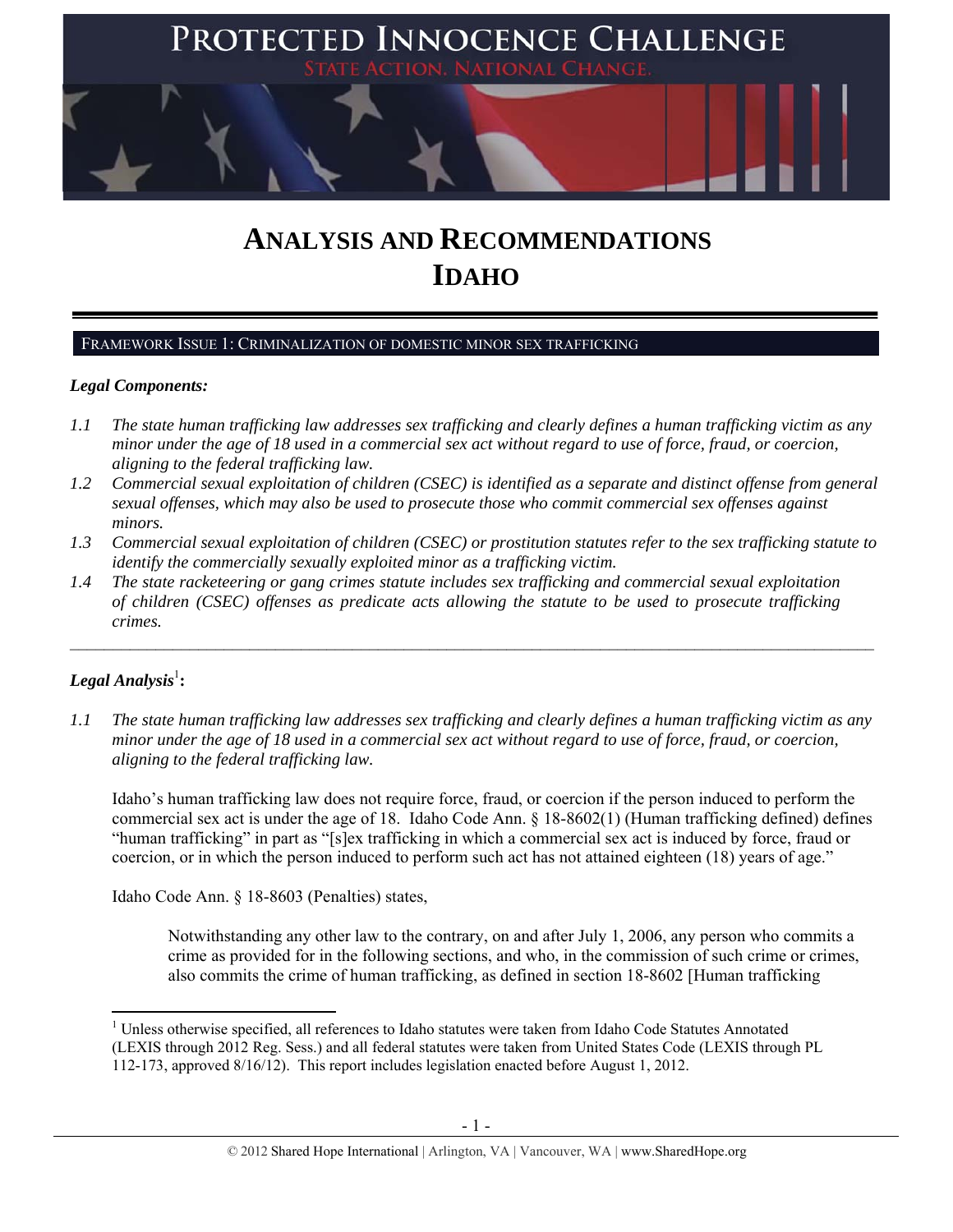defined], Idaho Code, shall be punished by imprisonment in the state prison for not more than twentyfive (25) years unless a more severe penalty is otherwise prescribed by law: 18-905 (aggravated assault), 18-907 (aggravated battery), 18-909 (assault with intent to commit a serious felony), 18-911 (battery with intent to commit a serious felony), 18-913 (felonious administering of drugs), 18-1501(1) (felony injury to child), 18-1505(1) (felony injury to vulnerable adult), 18-1505(3) (felony exploitation of vulnerable adult), 18-1505B (sexual abuse and exploitation of vulnerable adult), 18-1506 (sexual abuse of a child under the age of sixteen years), 18-1506A (ritualized abuse of child), 18-1507 ([Definitions—sexual exploitation of child—penalties]), 18-1508A (sexual battery of minor child sixteen or seventeen years of age), 18-1509A ([Enticing a child through use of the internet or other communication device—Penalties—jurisdiction]), 18-1511 (sale or barter of child), 18-2407(1) (grand theft), 18-5601 through 18-5614 (prostitution), or 18-7804 (racketeering).

*1.2 Commercial sexual exploitation of children (CSEC) is identified as a separate and distinct offense from general sexual offenses, which may also be used to prosecute those who commit commercial sex offenses against minors.*

The following laws criminalize CSEC in Idaho:

- 1. Idaho Code Ann. § 18-5609 (Inducing person under eighteen years of age into prostitution— Penalties) provides that "[e]very person who induces or attempts to induce a person under the age of eighteen (18) years to engage in prostitution shall be guilty of a felony." A conviction under this statute is punishable as a felony 2 years to life imprisonment, a fine up to \$50,000, or both. Idaho Code Ann. § 18-5609.
- 2. Idaho Code Ann. § 18-1507(2)<sup>2</sup> (Definitions—Sexual exploitation of a child—penalties) states,
	- (2) A person commits sexual exploitation of a child<sup>3</sup> if he knowingly and willfully: (b) Causes, induces or permits a child to engage in, or be used for, any explicit sexual conduct for the purpose of producing or making sexually exploitative material; or

A conviction under subsection  $(2)(a)$  of this statute is punishable as a felony by imprisonment up to 10 years in state prison, a fine not to exceed \$10,000, or both. Idaho Code Ann. § 18-1507(3). A conviction under subsections (2)(b), (2)(c), or (2)(d) is punishable as a felony by imprisonment up to 30 years in a state prison, a fine not to exceed \$50,000 or both. Idaho Code Ann. § 18-1507(4).

Other laws, while not expressly commercial in nature, may apply to sexual exploitation of children, including the following:

1. Idaho Code Ann. § 18-1509 $A(1)^4$  (Enticing a child through use of the internet or other communication device—Penalties—jurisdiction) provides,

A person aged eighteen (18) years or older shall be guilty of a felony if such person knowingly uses the internet or any device that provides transmission of messages, signals, facsimiles, video images or other communication to solicit, seduce, lure, persuade or entice by words or actions, or both, a person under

<sup>&</sup>lt;sup>2</sup> The text of Idaho Code Ann. § 18-1507 included here and elsewhere in this report includes amendments made by the passage of Senate Bill 1337 of the  $2<sup>nd</sup>$  regular session of the 61<sup>st</sup> Idaho Legislature. 2012 Ida. Ch. 269. (ID 2012) (effective July 1, 2012).

<sup>&</sup>lt;sup>3</sup> Idaho Code Ann. § 18-1507(1)(b) defines "child" as "a person who is less than eighteen (18) years of age."  $4$ <sup>4</sup> The text of Idaho Code Ann. § 18-1500A included here and electrical in this report includes among ments

<sup>&</sup>lt;sup>4</sup> The text of Idaho Code Ann. § 18-1509A included here and elsewhere in this report includes amendments made by the passage of Senate Bill 1338 of the  $2^{nd}$  regular session of the 61<sup>st</sup> Idaho Legislature. 2012 Ida. Ch. 270. (ID 2012) (effective July 1, 2012).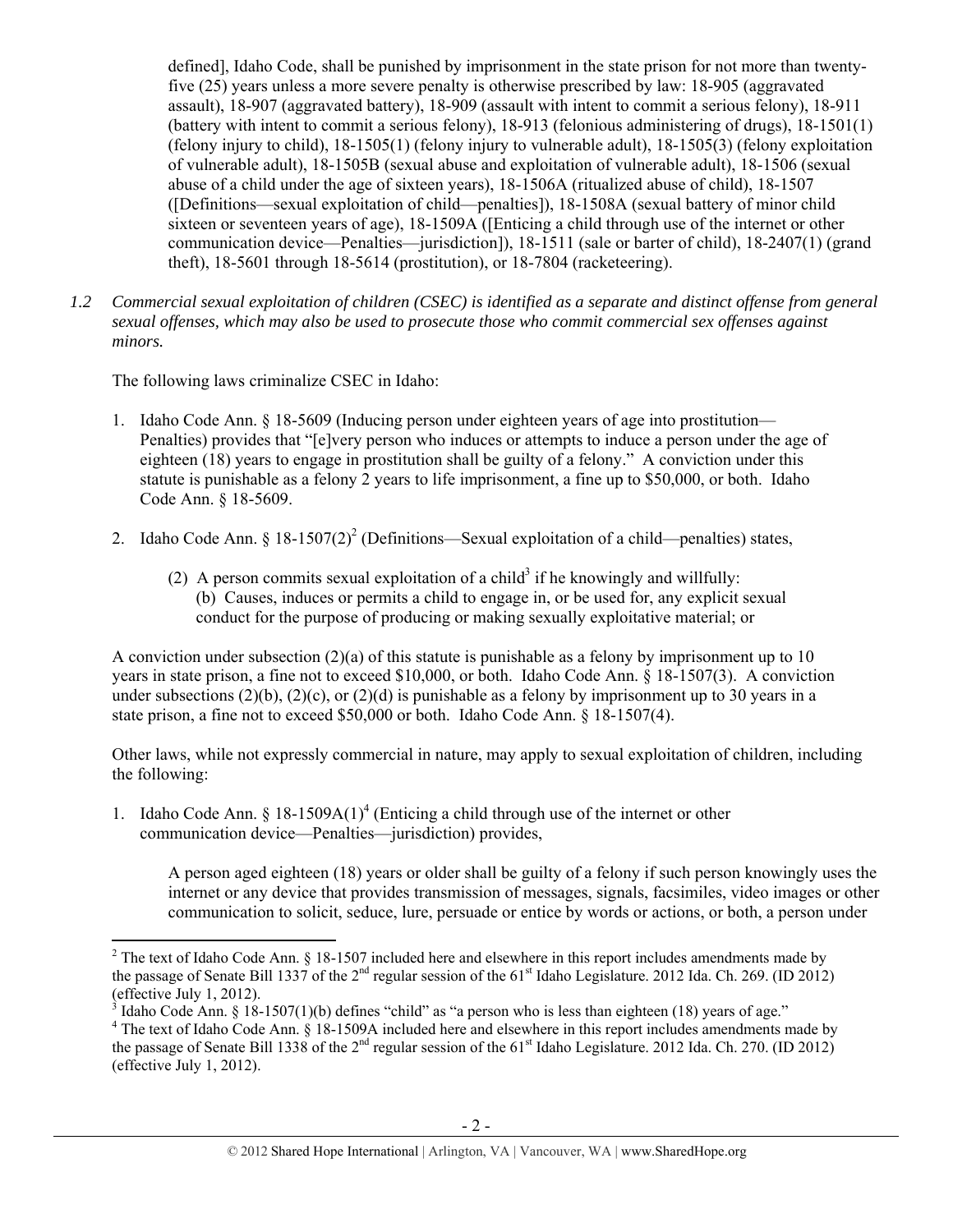the age of sixteen (16) years or a person the defendant believes to be under the age of sixteen (16) years to engage in any sexual act with or against the person where such act would be a violation of chapter 15 [Children and vulnerable adults], 61 [Rape] or 66 [Sex crimes], title 18, Idaho Code.

A conviction under this statute is punishable as a felony by imprisonment up to 15 years and a possible fine up to \$50,000.<sup>5</sup> Idaho Code Ann. §§ 18-1509A (2), 18-112A.

2. Idaho Code Ann. § 18-1506(1) (Sexual abuse of a child under the age of sixteen years) states,

It is a felony for any person eighteen (18) years of age or older, with the intent to gratify the lust, passions, or sexual desire of the actor, minor child or third party, to:

(a) Solicit<sup>6</sup> a minor child under the age of sixteen (16) years to participate in a sexual act;

 $(b)$  Cause or have sexual contact<sup>7</sup> with such minor child, not amounting to lewd conduct as defined in section 18-1508 [Lewd conduct with minor child under sixteen], Idaho Code;

(c) Make any photographic or electronic recording of such minor child; or

(d) Induce, cause or permit a minor child to witness an act of sexual conduct.<sup>8</sup>

A conviction under this statute is punishable as a felony by imprisonment up to 25 years in the state prison and a possible fine up to \$50,000. Idaho Code Ann. §§ 18-1506 (5), 18-112A.

3. Idaho Code Ann. § 18-1508 (Lewd conduct with minor child under sixteen) states that it is a crime to

commit any lewd or lascivious act or acts upon or with the body or any part or member thereof of a minor child under the age of sixteen (16) years, including but not limited to, genital-genital contact, oral-genital contact, anal-genital contact, oral-anal contact, manual-anal contact, or manual-genital contact, whether between persons of the same or opposite sex, or [to] involve such minor child in any act of bestiality or sado-masochism as defined in section 18-1507 [Definitions–sexual exploitation of a child–penalties],<sup>9</sup> Idaho Code, when any of such acts are done with the intent of arousing, appealing to, or gratifying the lust or passions or sexual desires of such person, such minor child, or third party . . . .

A conviction under this statute is punishable as a felony by up to life imprisonment in state prison and a possible fine not to exceed \$50,000. Idaho Code Ann. §§ 18-1508, 18-112A.

4. Idaho Code Ann. § 18-1508A(1) (Sexual battery of a minor child sixteen or seventeen years of age— Penalty) provides,

gratification. 9 *See supra* note 2.

<sup>&</sup>lt;sup>5</sup> Where no fine is otherwise provided for an offense that is punishable as a felony, Idaho Code Ann. § 18-112A (Fine authorized) authorizes the court to impose a fine up to \$50,000.

 $6$  Idaho Code Ann. § 18-1506(2) defines "solicit" as

any written, verbal, or physical act which is intended to communicate to such minor child the desire of the actor or third party to participate in a sexual act or participate in sexual foreplay, by the means of sexual contact, photographing or observing such minor child engaged in sexual contact.

 $\frac{7}{1}$  Idaho Code Ann. § 18-1506(3) defines "sexual contact" as "any physical contact between such minor child and any person, which is caused by the actor, or the actor causing such minor child to have self contact."

 $\frac{8}{8}$  Idaho Code Ann. § 18-1506(4) defines "sexual conduct" as

human masturbation, sexual intercourse, sadomasochistic abuse, or any touching of the genitals or pubic areas of the human male or female, or the breasts of the female, whether alone or between members of the same or opposite sex or between humans and animals in an act of apparent sexual stimulation or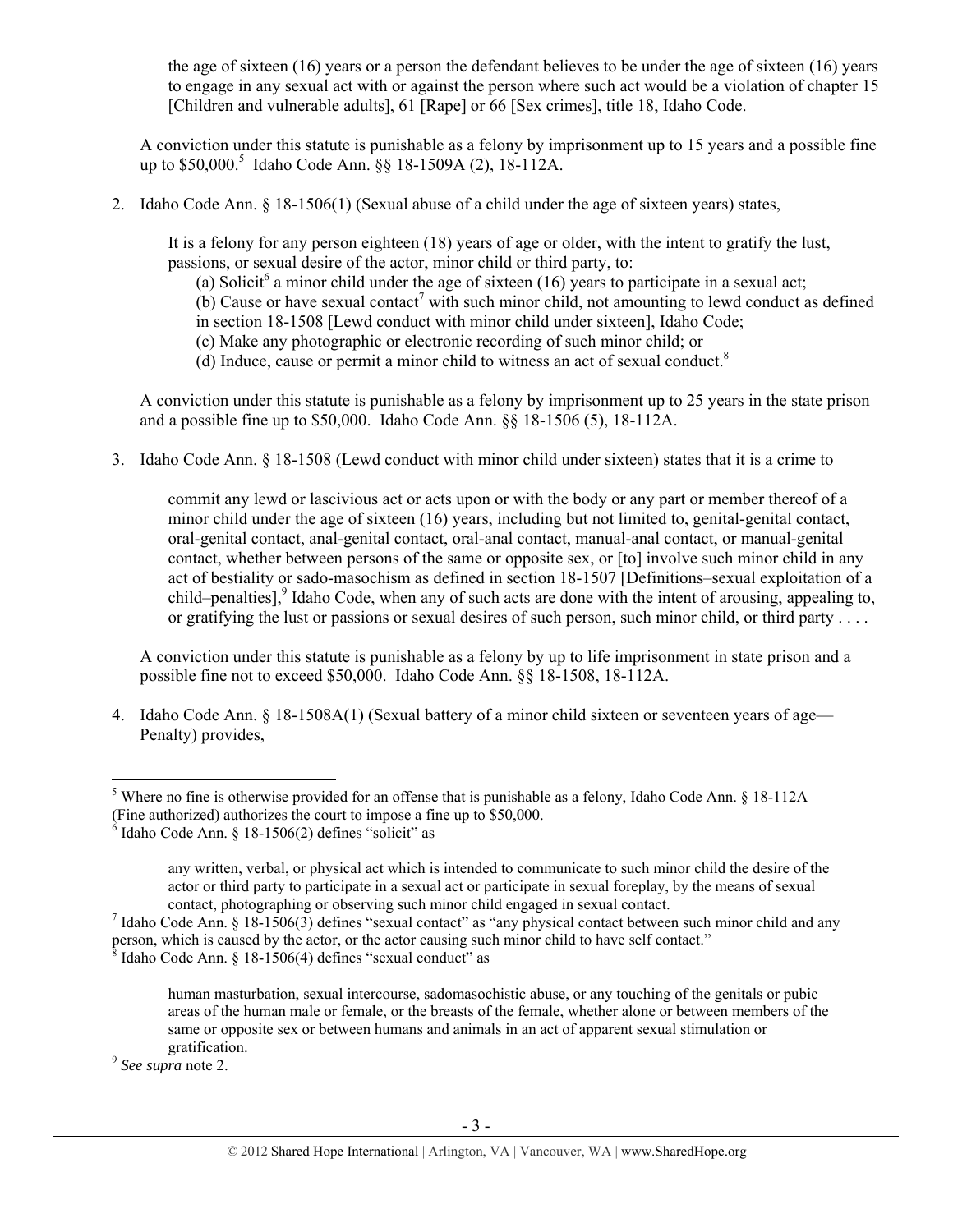It is a felony for any person at least five (5) years of age older than a minor child who is sixteen (16) or seventeen (17) years of age, who, with the intent of arousing, appealing to or gratifying the lust, passion, or sexual desires of such person, minor child, or third party, to:

(a) Commit any lewd or lascivious act or acts upon or with the body or any part or any member thereof of such minor child including, but not limited to, genital-genital contact, oral-genital contact, anal-genital contact, oral-anal contact, manual-anal contact or manual-genital contact, whether between persons of the same or opposite sex, or who shall involve such minor child in any act of explicit sexual conduct as defined in section 18-1507 [Definitions–sexual exploitation of a child–penalties],<sup>10</sup> Idaho Code; or

(b) Solicit<sup>11</sup> such minor child to participate in a sexual act; or

 $(c)$  Cause or have sexual contact<sup>12</sup> with such minor child, not amounting to lewd conduct as defined in paragraph (a) of this subsection; or

. . . .

A conviction under subsection (1)(a) of this statute is punishable as a felony by up to life imprisonment in the state prison and a possible fine up to \$50,000, and a conviction under Idaho Code Ann. § 18- 1508A(1)(b)–(d) is punishable as a felony by imprisonment up to 25 years in state prison and a possible fine up to \$50,000. Idaho Code Ann. §§ 18-1508A(4), (5), 18-112A.

- 5. Idaho Code Ann. § 18-1511 (Sale or barter of child for adoption or other purpose penalized —Allowed expenses) states that "[a]ny person or persons who shall sell or barter any child for adoption or for any other purpose, shall be guilty of a felony." A conviction under this statute is punishable by up imprisonment up to 14 years in the state penitentiary, a fine up to \$5,000, or both. Idaho Code Ann. § 18-1511.
- *1.3 Commercial sexual exploitation of children (CSEC) or prostitution statutes refer to the sex trafficking statute to identify the commercially sexually exploited minor as a trafficking victim.*

None of Idaho's CSEC statutes refer to Idaho Code Ann. § 18-8602(1) (Human trafficking defined). Similarly, Idaho Code Ann. § 18-5613 (Prostitution) does not refer to Idaho Code Ann. § 18-8602(1) (Human trafficking defined) when a minor is involved in prostitution.

- 1.3.1 Recommendation: Amend CSEC laws and Idaho Code Ann. § 18-5613 (Prostitution) when a minor is involved in prostitution to refer to Idaho Code Ann. § 18-8602(1) (Human trafficking defined) in order to identify CSEC victims as victims of sex trafficking.
- *1.4 The state racketeering or gang crimes statute includes sex trafficking and commercial sexual exploitation of children (CSEC) offenses as predicate acts allowing the statute to be used to prosecute trafficking crimes.*

 <sup>10</sup> *See supra* note 8 for the definition of "explicit sexual conduct."<br><sup>11</sup> Idaho Code Ann. § 18-1508A(2) defines "solicit" as

any written, verbal or physical act which is intended to communicate to such minor child the desire of the actor or third party to participate in a sexual act or participate in sexual foreplay, by the means of sexual contact,

photographing or observing such minor child engaged in sexual contact.<br><sup>12</sup> Idaho Code Ann. § 18-1508A(3) defines "sexual contact" as "any physical contact between such minor child and any person or between such minor children which is caused by the actor, or the actor causing such minor child to have self contact."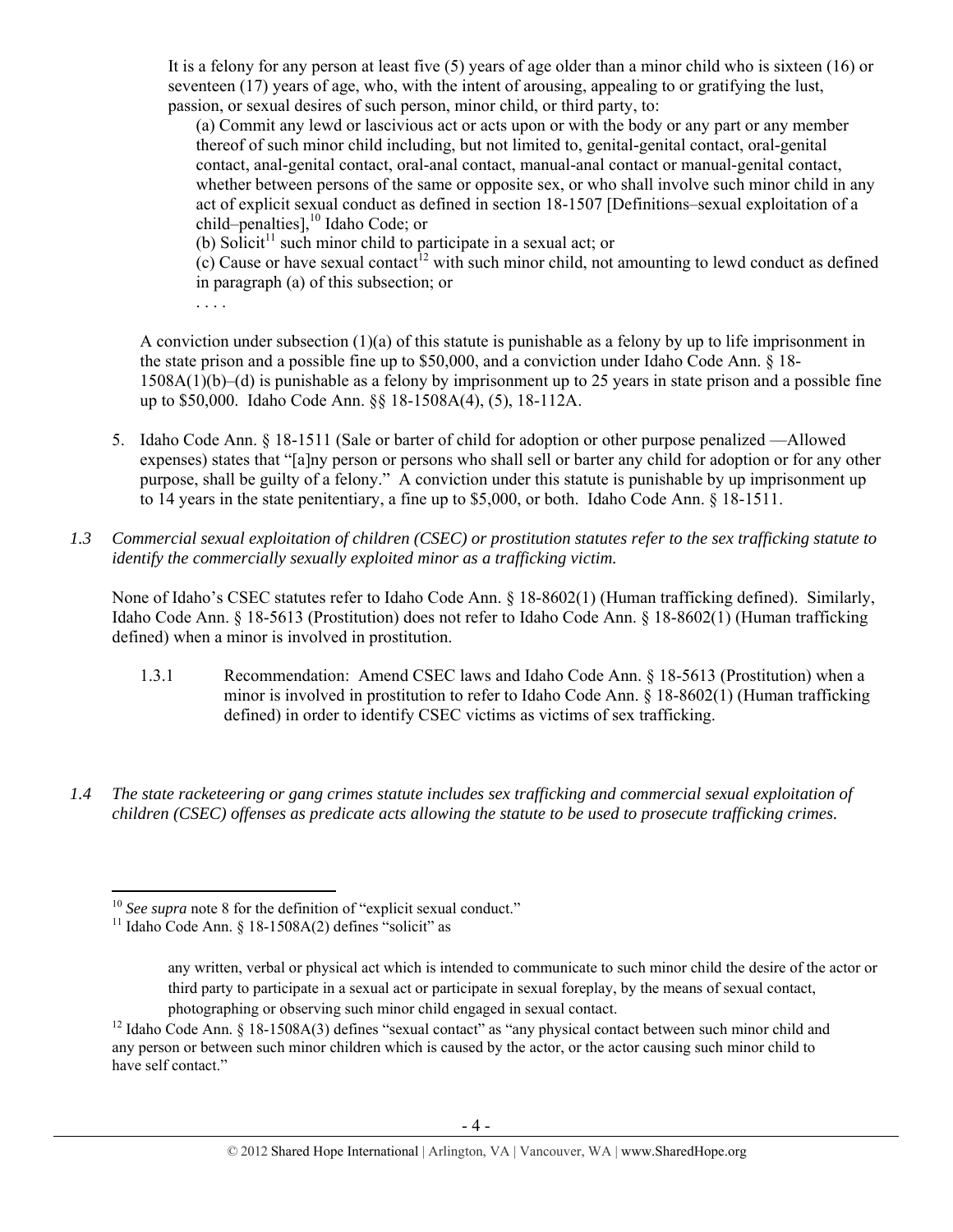Idaho Code Ann. title 18, chapter 78 (Racketeering act).<sup>13</sup> Idaho Code Ann. § 18-7804(a)–(d) (Prohibited activities—penalties) provides,

(a) It is unlawful for any person who has received any proceeds derived directly or indirectly from a pattern of racketeering activity in which the person has participated, to use or invest, directly or indirectly, any part of the proceeds or the proceeds derived from the investment or use thereof in the acquisition of any interest in, or the establishment or operation of, any enterprise<sup>14</sup> or real property.... (b) It is unlawful for any person to engage in a pattern of racketeering activity in order to acquire or maintain, directly or indirectly, any interest in or control of any enterprise or real property. . . (c) It is unlawful for any person employed by or associated with any enterprise to conduct or participate, directly or indirectly, in the conduct of the affairs of such enterprise by engaging in a pattern of racketeering activity. . . .

(d) It is unlawful for any person to conspire to violate any of the provisions of subsections (a) through  $(c)$  of this section. . . .

Idaho Code Ann. § 18-7803(a) (Definitions) defines "racketeering activity" as "any act which is chargeable or indictable under," among others, Idaho Code Ann. § 18-5601 (Interstate trafficking in prostitution), § 18-5602 (Procurement), § 18-5603 (Receiving pay for procurement), § 18-5604 (Paying for procurement), § 18-5605 (Detention for prostitution), § 18-5606(1) (Accepting earnings of prostitute), § 18-5608 (Harboring prostitutes), and § 18-5609 (Inducing person under eighteen years of age into prostitution), as well as indecency and obscenity statutes (sections 18-1515, 18-1518, 18-4103, 18-4103A, 18-4104, 18-4105, 18-4105A and 18-4107, Idaho Code.

A conviction under Idaho Code Ann. § 18-7804(a)–(d) is punishable as a felony by imprisonment up to 14 years in the Idaho penitentiary, a fine up to \$25,000, or both. Idaho Code Ann. § 18-7804(a)–(e). Additionally, a conviction under this statute provides for mandatory asset forfeiture. Idaho Code Ann. § 18-7804 (Prohibited activities), subsection (g) provides,

In addition to any other penalties prescribed by law, whoever violates any provisions of this act shall forfeit to the state of Idaho:

(1) Any interest acquired or maintained in violation of the racketeering act; and

(2) Any interest in, security of, claim against or property or contractual right of any kind affording a source of influence over any enterprise which he has established, operated, controlled, conducted or participated in the conduct of in violation of the provisions of the racketeering act.

Additional penalties are available, where the enterprise is a criminal gang.<sup>15</sup> Idaho Code Ann, title 18, chapter 85 (Idaho Criminal Gang Enforcement Act). Idaho Code Ann. § 18-8503(1), (2) (Punishment) states,

(1) An adult . . . who is convicted of any felony or misdemeanor enumerated in section 18- 8502(3)[Definitions], Idaho Code, that is knowingly committed for the benefit or at the direction of, or

<sup>&</sup>lt;sup>13</sup> For additional information on racketeering offenses, see http://www.sharedhope.org/wp-content/uploads/2012/11/SHI-WhitePaperFederalStateRacketeeringGangCrimeLaws.pdf.

<sup>&</sup>lt;sup>14</sup> Idaho Code Ann. § 18-7803(c) defines an "enterprise" as "any sole proprietorship, partnership, corporation, business, labor union, association or other legal entity or any group of individuals associated in fact although not a legal entity, and includes illicit as well as licit entities."

<sup>&</sup>lt;sup>15</sup> Idaho Code Ann. § 18-8504(1) (Recruiting criminal gang members), also criminalizes, "(a) Knowingly soliciting, inviting, encouraging or otherwise causing a person to actively participate in a criminal gang; or (b) Knowingly using force, threats, violence or intimidation directed at any person, or by the infliction of bodily injury upon any person, to actively participate in a criminal gang." A conviction under this statute is punishable by imprisonment up to 10 years. Idaho Code Ann. § 18-8504(2).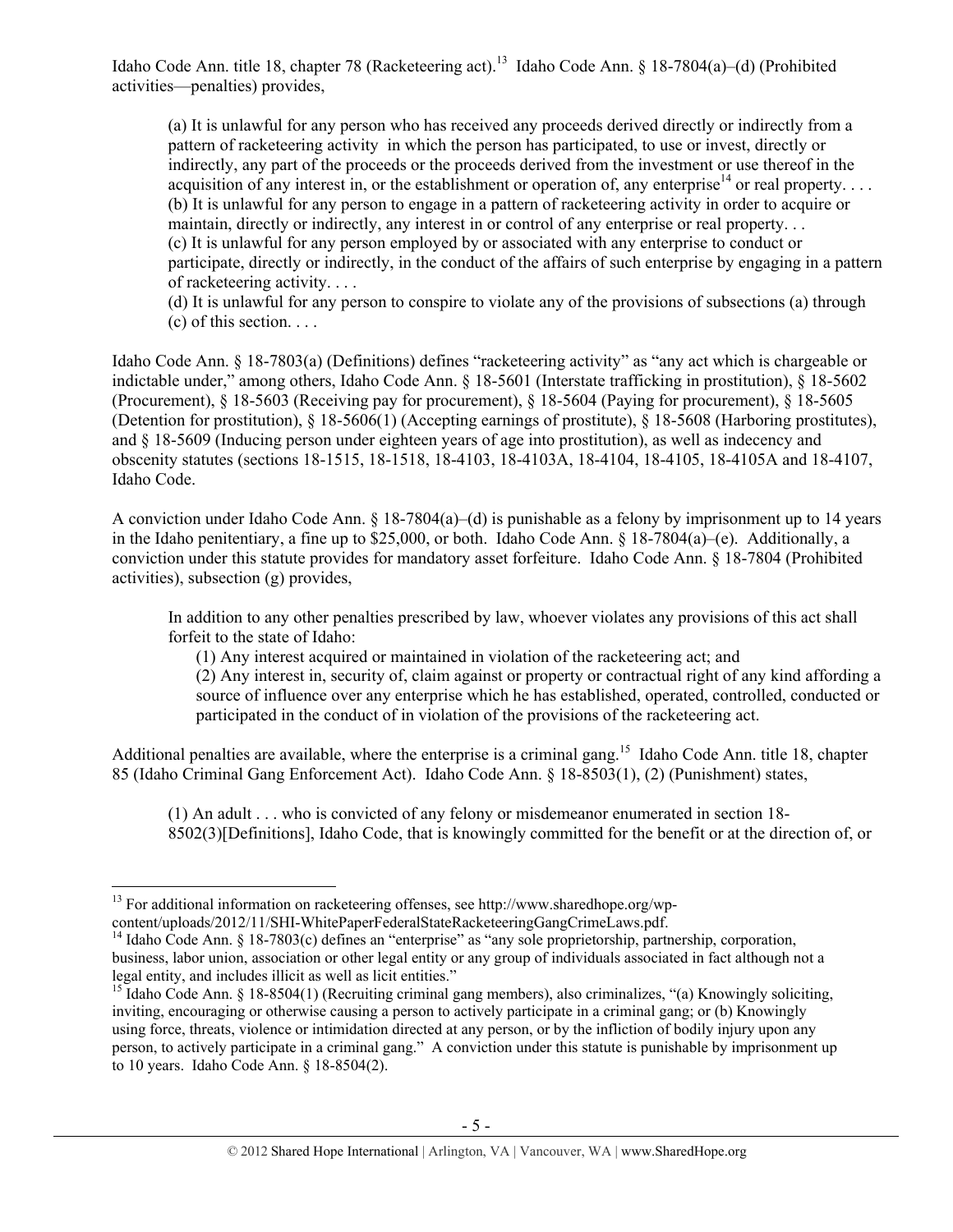in association with, any criminal gang<sup>16</sup> or criminal gang member,<sup>17</sup> in addition to the punishment provided for the commission of the underlying offense, shall be punished as follows:

(a) Any adult . . . who is convicted of a misdemeanor shall be punished by an additional term of imprisonment in the county jail for not more than one (1) year.

(b) Any adult . . . who is convicted of a felony shall be punished by an extended term of not less than two (2) years and not more than five (5) years in prison.

(c) If the underlying offense described in section 18-8502(3), Idaho Code, is a felony and committed on the grounds of, or within one thousand (1,000) feet of, a public or private elementary, secondary or vocational school during hours when the facility is open for classes or school-related programs or when minors are using the facility, the extended term shall be not less than two (2) years and not more than five (5) years in prison.

(2) This section does not create a separate offense but provides an additional penalty for the primary offense, the imposition of which is contingent upon the finding of the prescribed facts.

Included among the offenses listed in Idaho Code Ann. § 18-8502(3) (Definitions) are Idaho Code Ann. § 18- 8602 (Human trafficking defined), § 18-5601 (Interstate trafficking in prostitution), § 18-5602 (Procurement), § 18-5603 (Receiving pay for procurement), § 18-5604 (Paying for procurement), § 18-5605 (Detention for prostitution), § 18-5606(1) (Accepting earnings of prostitute), § 18-5608 (Harboring prostitutes), § 18-5609 (Inducing person under eighteen years of age into prostitution), § 18-5613 (Prostitution), § 18-5614 (Patronizing a prostitute), § 18-1507 (Definitions—sexual exploitation of a child—penalties), § 18-7804 (Prohibited activities), and § 18-8201 (Money laundering and illegal investment).

Gangs and criminal enterprises also face criminal liability under Idaho Code Ann. § 18-8504(1) (Recruiting criminal gang members), which criminalizes, "(a) Knowingly soliciting, inviting, encouraging or otherwise causing a person to actively participate in a criminal gang; or (b) Knowingly using force, threats, violence or intimidation directed at any person, or by the infliction of bodily injury upon any person, to actively participate in a criminal gang." A conviction under this statute is punishable by imprisonment up to 10 years. Idaho Code Ann. § 18-8504(2).

1.4.1: Recommendation: Amend Idaho Code Ann. § 18-7803(a) to include Idaho Code Ann. § 18- 1507(2) (Definitions—Sexual exploitation of a child—penalties) and Idaho Code Ann. § 18- 8602 (Human trafficking defined) as racketeering activity.

 <sup>16</sup> Idaho Code Ann. § 18-8502(1) (Definitions) defines "criminal gang" as "an ongoing organization, association, or group of three (3) or more persons, whether formal or informal, that has a common name or common identifying sign or symbol, whose members individually or collectively engage in or have engaged in a pattern of criminal gang activity, having as one (1) of its primary activities the commission of one (1) or more of the criminal acts enumerated in subsection (3) of this section."

<sup>&</sup>lt;sup>17</sup> Idaho Code Ann. § 18-8502(2) defines a "criminal gang member" as

any person who engages in a pattern of criminal gang activity and who meets two (2) or more of the following criteria:

<sup>(</sup>a) Admits to gang membership;

<sup>(</sup>b) Is identified as a gang member;

<sup>(</sup>c) Resides in or frequents a particular gang's area and adopts its style of dress, its use of hand signs, or its tattoos, and associates with known gang members;

<sup>(</sup>d) Has been arrested more than once in the company of identified gang members for offenses that are consistent with usual gang activity;

<sup>(</sup>e) Is identified as a gang member by physical evidence such as photographs or other documentation; or

<sup>(</sup>f) Has been stopped in the company of known gang members four (4) or more times.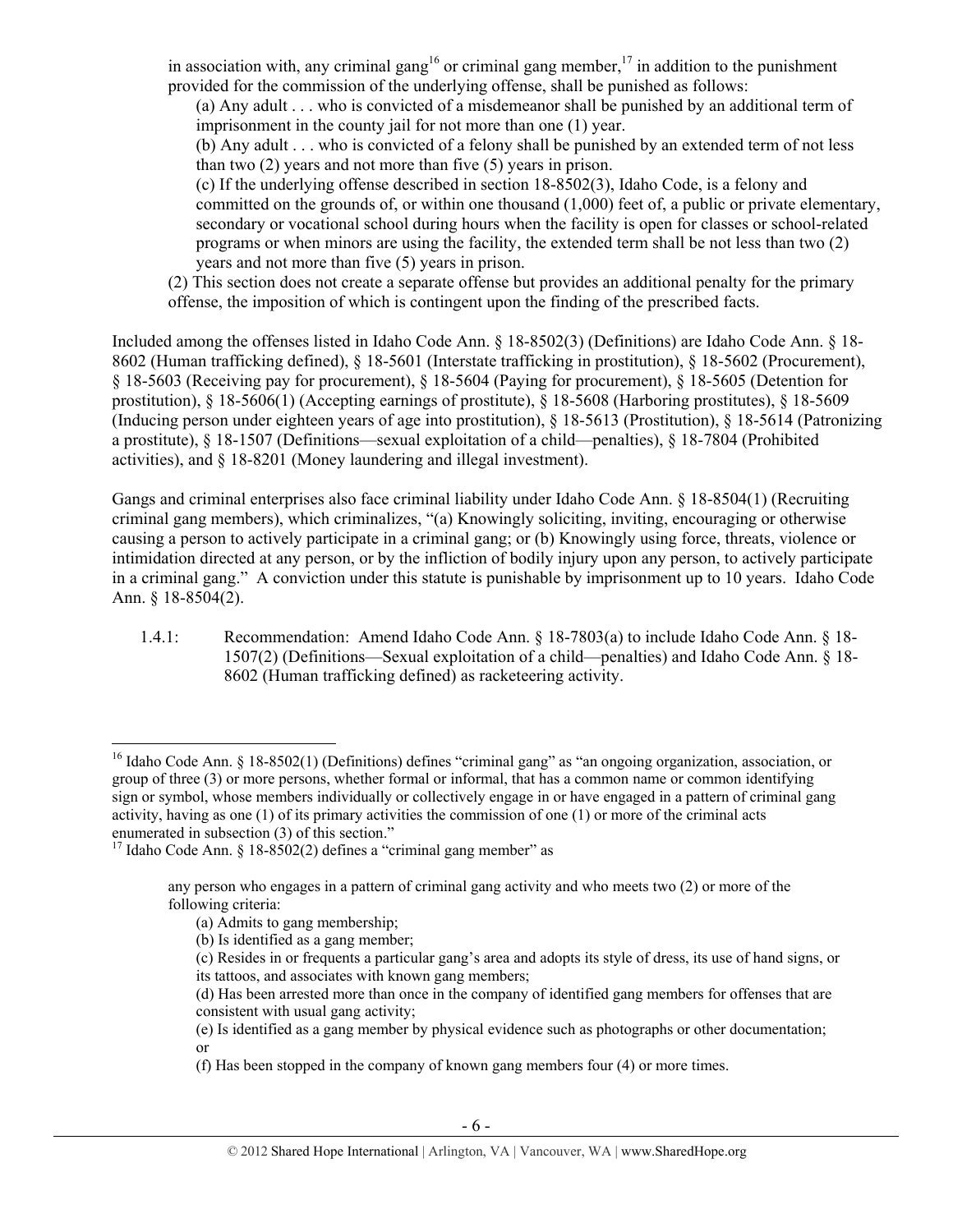# FRAMEWORK ISSUE 2: CRIMINAL PROVISIONS FOR DEMAND

#### *Legal Components:*

- *2.1 The state sex trafficking law can be applied to the buyers of commercial sex acts with a victim of domestic minor sex trafficking.*
- *2.2 Buyers of commercial sex acts with a minor can be prosecuted under commercial sexual exploitation of children (CSEC) laws.*
- *2.3 Solicitation laws differentiate buying sex acts with an adult and buying sex acts with a minor under 18.*
- *2.4 Penalties for buyers of commercial sex acts with minors are as high as federal penalties.*
- *2.5 Using the Internet to lure, entice, or purchase, or attempt to lure, entice, or purchase commercial sex acts with a minor is a separate crime or results in an enhanced penalty for buyers.*
- *2.6 No age mistake defense is permitted for a buyer of commercial sex acts with any minor under 18.*
- *2.7 Base penalties for buying sex acts with a minor under 18 are sufficiently high and not reduced for older minors.*
- *2.8 Financial penalties for buyers of commercial sex acts with minors are sufficiently high to make it difficult for buyers to hide the crime.*
- *2.9 Buying and possessing child pornography carries penalties as high as similar federal offenses.*
- *2.10 Convicted buyers of commercial sex acts with minors and child pornography are required to register as sex offenders.*

 $\mathcal{L}_\mathcal{L} = \{ \mathcal{L}_\mathcal{L} = \{ \mathcal{L}_\mathcal{L} = \{ \mathcal{L}_\mathcal{L} = \{ \mathcal{L}_\mathcal{L} = \{ \mathcal{L}_\mathcal{L} = \{ \mathcal{L}_\mathcal{L} = \{ \mathcal{L}_\mathcal{L} = \{ \mathcal{L}_\mathcal{L} = \{ \mathcal{L}_\mathcal{L} = \{ \mathcal{L}_\mathcal{L} = \{ \mathcal{L}_\mathcal{L} = \{ \mathcal{L}_\mathcal{L} = \{ \mathcal{L}_\mathcal{L} = \{ \mathcal{L}_\mathcal{$ 

# *Legal Analysis:*

*2.1 The state sex trafficking law can be applied to the buyers of commercial sex acts with a victim of domestic minor sex trafficking.*

Idaho Code Ann. § 18-8602(1) (Human trafficking defined) includes "[s]ex trafficking . . . in which the person induced to perform such act has not attained eighteen (18) years of age." Idaho Code Ann. § 18-8602(1). Pursuant to Idaho Code Ann. § 18-8603, predicate crimes for determining penalties include the following: Idaho Code Ann. § 18-905 (Aggravated assault), § 18-907 (Aggravated battery), § 18-909 (Assault with intent to commit a serious felony), § 18-911 (Battery with intent to commit a serious felony), § 18-1501(1) (Felony injury to child), § 18-1506 (Sexual abuse of a child under the age of sixteen years), § 18-1506A (Ritualized abuse of child), § 18-1507 (Definitions–sexual exploitation of child–penalties), § 18-1508A (Sexual battery of minor child sixteen or seventeen years of age), § 18-1509A (Enticing a child over the internet or other communication device—penalties—jurisdiction),<sup>18</sup> § 18-1511 (Sale or barter of child), §§ 18-5601 to -5614 (Prostitution), or § 18-7804 (Racketeering). Inclusion of patronizing a prostitute under Idaho Code Ann. § 18- 5614(1), as well as several sex offenses, as offenses that constitute sex trafficking, bring offenses committed by purchasers of sex with minors within the definition of sex trafficking.

*2.2 Buyers of commercial sex acts with a minor can be prosecuted under commercial sexual exploitation of children (CSEC) laws.* 

Idaho's CSEC laws do not appear to specifically punish buyers of sex with minors. Instead, it is more likely for Idaho Code Ann. § 18-5614(1) (Patronizing a prostitute), which is age-neutral, to be used to convict a buyer. Idaho Code Ann. § 18-5614(1) makes it a crime when a person

 <sup>18</sup> See supra note 4. The amended language of Idaho Code Ann. § 18-1509A no longer includes "minor child under the age of sixteen," but instead uses "person under the age of sixteen."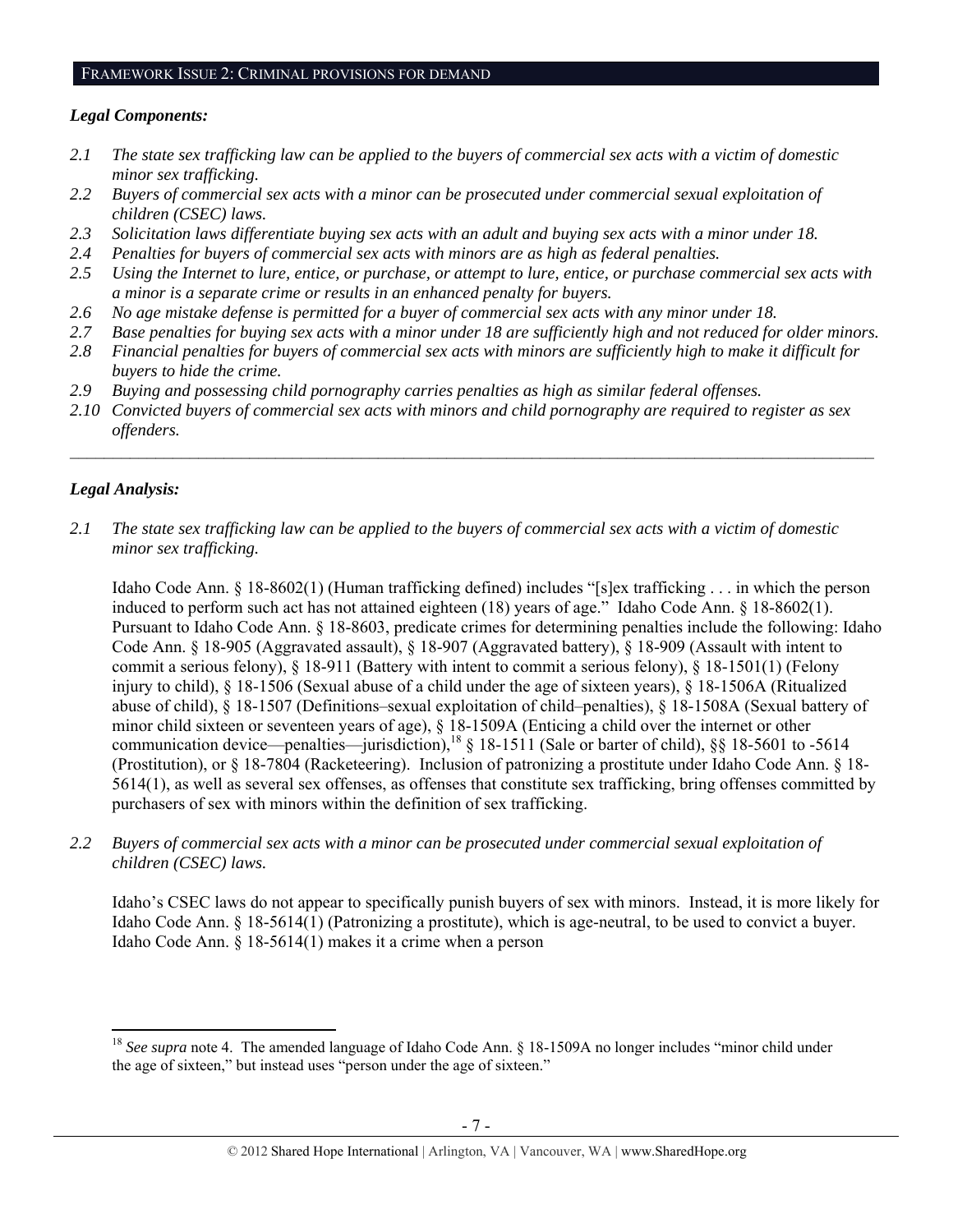(a) Pays or offers or agrees to pay another person a fee for the purpose of engaging in an act of sexual conduct<sup>19</sup> or sexual contact;<sup>20</sup>

(b) Enters or remains in a house of prostitution<sup>21</sup> for the purpose of engaging in sexual conduct or sexual contact.

A first or second conviction under this statute is punishable as a misdemeanor by imprisonment for up to 6 months in county jail, a fine up to \$1,000, or both. Idaho Code Ann. §§ 18-5614(2), 18-113(1). A subsequent conviction is punishable as a felony by imprisonment up to 5 years in state prison, a fine up to \$50,000, or both. Idaho Code Ann. §§ 18-5614(2), 18-112.

Several sexual offense statutes could be used to prosecute certain buyers of commercial sex acts with a minor, but they do not specifically criminalize the commercial sexual exploitation of a child and do not refer to the human trafficking statute to bring these criminal offenses within the ambit of human trafficking under Idaho Code Ann.  $\S$  18-8602(1) (Human trafficking defined).<sup>22</sup>

- 2.2.1 Recommendation: Enact a law separately criminalizing the buying of sex with a minor or amend Idaho Code Ann. § 18-5614(1) (Patronizing a prostitute) to impose enhanced penalties when a buyer purchases sex with a minor.
- *2.3 Solicitation laws differentiate buying sex acts with an adult and buying sex acts with a minor under 18.*

Idaho's solicitation law does not differentiate between buying sex with an adult and buying sex with a minor. Instead, Idaho Code Ann. § 18-5614(1) (Patronizing a prostitute) is age-neutral, stating that "[a] person is guilty of patronizing a prostitute when he or she . . . [p]ays or offers or agrees to pay another person a fee for the purpose of engaging in an act of sexual conduct or sexual contact.<sup>723</sup> A first or second conviction under this statute is punishable as a misdemeanor by imprisonment up to 6 months in county jail, a fine up to \$1,000, or both. Idaho Code Ann. §§ 18-5614(2), 18-113(1). A subsequent conviction under this statute is punishable as a felony by imprisonment up to 5 years in state prison, a fine up to \$50,000, or both. Idaho Code Ann. §§ 18- 5614(2), 18-112.

- 2.3.1 Recommendation: Enact a law separately criminalizing the buying of sex with a minor or amend Idaho Code Ann. § 18-5614(1) (Patronizing a prostitute) to impose enhanced penalties when a buyer purchases sex with a minor.
- *2.4 Penalties for buyers of commercial sex acts with minors are as high as federal penalties.*

Idaho Code Ann. § 18-8602(1) (Human trafficking defined) is punishable by imprisonment up to 25 years "unless a more severe penalty is otherwise prescribed by law." Idaho Code Ann. § 18-8603. If not identified as a sex trafficking crime, a buyer's first or second conviction under Idaho Code Ann. § 18-5614(1) (Patronizing a prostitute) is punishable as a misdemeanor by imprisonment up to 6 months in county jail, a fine up to \$1,000,

 <sup>19</sup> Idaho Code Ann. § 18-5613(3)(a) (Prostitution) defines "sexual conduct" as "sexual intercourse or deviate sexual intercourse."

<sup>&</sup>lt;sup>20</sup> Idaho Code Ann. § 18-5613(3)(b) (Prostitution) defines "sexual contact" as "any touching of the sexual organs or other intimate parts of a person not married to the actor for the purpose of arousing or gratifying the sexual desire of either party."

<sup>&</sup>lt;sup>21</sup> Idaho Code Ann. § 18-5613(3)(c) (Prostitution) defines "house of prostitution" as "a place where prostitution or promotion of prostitution is regularly carried on by one (1) or more persons under the control, management or supervision of another."

 $22 \text{ }$  *See supra* Section 1.2 for a full description of the sexual offense laws that may be used to prosecute certain buyers.

<sup>&</sup>lt;sup>23</sup> *See supra* Section 2.2 for the provisions of Idaho Code Ann. § 18-5614.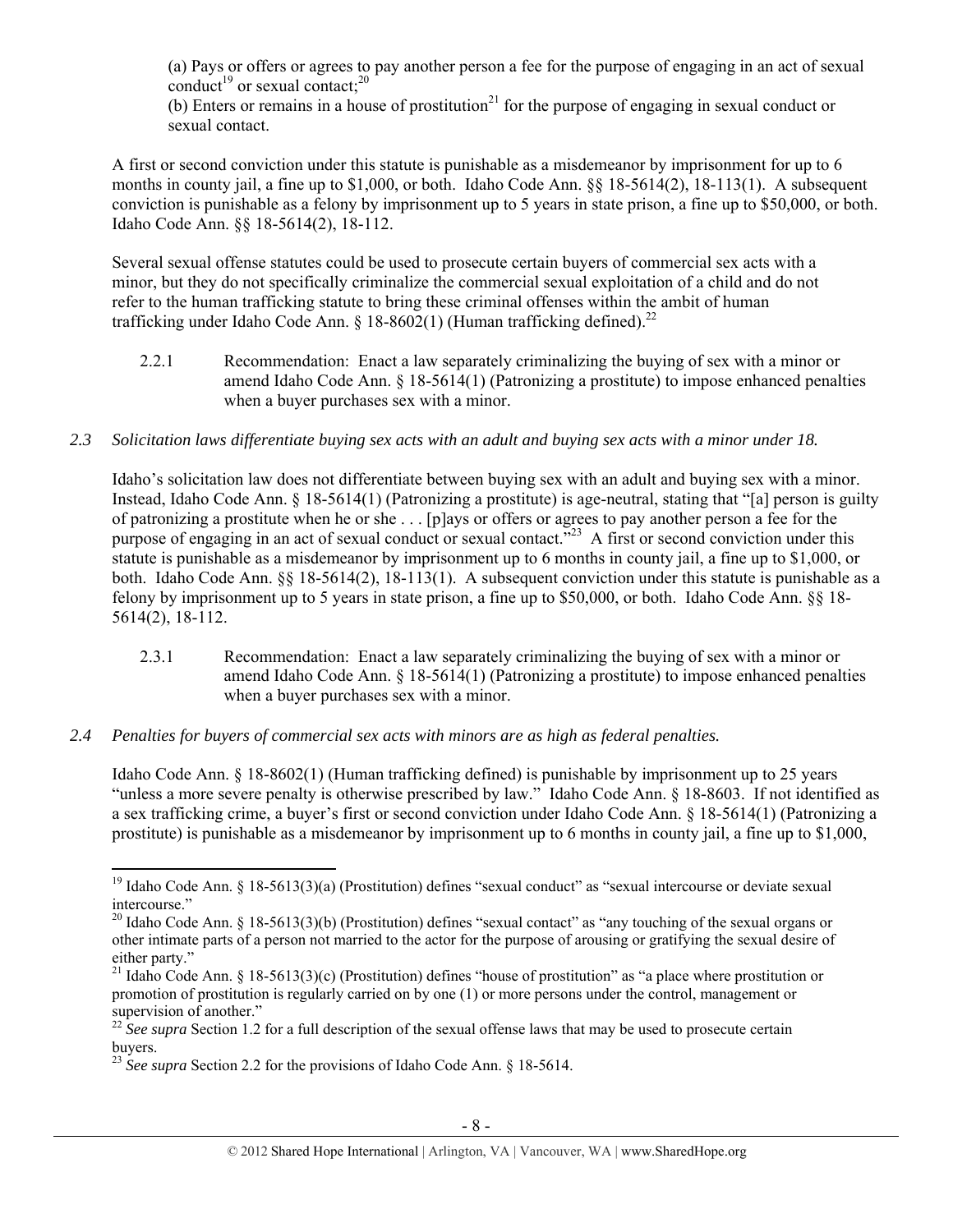or both. Idaho Code Ann. §§ 18-5614(2), 18-113(1). A subsequent conviction under Idaho Code Ann. § 18- 5614(1) is punishable as a felony by imprisonment up to 5 years in state prison, a fine up to \$50,000, or both. Idaho Code Ann. §§ 18-5614(2), 18-112.

Several sexual offenses that do not criminalize commercial sexual exploitation specifically may be applicable to the criminal actions of a buyer of commercial sex acts with a minor. These carry high sentences and fines.<sup>24</sup>

In comparison, if the victim is under the age of 14, a conviction under the federal Trafficking Victims Protection  $Act^{25}$  for child sex trafficking is punishable by 15 years to life imprisonment and a fine not to exceed \$250,000. 18 U.S.C. §§ 1591(b)(1), 3559(a)(1), 3571(b)(3). If the victim is between the ages of 14–17, a conviction is punishable by 10 years to life imprisonment and a fine not to exceed \$250,000. 18 U.S.C. §§ 1591(b)(2), 3559(a)(1), 3571(b)(3). A conviction is punishable by mandatory life imprisonment, however, if the buyer has a prior conviction for a federal sex offense<sup>26</sup> against a minor. 18 U.S.C. § 3559(e)(1). To the extent buyers can be prosecuted under other federal CSEC laws, $^{27}$  a conviction is punishable by penalties ranging from a fine not to exceed \$250,000 to life imprisonment and a fine not to exceed \$250,000.<sup>28</sup>

*2.5 Using the Internet to lure, entice, or purchase, or attempt to lure, entice, or purchase commercial sex acts with a minor is a separate crime or results in an enhanced penalty for buyers.* 

Although it is not expressly commercial, Idaho Code Ann. § 18-1509A-(1) (Enticing a child through the use of the internet or other communication device—penalties—jurisdiction)<sup>29</sup> may be used to convict buyers who use the Internet to lure, entice, recruit, or purchase commercial sex acts with a person under the age of 16. Idaho Code Ann. § 18-1509A(1) states,

A person aged eighteen (18) years or older shall be guilty of a felony if such person knowingly uses the internet or any device that provides transmission of messages, signals, facsimiles, video images or other communication to solicit, seduce, lure, persuade or entice by words or actions, or both, a person under the age of sixteen (16) years or a person the defendant believes to be under the age of sixteen (16) years

<sup>29</sup> *See supra* note 4.

 $24$  See supra section 1.2 for a list of relevant sexual offenses.

<sup>&</sup>lt;sup>25</sup> Trafficking Victims Protection Act (TVPA) of 2000, Pub. L. No. 106-386, 114 Stat. 1464, 1466 (codified in scattered sections of 18 and 22 U.S.C.).

<sup>&</sup>lt;sup>26</sup> Pursuant to 18 U.S.C. § 3559(e)(2), "federal sex offense" is defined as

an offense under section 1591 [18 USCS § 1591] (relating to sex trafficking of children), 2241 [18 USCS § 2241] (relating to aggravated sexual abuse), 2242 [18 USCS § 2242] (relating to sexual abuse),  $2244(a)(1)$  [18 USCS § 2244(a)(1)] (relating to abusive sexual contact), 2245 [18 USCS § 2245] (relating to sexual abuse resulting in death), 2251 [18 USCS § 2251] (relating to sexual exploitation of children), 2251A [18 USCS § 2251A] (relating to selling or buying of children), 2422(b) [18 USCS § 2422(b)] (relating to coercion and enticement of a minor into prostitution), or 2423(a) [18 USCS § 2423(a)] (relating to transportation of minors).<br><sup>27</sup> 18 U.S.C. §§ 2251A(b) (Selling or buying of children), 2251(a) (Sexual exploitation of children), 2423(a)

<sup>(</sup>Transportation of a minor with intent for minor to engage in criminal sexual activity), 2422(a) (Coercion and enticement), 2252(a)(2), (a)(4) (Certain activities relating to material involving the sexual exploitation of <sup>28</sup> 18 U.S.C. §§ 2251A(b) (conviction punishable by imprisonment for 30 years to life and a fine), 2251(e) (conviction punishable by imprisonment for 15–30 years and a fine), 2423(a) (conviction punishable by imprisonment for 10 years to life and a fine), 2422(a) (conviction punishable by a fine, imprisonment up to 20 years, or both), 2252(a)(2), (4) (stating that a conviction under subsection (a)(2) is punishable by imprisonment for 5–20 years and a fine, while a conviction under subsection (a)(4) is punishable by imprisonment up to 10 years, a fine, or both.); *see also* 18 U.S.C. §§ 3559(a)(1) (classifying all of the above listed offenses as felonies), 3571(b)(3) (providing a fine up to \$250,000 for any felony conviction).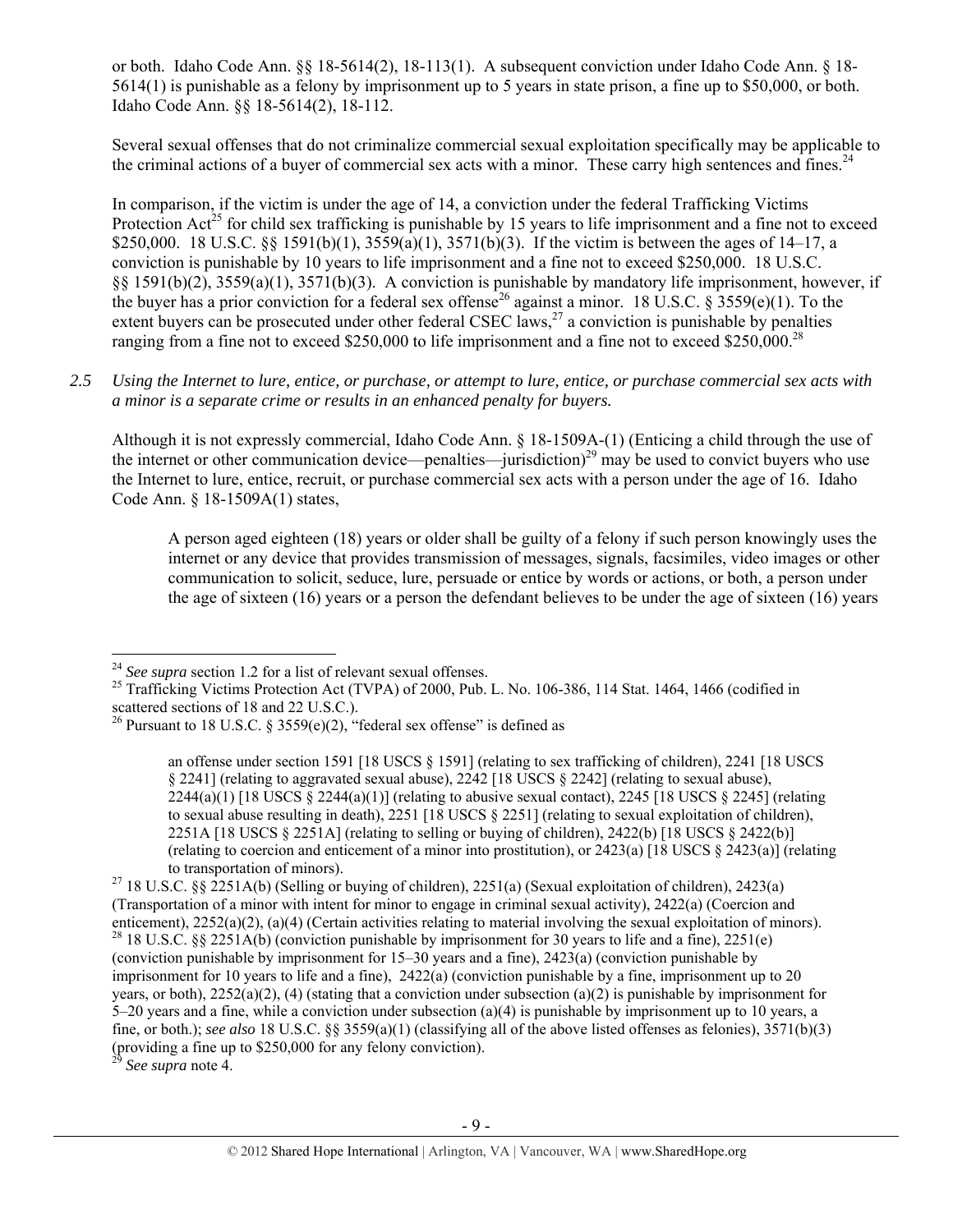to engage in any sexual act with or against the person where such act would be a violation of chapter 15 [Children and vulnerable adults], 61 [Rape] or  $66$  [Sex crimes], title 18, Idaho Code.<sup>30</sup>

A conviction under this statute is punishable as a felony by imprisonment up to 15 years and a possible fine up to \$50,000. Idaho Code Ann. §§ 18-1509A(2), 18-112A.

2.5.1 Recommendation: Amend Idaho Code Ann. § 18-1509A (Enticing a child through the use of the internet or other communication device—penalties—jurisdiction) to raise the age of a minor victim to 18 and to clarify that its provisions apply to buyers who use the Internet to solicit or purchase commercial sex acts.

## *2.6 No age mistake defense is permitted for a buyer of commercial sex acts with any minor under 18.*

Idaho Code Ann. § 18-8602(1) (Human trafficking defined) and Idaho's CSEC statutes are silent on the availability of a defense based on age mistake. Moreover, the defense of age mistake is irrelevant to a violation of Idaho Code Ann. § 18-5614(1) (Patronizing a prostitute) because the illegality of the conduct criminalized under that statute does not depend on the age of the prostituted victim.

- 2.6.1 Recommendation: Amend Idaho Code Ann. § 18-8602(1) (Human trafficking defined) and Idaho's CSEC statutes to expressly prohibit the defense of age mistake.
- *2.7 Base penalties for buying sex acts with a minor under 18 are sufficiently high and not reduced for older minors.*

Idaho Code Ann. § 18-8602(1) (Human trafficking definition) does not apply different penalties if the trafficking victim is a child instead of an adult.<sup>31</sup> Instead, a conviction under Idaho Code Ann.  $\frac{18}{8}$ -8603 (Penalties) is punishable as a felony by "imprisonment in the state prison for not more than twenty-five (25) years unless a more severe penalty is otherwise prescribed by law," and a possible fine of \$50,000 regardless of whether the person trafficked is a child or an adult. Idaho Code Ann.  $\S$ § 18-8603, 18-112A. Idaho's CSEC law does not criminalize purchasing sex with minors. $32$ 

- 2.7.1 Recommendation: Enact a law that makes it a crime to purchase sex with minors and imposes substantial penalties for any offense involving a minor under 18.
- *2.8 Financial penalties for buyers of commercial sex acts with minors are sufficiently high to make it difficult for buyers to hide the crime.*

Buyers may have to pay fines and restitution. Idaho Code Ann. § 18-8603 (Penalties) provides the penalties for human trafficking offenses and includes a possible fine of \$50,000. Idaho Code Ann. §§ 18-8603, 18-112A. If a purchase of sex with a minor is not identified as sex trafficking, then a buyer's first or second conviction under Idaho Code Ann. § 18-5614(1) (Patronizing a prostitute) may be punishable by a possible fine up to \$1,000, while a buyer's third or subsequent conviction may be punishable by a possible fine up to \$50,000. Idaho Code Ann. §§ 18-5614(2), 18-113, 18-112. A buyer convicted under Idaho Code Ann. § 18- 1509A(1) (Enticing a child through the use of the internet or other communication device—penalties jurisdiction),<sup>33</sup> a felony, also may be required to pay a possible fine up to \$50,000. Idaho Code Ann. §§ 18-1509A (2), 18-112A. Additionally, Idaho Code Ann. § 72-1025(1) (Fines—reimbursements—priority—

 <sup>30</sup> Idaho Code Ann. § 18-1509A(4) states, however, that "[i]in a prosecution under this section, it is not necessary for the prosecution to show that an act described in chapter 15 [Children and vulnerable adults], 61 [Rape] or 66 [Sex crimes], title 18, Idaho Code, actually occurred."

<sup>&</sup>lt;sup>31</sup> *See supra* Section 1.1 for the provisions of Idaho Code Ann. § 18-8602 and § 18-8603. See supra Section 2.2.

<sup>33</sup> *See supra* note 4.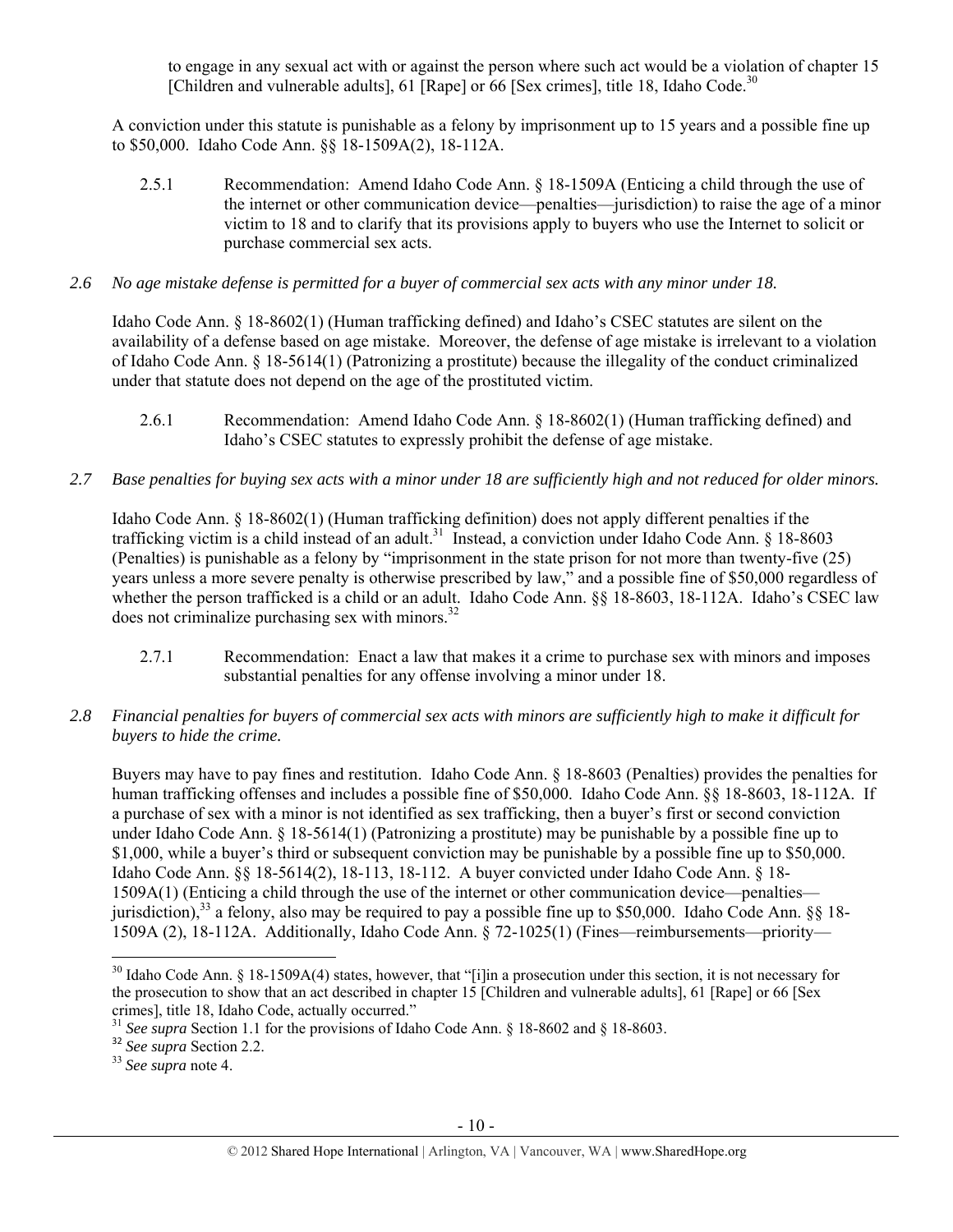disposition) provides that persons convicted of any crime also have to pay an additional fine or reimbursement<sup>34</sup> of at least \$75.00 per felony count, \$37.00 per misdemeanor count, and at least \$300.00 per sex offense count.<sup>35</sup> Idaho Code Ann. § 72-1025(1)(a)–(c).

The court has the discretion to order a convicted buyer to make restitution to the victim. Idaho Code Ann. § 19- 5304(2) (Restitution for crime victims) states,

Unless the court determines that an order of restitution would be inappropriate or undesirable, it shall order a defendant found guilty of any crime<sup>36</sup> which results in an economic loss<sup>37</sup> to the victim<sup>38</sup> to make restitution to the victim. An order of restitution shall be a separate written order in addition to any other sentence the court may impose, including incarceration, and may be complete, partial, or nominal. The court may also include restitution as a term and condition of judgment of conviction; however, if a court orders restitution in the judgment of conviction and in a separate written order, a defendant shall not be required to make restitution in an amount beyond that authorized by this chapter. Restitution shall be ordered for any economic loss which the victim actually suffers. The existence of a policy of insurance covering the victim's loss shall not absolve the defendant of the obligation to pay restitution.

If a buyer is convicted of certain sex offenses or possessing or accessing child pornography, the court also has discretion to order restitution under Idaho Code Ann. § 19-5506(f) which states, "Unless the court determines that an order of restitution would be inappropriate or undesirable, it shall order any person subject to the provisions of this section to pay restitution to help offset costs incurred by law enforcement agencies for the expense of DNA analysis." Pursuant to Idaho Code Ann. § 19-5506(g), "The court may order such person to pay restitution for DNA analysis in an amount not to exceed five hundred dollars (\$500) per DNA sample analysis, or in the aggregate not more than two thousand dollars (\$2,000). . . ." Subsections (a) and (b) include the following offenses: Idaho Code Ann. § 18-1506 (Sexual abuse of a child under the age of sixteen years), § 18-1507 (Definitions—Sexual exploitation of a child—penalties), § 18-1508 (Lewd conduct with minor child under sixteen), 18-1508A (Sexual battery of a minor child sixteen or seventeen years of age), 18-1509 (Enticing a child), 18-1509A (Enticing a child through use of the internet or other communication device).

 $34$  Idaho Code Ann. § 72-1025(1) states that the court shall impose these fines unless "the defendant is indigent and at the time of sentencing shows good cause for inability to pay and written findings to that effect are entered by the court."

<sup>&</sup>lt;sup>35</sup> Pursuant to Idaho Code Ann. § 72-1025(1)(c), the \$300 fine applies to "any sex offense, including, but not limited to, offenses pursuant to sections 18-1506 [Sexual abuse of a child under the age of sixteen years], 18-1507 [Definitions—sexual exploitation of a child—penalties], 18-1508 [Lewd conduct with minor child under sixteen], 18-1508A [Sexual battery of a minor child sixteen or seventeen years of age], 18-6101 [Rape defined], 18-6108 [Male rape], 18-6605 [Crime against nature—Punishment] and 18-6608 [Forcible sexual penetration by use of foreign object], Idaho Code."

<sup>&</sup>lt;sup>36</sup> Idaho Code Ann. § 19-5304(1)(b) defines "found guilty of any crime" as "a finding by a court that a defendant has committed a criminal act and shall include an entry of a plea of guilty, an order withholding judgment, suspending sentence, or entry of judgment of conviction for a misdemeanor or felony."

 $37$  Idaho Code Ann. § 19-5304(1)(a) states,

<sup>&</sup>quot;Economic loss" includes, but is not limited to, the value of property taken, destroyed, broken, or otherwise harmed, lost wages, and direct out-of-pocket losses or expenses, such as medical expenses resulting from the criminal conduct, but does not include less tangible damage such as pain and suffering, wrongful death or emotional distress.<br><sup>38</sup> Idaho Code Ann. § 19-5304(1)(e)(i) defines a "victim" in part as "[t]he directly injured victim which means a

person or entity, who suffers economic loss or injury as the result of the defendant's criminal conduct and shall also include the immediate family of a minor and the immediate family of the actual victim in homicide cases."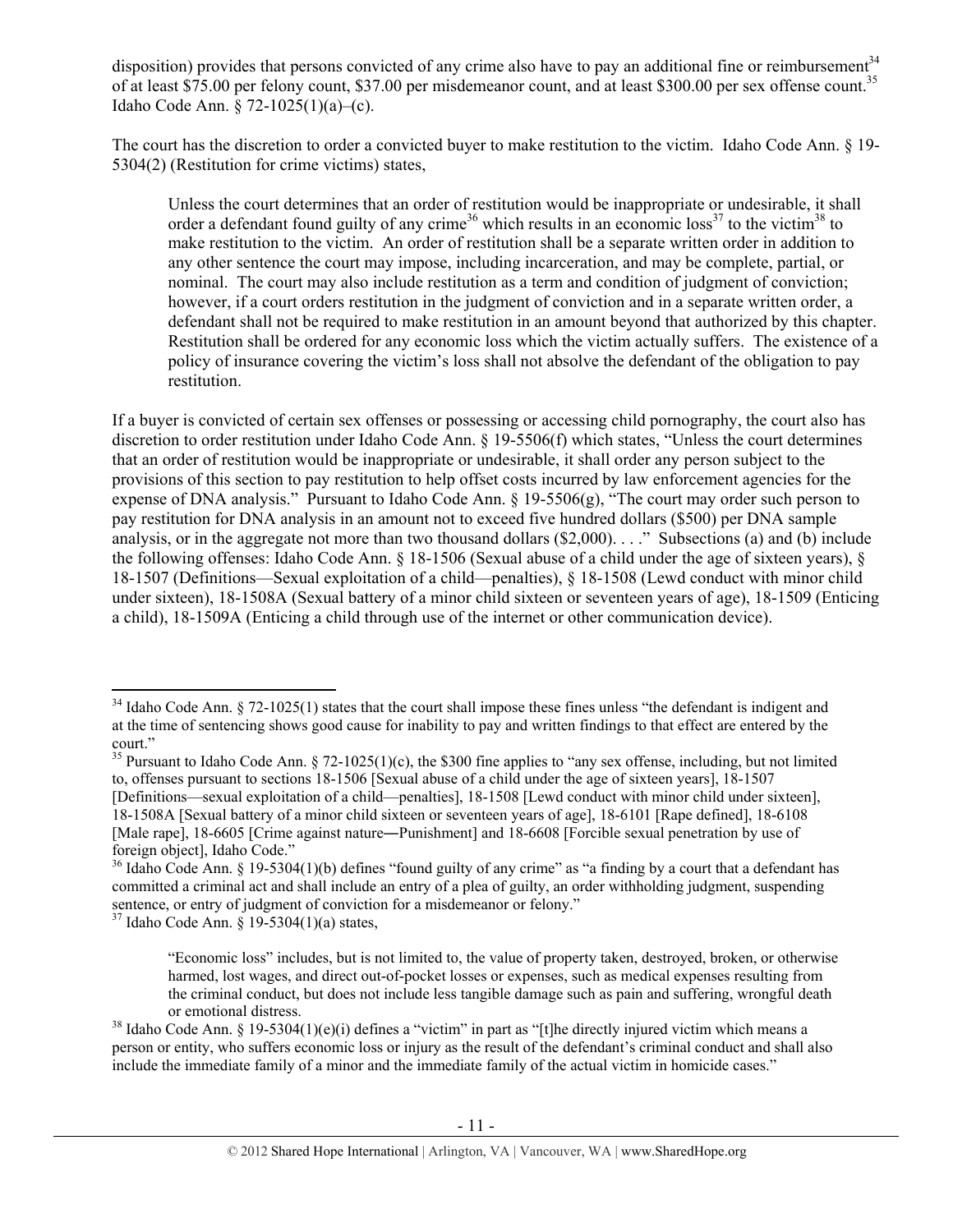Asset forfeiture<sup>39</sup> is generally not an available remedy in Idaho. Instead, Idaho Code Ann. § 18-314 (Property of convict not forfeited) provides,

No conviction of any person for crime works any forfeiture of any property, except in cases in which a forfeiture is expressly imposed by law; and all forfeitures to the people of this state, in the nature of a deodand, or where any person shall flee from justice, are abolished.

Idaho Code Ann. § 18-8603 (Penalties), § 18-5614(1) (Patronizing a prostitute) and § 18-1509A(1) (Enticing a child through the use of the internet or other communication device—penalties—jurisdiction) do not expressly authorize forfeiture of a defendant's property. However, real property deemed a moral nuisance may be forfeited temporarily, while personal property and monies deemed a moral nuisance may be permanently forfeited. Idaho Code Ann. § 52-406 (Right to possession of real property and personal property after hearing on the temporary injunction—Conditions for avoidance of temporary forfeiture) authorizes the court to "declare a temporary forfeiture of the use of the real property upon which [a] public nuisance is located and the personal property located therein" where allegations complaining of a moral nuisance<sup>40</sup> are supported by clear and convincing evidence. Idaho Code Ann. § 52-104(F) (Moral nuisances—types) expressly declares that "[e]very place which, as a regular course of business, is used for the purposes of lewdness, assignation, or prostitution, and every such place in or upon which acts of lewdness, assignation, or prostitution, are held or occur," is a moral nuisance.<sup>41</sup> Additionally, Idaho Code Ann. § 52-415 (Civil penalty—Forfeiture—Accounting—Lien as to expenses of abatement) states,

All personal property declared to be a moral nuisance . . . and all monies and other considerations declared to be a moral nuisance . . . are the subject of forfeiture to the local government and are recoverable as damages in the county wherein such matter is sold, exhibited or otherwise used. Such monies may be traced to and shall be recoverable from persons who, under section 52-405 [Notice of hearing on temporary injunction—Consolidation], Idaho Code, have knowledge of the nuisance at the time such monies are received by them.

2.8.1 Recommendation: Amend Idaho Code Ann. § 18-8603 (Penalties) for sex trafficking offenses,  $§$  18-5614(1) (Patronizing a prostitute) and  $§$  18-1509A(1) (Enticing a child through the use of the internet or other communication device—penalties—jurisdiction) to expressly require buyers to forfeit property used in or acquired by committing the crime.

 <sup>39</sup> For additional information on asset forfeiture, see http://www.sharedhope.org/wp-

content/uploads/2012/11/SHIStateAssetForfeitureLawsChart.pdf. 40 Idaho Code Ann. § 52-103(E) (Moral nuisance—definitions) defines a "moral nuisance" as "a nuisance which is injurious to public morals."

<sup>&</sup>lt;sup>41</sup> Pursuant to Idaho Code Ann. § 52-104 (Moral nuisances – types)

The following are declared to be moral nuisances:

<sup>(</sup>A) Any and every place in the state where lewd films are publicly exhibited as a regular course of business, or possessed for the purpose of such exhibition;

<sup>(</sup>B) Any and every place in the state where a lewd film is publicly and repeatedly exhibited, or possessed for the purpose of such exhibition;

<sup>(</sup>C) Any and every lewd film which is publicly exhibited, or possessed for such purpose at a place which is a moral nuisance under this section;

<sup>(</sup>D) Any and every place of business in the state in which lewd publications constitute a principal part of the stock in trade;

<sup>(</sup>E) Any and every lewd publication possessed at a place which is a moral nuisance under this section; and (F) Every place which, as a regular course of business, is used for the purposes of lewdness, assignation, or prostitution, and every such place in or upon which acts of lewdness, assignation, or prostitution, are held or occur.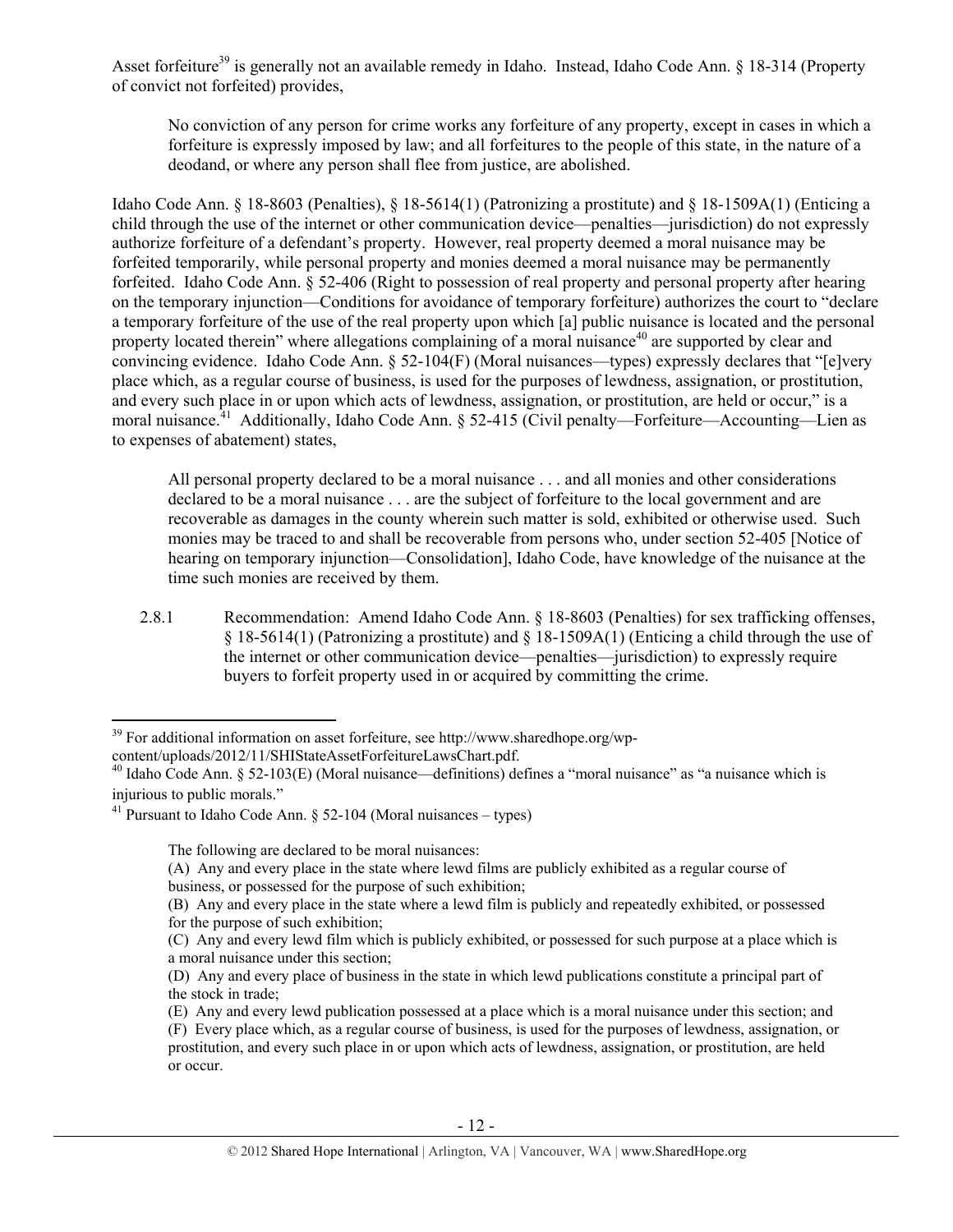- *2.9 Buying and possessing child pornography carries penalties as high as similar federal offenses.*  Idaho prohibits the possession of child pornography. Pursuant to Idaho Code Ann.  $\frac{18-1507^{42}}{P}$  (Definitions sexual exploitation of a child—penalties),
	- (2) A person commits sexual exploitation of a child<sup>43</sup> if he knowingly and willfully: (a) Possesses or accesses through any means including, but not limited to, the internet, any sexually exploitative material; or

. . . . (3) The sexual exploitation of a child pursuant to subsection (2)(a) of this section is a felony and shall be punishable by imprisonment in the state prison for a period not to exceed ten (10) years or by a fine not to exceed ten thousand dollars (\$10,000), or by both such imprisonment and fine. . . . .

In comparison, a federal conviction for possession of child pornography<sup>44</sup> is generally punishable by imprisonment for 5–20 years and a fine not to exceed \$250,000.<sup>45</sup> Subsequent convictions, however, are punishable by imprisonment up to 40 years and a fine not to exceed \$250,000.<sup>46</sup>

## *2.10 Convicted buyers of commercial sex acts with minors and child pornography are required to register as sex offenders*.

Idaho Code Ann. § 18-8306(2), (3) (Notice of duty to register and initial registration) provides,

(2) A person convicted of an offense identified in section 18-8304, Idaho Code, and released on probation without a sentence of incarceration in a county jail or correctional facility, including release pursuant to a withheld judgment or release from any mental institution, shall be notified by the sentencing court of the duty to register pursuant to the provisions of this chapter and the offender shall register in accordance with this chapter no later than two (2) working days after sentence is imposed or judgment is withheld. . . .

(3) With respect to an offender convicted of a sexual offense identified in section 18-8304, Idaho Code, and sentenced to a period of immediate incarceration in a jail or correctional facility and subsequently released, placed on probation, or paroled, the department of correction or jail shall provide, prior to

<sup>&</sup>lt;sup>42</sup> See supra note 2.<br><sup>43</sup> Idaho Code Ann. § 18-1507(1)(b) defines a "child" as "a person who is less than eighteen (18) years of age." <sup>44</sup> 18 U.S.C. §§ 2252(a)(2), (a)(4) (Certain activities relating to material involving the sexual exploitation of minors),  $2252A(a)(2)$ –(3) (Certain activities relating to material constituting or containing child pornography), 1466A(a), (b) (Obscene visual representations of the sexual abuse of children).

<sup>&</sup>lt;sup>45</sup> 18 U.S.C. §§ 2252(b) (stating that a conviction under subsection (a)(2) is punishable by imprisonment for 5–20 years and a fine, while a conviction under subsection (a)(4) is punishable by imprisonment up to 10 years, a fine, or both),  $2252A(b)(1)$  (a conviction is punishable by imprisonment for 5–20 years and a fine),  $1466A(a)$ , (b) (stating that a conviction under subsection (a) is "subject to the penalties provided in section  $2252A(b)(1)$ ," imprisonment for 5–20 years and a fine, while a conviction under subsection (b) is "subject to the penalties provided in section 2252A(b)(2)," imprisonment up to 10 years, a fine, or both); *see also* 18 U.S.C. §§ 3559(a)(1) (classifying all of the above listed offenses as felonies), 3571(b)(3) (providing a fine up to \$250,000 for any felony conviction). <sup>46</sup> 18 U.S.C. §§ 2252(b) (stating if a person has a prior conviction under subsection (a)(2), or a list of other statutes, a conviction is punishable by a fine and imprisonment for 15–40 years, but if a person has a prior conviction under subsection (a)(4), or a list of other statutes, a conviction is punishable by a fine and imprisonment for  $10-20$  years),  $2252A(b)(1)$  (stating if a person has a prior conviction under subsection (a)(2), (a)(3), or a list of other statutes, a

conviction is punishable by a fine and imprisonment for  $15-40$  years),  $1466A(a)$ , (b) (stating that the penalty scheme for section 2252A(b) applies); *see also* 18 U.S.C. §§ 3559(a)(1) (classifying all of the above listed offenses as felonies), 3571(b)(3) (providing a fine up to \$250,000 for any felony conviction).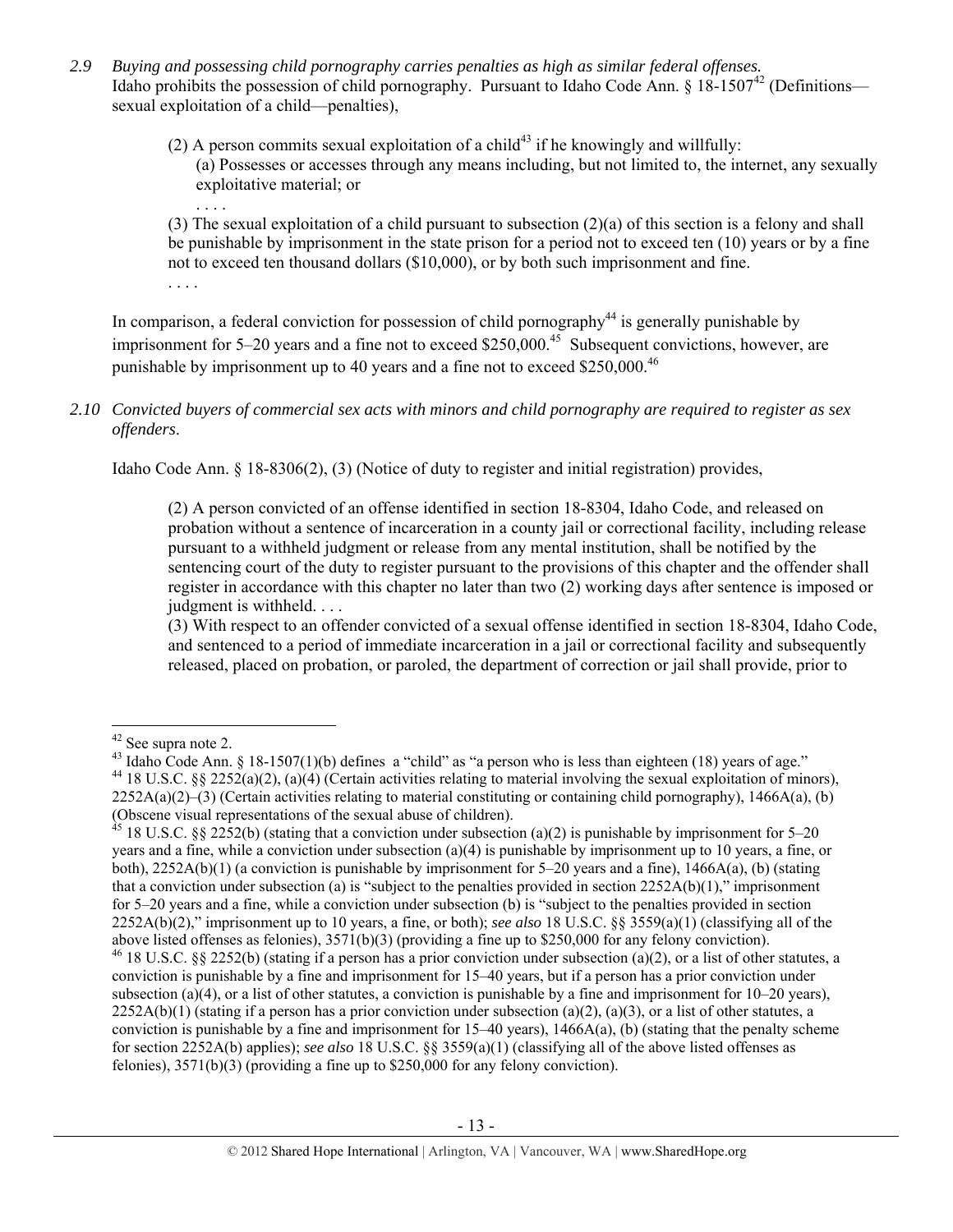release from confinement, written notification of the duty to register and the offender shall register prior to his or her release. . . .

Idaho Code Ann. § 18-8304(1)(a) (Application of chapter—rulemaking authority)<sup>47</sup> states,

The provisions of this chapter shall apply to any person who:

(a) On or after July 1, 1993, is convicted of the crime, or an attempt, a solicitation, or a conspiracy to commit a crime provided for in section . . . 18-1506 (sexual abuse of a child under sixteen years of age), . . .18-1507 [Definitions—sexual exploitation of a child—penalties], 18-1508 (lewd conduct with a minor child), 18-1508A (sexual battery of a minor child sixteen or seventeen years of age), 18-1509A [ Enticing a child through the use of the internet or other communication device—penalties—jurisdiction], . . . or 18-8602(1), Idaho Code, (sex trafficking).

Buyers convicted under Idaho Code Ann. § 18-5614(1) (Patronizing a prostitute) are not required to register as sex offenders, even when the person with whom sex is purchased is a minor.

2.10.1 Recommendation: Amend Idaho Code Ann. § 18-8304(1)(a) (Application of chapter rulemaking authority) to include, as one of the offenses to which the chapter applies, Idaho Code Ann. § 18-5614(1) (Patronizing a prostitute) where sex with a minor is purchased.

 $47$  The text of Idaho Code Ann. § 18-8304 included here and elsewhere in this report includes amendments made by the passage of Senate Bill 1337 during the  $2<sup>nd</sup>$  regular session of the 61<sup>st</sup> Idaho Legislature. 2012 Ida. Ch. 269. (ID 2012) (effective July 1, 2012).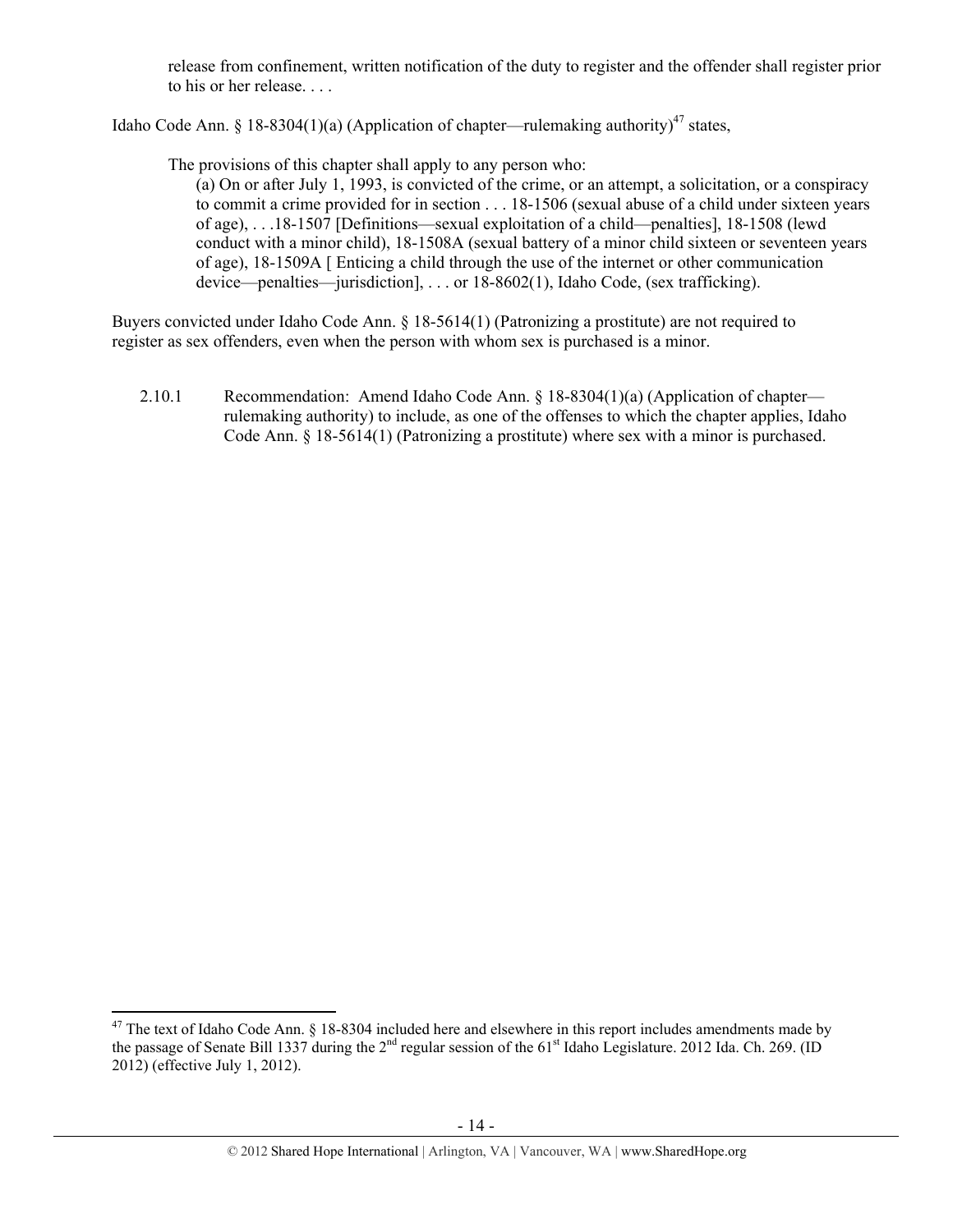#### FRAMEWORK ISSUE 3: CRIMINAL PROVISIONS FOR TRAFFICKERS

#### *Legal Components:*

- *3.1 Penalties for trafficking a child for sexual exploitation are as high as federal penalties.*
- *3.2 Creating and distributing child pornography carries penalties as high as similar federal offenses.*
- *3.3 Using the Internet to lure, entice, recruit or sell commercial sex acts with a minor is a separate crime or results in an enhanced penalty for traffickers.*
- *3.4 Financial penalties for traffickers, including asset forfeiture, are sufficiently high.*
- *3.5 Convicted traffickers are required to register as sex offenders.*
- *3.6 Laws relating to termination of parental rights for certain offenses include sex trafficking or commercial sexual exploitation of children (CSEC) offenses in order to remove the children of traffickers from their control and potential exploitation.*

*\_\_\_\_\_\_\_\_\_\_\_\_\_\_\_\_\_\_\_\_\_\_\_\_\_\_\_\_\_\_\_\_\_\_\_\_\_\_\_\_\_\_\_\_\_\_\_\_\_\_\_\_\_\_\_\_\_\_\_\_\_\_\_\_\_\_\_\_\_\_\_\_\_\_\_\_\_\_\_\_\_\_\_\_\_\_\_\_\_\_\_\_\_\_* 

# *Legal Analysis:*

*3.1 Penalties for trafficking a child for sexual exploitation are as high as federal penalties.* 

A trafficker who commits human trafficking<sup>48</sup> while violating Idaho Code Ann. § 18-1507 (Definitions—sexual exploitation of a child—penalties),<sup>49</sup> § 18-1509A (Enticing a child through the use of the internet or other communication device—penalties—jurisdiction),<sup>50</sup> § 18-1511 (Sale or barter of child for adoption or other purpose penalized), § 18-7804 (Prohibited activities), or any of the crimes in Idaho Code Ann. chapter 56 (Prostitution) of title 18 "shall be punished by imprisonment in the state prison for not more than twenty-five (25) years unless a more severe penalty is otherwise prescribed by law." Idaho Code Ann. § 18-8603.

A trafficker also may be punished under Idaho's CSEC laws. A conviction under Idaho Code Ann. § 18-5609 (Inducing person under eighteen years of age into prostitution) is a felony conviction punishable by 2 years to life imprisonment, a fine up to \$50,000, or both a conviction under Idaho Code Ann. § 18-1507(2)(a) (Definitions—sexual exploitation of a child—penalties)<sup>51</sup> is punishable as a felony by imprisonment up to 10 years in state prison, a fine up to \$10,000, or both; a conviction under Idaho Code Ann. § 18-1507(2)(b), (c) (Definitions—sexual exploitation of a child—penalties) is punishable as a felony by imprisonment up to 30 years in state prison, a fine up to \$50,000, or both; and a conviction under Idaho Code Ann. § 18-1509A(1) (Enticing a child through the use of the internet or other communication device—penalties—jurisdiction) is punishable as a felony by imprisonment up to 15 years and a possible fine up to \$50,000. Idaho Code Ann. §§ 18-5609, 18-1509A(1), (2), 18-112A.

Traffickers who "sell or barter any child for adoption or for any other purpose" may be convicted under Idaho Code Ann. § 18-1511 (Sale or barter of child for adoption or other purpose penalized). A conviction under this statute is punishable as a felony by imprisonment up to 14 years in the state penitentiary, a fine up to \$5,000, or both. Idaho Code Ann. § 18-1511.

Additionally, Idaho Code Ann. § 18-8201 (Money laundering and illegal investment—Penalty—Restitution) makes it illegal for a person to engage in a financial transaction that furthers racketeering, stating,

<sup>48</sup> *See supra* Section 1.1 for the definition of "human trafficking" in Idaho Code Ann. § 18-8602. 49 *See supra* note 2. <sup>50</sup> *See supra* note 4.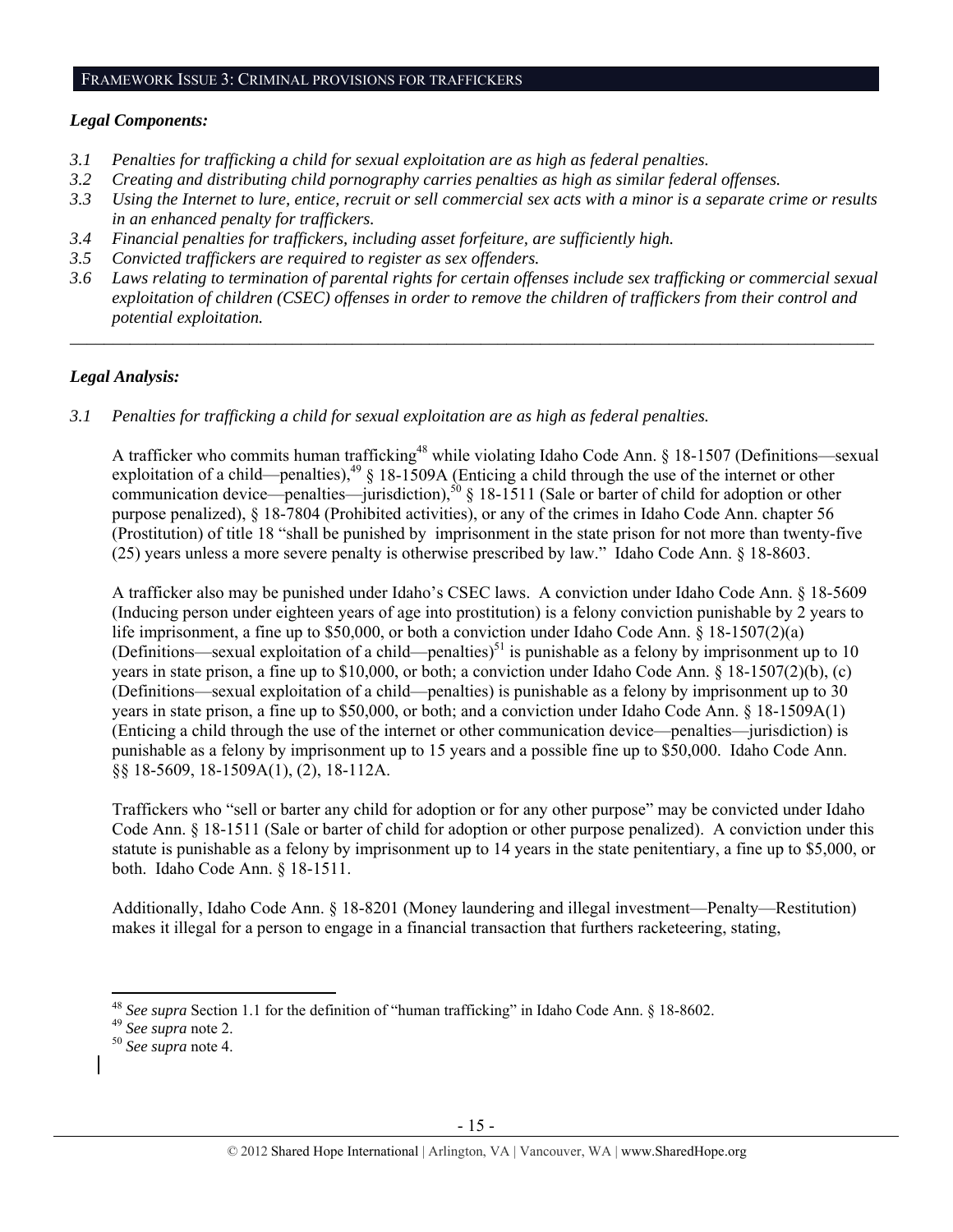(1) It is unlawful for any person to knowingly or intentionally give, sell, transfer, trade, invest, conceal, transport, or make available anything of value that the person knows is intended to be used to commit or further a pattern of racketeering activity . . . .

(2) It is unlawful for any person to knowingly or intentionally direct, plan, organize, initiate, finance, manage, supervise, or facilitate the transportation or transfer of proceeds known by that person to be derived from a pattern of racketeering activity . . . .

(3) It is unlawful for any person to knowingly or intentionally conduct a financial transaction involving proceeds known by that person to be derived from a pattern of racketeering activity . . . if the transaction is designed in whole or in part to conceal or disguise the nature, location, source, ownership, or control of the proceeds, or to avoid a transaction reporting requirement under state or federal law.

A conviction under this statute is punishable as a felony by imprisonment up to 10 years, a fine up to of the greater of \$250,000 or "twice the value of the property involved in the transaction," or both imprisonment and fine. Idaho Code Ann. § 18-8201(4).

Traffickers also face enhanced penalties under Idaho Code Ann. title 18, chapter 85 (Idaho Criminal Gang Enforcement  $Act)$ <sup>52</sup>, which provides for an additional penalty for felonies or misdemeanors enumerated in section 18-8502(3). Included among the offenses listed in Idaho Code Ann. § 18-8502(3) (Definitions) are Idaho Code Ann. § 18-8602 (Human trafficking defined), § 18-5601 (Interstate trafficking in prostitution), § 18- 5602 (Procurement), § 18-5603 (Receiving pay for procurement), § 18-5604 (Paying for procurement), § 18- 5605 (Detention for prostitution), § 18-5606(1) (Accepting earnings of prostitute), § 18-5608 (Harboring prostitutes), § 18-5609 (Inducing person under eighteen years of age into prostitution), § 18-5613 (Prostitution), § 18-5614 (Patronizing a prostitute), § 18-1507 (Definitions—sexual exploitation of a child—penalties), § 18- 7804 (Prohibited activities), and § 18-8201 (Money laundering and illegal investment).

Idaho Code Ann. §18-8503(1), creates the following additional penalties, to be added to sentences for the above offenses:

> (a) Any adult . . . who is convicted of a misdemeanor shall be punished by an additional term of imprisonment in the county jail for not more than one (1) year.

> (b) Any adult . . . who is convicted of a felony shall be punished by an extended term of not less than two (2) years and not more than five (5) years in prison.

(c) If the underlying offense described in section 18-8502(3), Idaho Code, is a felony and committed on the grounds of, or within one thousand (1,000) feet of, a public or private elementary, secondary or vocational school during hours when the facility is open for classes or school-related programs or when minors are using the facility, the extended term shall be not less than two (2) years and not more than five (5) years in prison.

In comparison, if the victim is under the age of 14, a conviction under the Trafficking Victims Protection Act  $(TVPA)^{53}$  for child sex trafficking is punishable by 15 years to life imprisonment and a fine not to exceed \$250,000. 18 U.S.C. §§ 1591(b)(1), 3559(a)(1), 3571(b)(3). If the victim is between the ages of 14–17, a conviction is punishable by 10 years to life imprisonment and a fine not to exceed \$250,000. 18 U.S.C. §§ 1591(b)(2), 3559(a)(1), 3571(b)(3). A conviction is punishable by mandatory life imprisonment, however, if the trafficker has a prior conviction for a federal sex offense<sup>54</sup> against a minor.

<sup>52</sup> *See supra* Section 1.4 for discussion of the applicable provisions of Idaho Code Ann. title 18, chapter 85. 53 *See supra* note 25. 54 *See supra* note 26.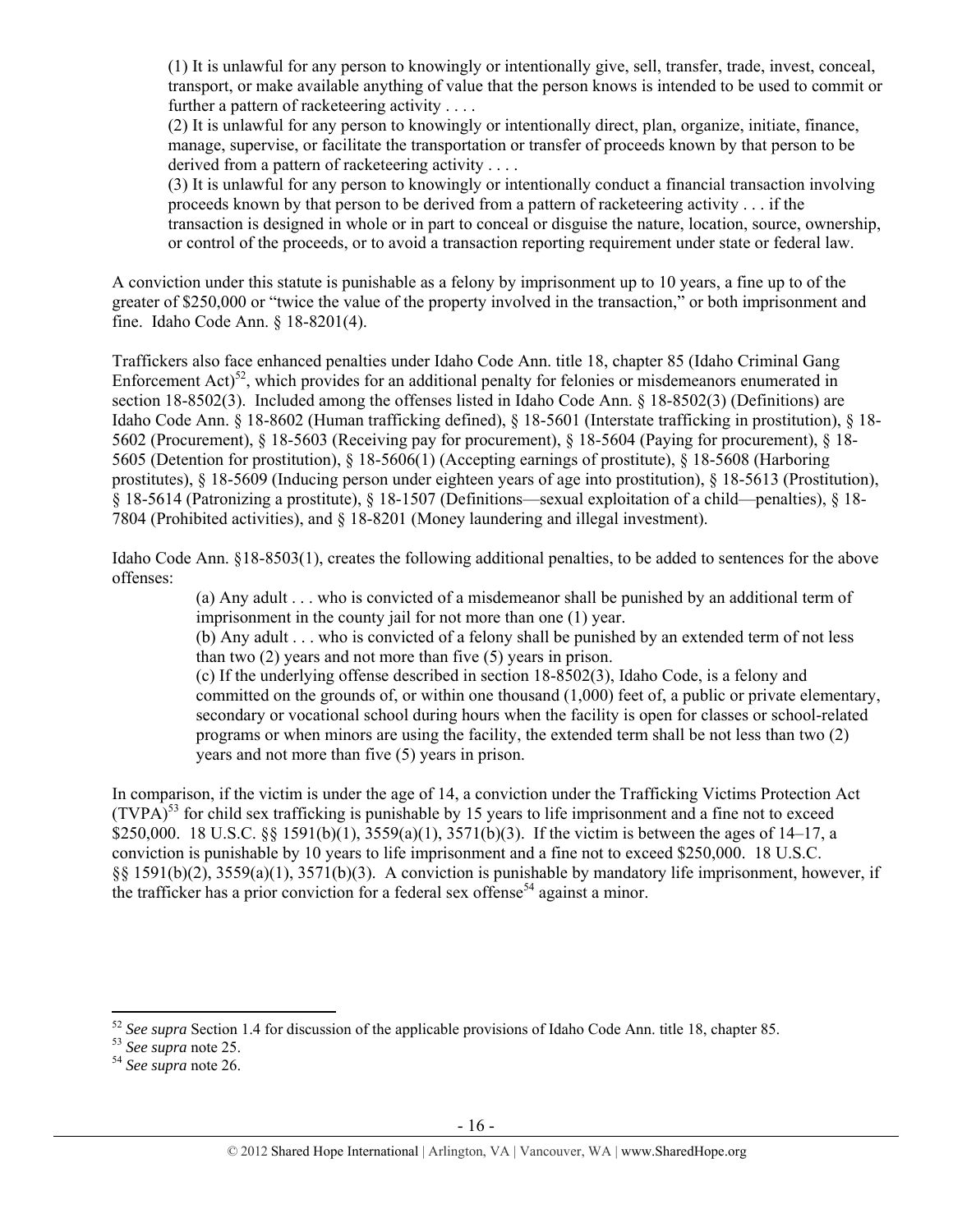## *3.2 Creating and distributing child pornography carries penalties as high as similar federal offenses*.

Creating and distributing child pornography is illegal under Idaho Code Ann. § 18-150755 which states,

(2) A person commits sexual exploitation of a child<sup>56</sup> if he knowingly and willfully:

(c) Promotes, prepares, publishes, produces, makes, finances, offers, exhibits, or advertises any sexually exploitative material; or

(d) Distributes through any means including, but not limited to, mail, physical delivery or exchange, use of a computer or any other electronic or digital method, any sexually exploitative material. Distribution of sexually exploitative material does not require a pecuniary transaction or exchange of interests in order to complete the offense.

 . . . . (4) The sexual exploitation of a child pursuant to subsections  $(2)(b)$ , (c) and (d) of this section is a felony and shall be punishable by imprisonment in the state prison for a term not to exceed thirty (30) years or by a fine not to exceed fifty thousand dollars (\$50,000) or by both such fine and imprisonment. . . . .

In comparison, if the victim is under the age of 14, a conviction under the TVPA for child sex trafficking is punishable by 15 years to life imprisonment and a fine not to exceed \$250,000. 18 U.S.C. §§ 1591(b)(1),  $3559(a)(1)$ ,  $3571(b)(3)$ . If the victim is between the ages of  $14-17$ , a conviction is punishable by 10 years to life imprisonment and a fine not to exceed \$250,000. 18 U.S.C. §§ 1591(b)(2), 3559(a)(1), 3571(b)(3). A conviction is punishable by mandatory life imprisonment, however, if the trafficker has a prior conviction for a federal sex offense<sup>57</sup> against a minor. Additionally, a federal conviction for distribution of child pornography<sup>58</sup> is generally punishable by imprisonment for  $5-20$  years and a fine not to exceed \$250,000.<sup>59</sup> Subsequent convictions, however, are punishable by imprisonment up to 40 years and a fine not to exceed \$250,000.<sup>60</sup>

*3.3 Using the Internet to lure, entice, recruit or sell commercial sex acts with a minor is a separate crime or results in an enhanced penalty for traffickers.* 

Idaho Code Ann. § 18-1509A(1) (Enticing a child through the use of the internet or other communication device—penalties—jurisdiction)<sup>61</sup> makes it a crime to use the Internet to lure or entice a person under the age of

. . . .

 $6\overline{1}$  See supra note 4.

<sup>&</sup>lt;sup>55</sup> See supra note 2.

 $56$  See supra note 3.<br> $57$  See supra note 26.

<sup>&</sup>lt;sup>58</sup> 18 U.S.C. §§ 2252(a)(1), (a)(2), (a)(3) (Certain activities relating to material involving the sexual exploitation of minors),  $2252A(a)(2)$ ,  $(a)(3)$  (Certain activities relating to material constituting or containing child pornography), 1466A(a) (Obscene visual representations of the sexual abuse of children).<br><sup>59</sup> 18 U.S.C. §§ 2252(b) (stating that a conviction under subsection (a)(1), (a)(2), or (a)(3) is punishable by

imprisonment for 5–20 years and a fine), 2252A(b)(1) (a conviction is punishable by imprisonment for 5–20 years and a fine), 1466A(a), (b) (stating that a conviction under subsection (a) is "subject to the penalties provided in section 2252A(b)(1)," imprisonment for 5–20 years and a fine, while a conviction under subsection (b) is "subject to the penalties provided in section 2252A(b)(2)," imprisonment up to 10 years, a fine, or both); *see also* 18 U.S.C. §§  $3559(a)(1)$  (classifying all of the above listed offenses as felonies),  $3571(b)(3)$  (providing a fine up to \$250,000 for any felony conviction).

<sup>&</sup>lt;sup>60</sup> 18 U.S.C. §§ 2252(b) (stating if a person has a prior conviction under subsection (a)(1), (a)(2), or (a)(3) or a list of other statutes, a conviction is punishable by a fine and imprisonment for 15–40 years), 2252A(b)(1) (stating if a person has a prior conviction under subsection (a)(2), (a)(3), or a list of other statutes, a conviction is punishable by a fine and imprisonment for 15–40 years),  $1466A(a)$ , (b) (stating that the penalty scheme for section 2252A(b) applies); *see also* 18 U.S.C. §§ 3559(a)(1) (classifying all of the above listed offenses as felonies), 3571(b)(3) (providing a fine up to \$250,000 for any felony conviction).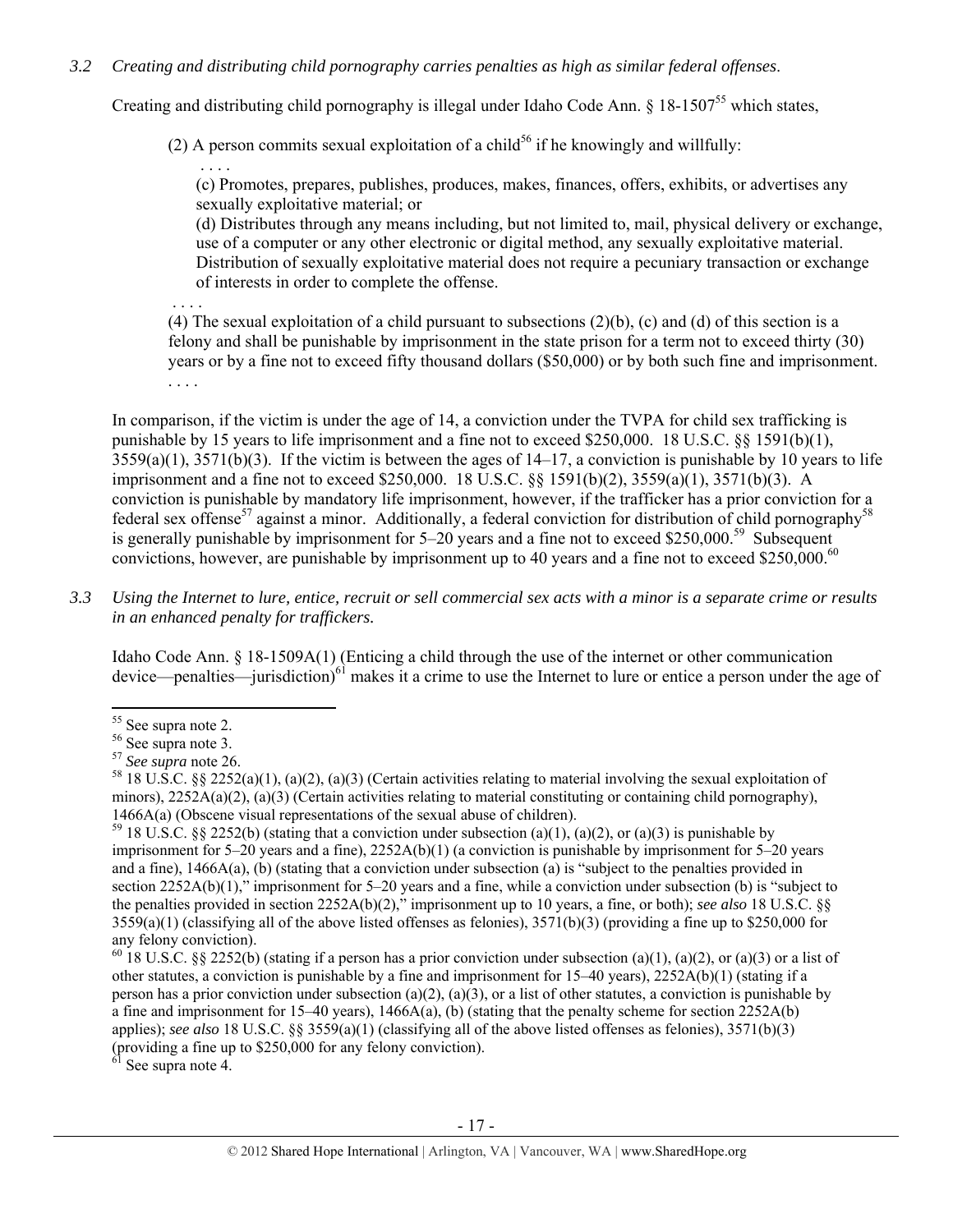16 to engage in a sexual act; however, the statute has limited applicability to traffickers, as it only applies to offenders who attempt to have the person "engage in any sexual act with or against the person where such act is a violation of chapter 15 [Children and vulnerable adults], 61 [Rape] or 66 [Sex crimes], title 18, Idaho Code."<sup>62</sup> This statute likely applies to traffickers who use the Internet with the intent to commit a violation of Idaho Code Ann. § 18-1507 (Definitions—sexual exploitation of a child—penalties). A conviction under Idaho Code Ann. § 18-1509A(1) is punishable as a felony by imprisonment up to 15 years and a possible fine up to \$50,000. Idaho Code Ann. §§ 18-1509A(1), (2), 18-112A.

3.3.1 Recommendation: Amend Idaho Code Ann. § 18-1509A(1) (Enticing of children over the internet) to include instances when traffickers use the Internet to attempt to solicit children to engage in acts in violation of chapters 56 (Prostitution) and 86 (Human trafficking).

## *3.4 Financial penalties for traffickers, including asset forfeiture, are sufficiently high*.

Traffickers may be subject to fines, restitution, and forfeiture. A trafficker convicted under Idaho Code Ann. § 18-8602 (Human trafficking defined) or § 18-1509A(1) (Enticing a child through the use of the internet or other communication device—penalties—jurisdiction)<sup>63</sup> may be subject to a fine up to \$50,000. Idaho Code Ann. §§ 18-8603, 18-1509A(2), 18-112A. A trafficker convicted under Idaho Code Ann. § 18-5609 (Inducing person under eighteen years of age into prostitution) or § 18-1507(23) (Definitions—sexual exploitation of a child—penalties)<sup>64</sup> may be required to pay a fine up to \$50,000. Idaho Code Ann. §§ 18-5609, 18-1507(4). A trafficker convicted under Idaho Code Ann. § 18-5601 (Interstate trafficking in prostitution), § 18-5602 (Procurement), § 18-5603 (Receiving pay for procurement), § 18-5604 (Paying for procurement), § 18-5605 (Detention for prostitution), § 18-5606(1) (Accepting earnings of prostitute), or § 18-5608 (Harboring prostitutes) may be required to pay a fine of \$1,000–\$50,000. Idaho Code Ann. §§ 18-5601, to -5606, 18-5608. A trafficker convicted under Idaho Code Ann. § 18-1511 (Sale or barter of child for adoption or other purpose penalized) may be required to pay a fine up to \$5,000. Idaho Code Ann. § 18-1511.

A trafficker convicted under Idaho Code Ann. § 18-8201 (Money laundering and illegal investment) may be ordered to pay a fine up to the greater of \$250,000 or "twice the value of the property involved in the transaction." Idaho Code Ann. §§ 18-7804(e), 18-8201(4). Additionally, Idaho Code Ann. § 72-1025(1) (Fines) provides that a trafficker convicted of any crime also may have to pay an additional fine or reimbursement of \$37.00 per misdemeanor count, at least \$75.00 per felony count, and at least \$300.00 per sex offense count.<sup>65</sup>

A court is required to order that traffickers to pay restitution to the victims of human trafficking. Idaho Code Ann. § 18-8604(1), (2) (Restitution—rehabilitation) provides,

(1) In addition to any other amount of loss resulting from a human trafficking violation, the court shall order restitution, as applicable, including the greater of:

- (a) The gross income or value to the defendant of the victim's labor or services; or
- (b) The value of the victim's labor as guaranteed under the minimum wage and overtime provisions of the federal fair labor standards act.

(2) In addition to any order for restitution as provided in this section, the court shall order the defendant to pay an amount determined by the court to be necessary for the mental and physical rehabilitation of the victim or victims.

 $62$  Idaho Code Ann. § 18-1509A(4) states that "[i]n a prosecution under this section, it is not necessary for the prosecution to show that an act described in chapter 15, 61 or 66, title 18, Idaho Code, actually occurred. 2012 Ida. Laws 270. (ID 2012) (effective July 1, 2012).<br><sup>63</sup> See supra note 4.

<sup>&</sup>lt;sup>64</sup> See supra note 2.<br><sup>65</sup> See supra note 35 for the applicable sex offenses.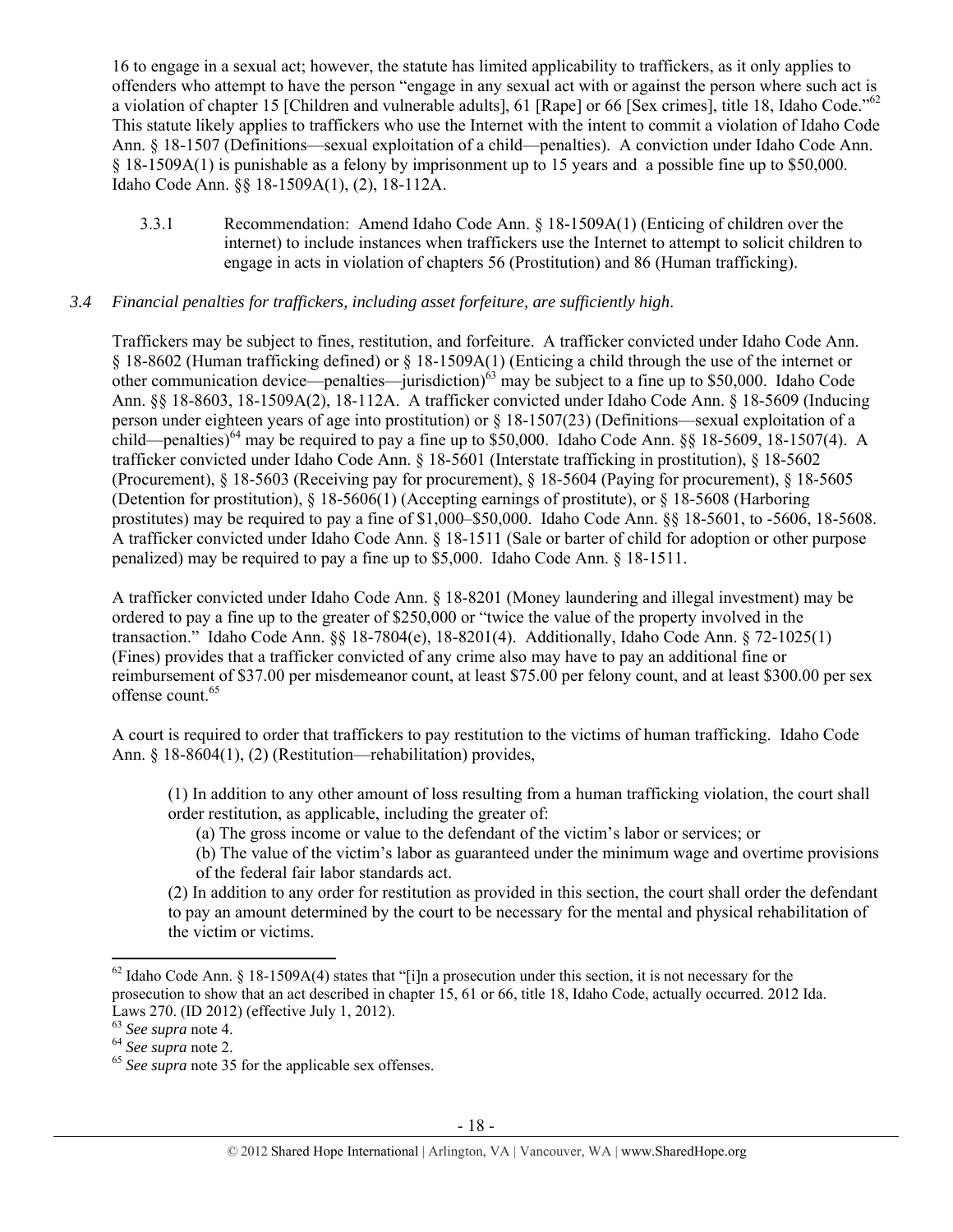A trafficker convicted of any other crime also may be required to make restitution to the victims at the court's discretion. Idaho Code Ann. § 19-5304(2) (Restitution for crime victims) requires the court to order a defendant to make restitution where the crime resulted in an economic loss<sup>66</sup> to the victim, unless restitution is determined to be "inappropriate or undesirable."67 Idaho Code Ann. § 18-8201(5) (Money laundering and illegal investment) further authorizes the court to "order restitution for all costs and expenses of prosecution and investigation," where a trafficker is convicted under Idaho Code Ann.  $\S 18-8201(1)-(3)$ .

Traffickers convicted of certain offenses will also be subject to discretionary restitution under Idaho Code Ann. § 19-5506(f) which states, "Unless the court determines that an order of restitution would be inappropriate or undesirable, it shall order any person subject to the provisions of this section to pay restitution to help offset costs incurred by law enforcement agencies for the expense of DNA analysis." Pursuant to Idaho Code Ann. § 19-5506(g), "The court may order such person to pay restitution for DNA analysis in an amount not to exceed five hundred dollars (\$500) per DNA sample analysis, or in the aggregate not more than two thousand dollars (\$2,000). . . ." Subsections (a) and (b) include the following offenses: Idaho Code Ann. § 18-1507 (Definitions—Sexual exploitation of a child—penalties), § 18-1509 (Enticing a child), § 18-1509A (Enticing a child through use of the internet or other communication device), § 18-5601 (Interstate trafficking in prostitution), and § 18-5609 (Inducing a minor into prostitution).

Idaho Code Ann. § 18-314 (Property of convict not forfeited)<sup>68</sup> limits the availability of asset forfeiture<sup>69</sup> to where it is expressly authorized by law. Most of the laws under which traffickers may be prosecuted do not expressly authorize forfeiture; however, real property deemed a moral nuisance may be forfeited temporarily while personal property and monies deemed a moral nuisance may be forfeited permanently. Idaho Code Ann. § 52-406 (Right to possession of real property and personal property after hearing on the temporary injunction—Conditions for avoidance of temporary forfeiture) authorizes the court to "declare a temporary forfeiture of the use of the real property upon which [a] public nuisance is located and the personal property located therein" where allegations complaining of a moral nuisance<sup>70</sup> are supported by clear and convincing evidence. Idaho Code Ann. § 52-104(F) (Moral nuisances—types) expressly declares that "[e]very place which, as a regular course of business, is used for the purposes of lewdness, assignation, or prostitution, and every such place in or upon which acts of lewdness, assignation, or prostitution, are held or occur," is a moral nuisance.<sup>71</sup> Additionally, Idaho Code Ann. § 52-415 (Civil penalty—Forfeiture—Accounting—Lien as to expenses of abatement) states,

All personal property declared to be a moral nuisance . . . and all monies and other considerations declared to be a moral nuisance . . . are the subject of forfeiture to the local government and are recoverable as damages in the county wherein such matter is sold, exhibited or otherwise used. Such monies may be traced to and shall be recoverable from persons who, under section 52-405 [Notice of hearing on temporary injunction—Consolidation], Idaho Code, have knowledge of the nuisance at the time such monies are received by them.

3.4.1 Recommendation: Enact a law requiring defendants to forfeit all assets used in connection with the commission of a commercial sexual exploitation of a child crime.

<sup>&</sup>lt;sup>66</sup> See supra note 37 for the definition of "economic loss."

<sup>&</sup>lt;sup>67</sup> See supra section 2.8 for the provisions of Idaho Code Ann. § 19-5304(2) (Restitution for crime victims).<br><sup>68</sup> See supra section 2.8 for the provisions of Idaho Code Ann. § 18-314 (Property of convict not forfeited).

content/uploads/2012/11/SHIStateAssetForfeitureLawsChart.pdf. <sup>70</sup> *See supra* note 40. 71 *See supra* note 41.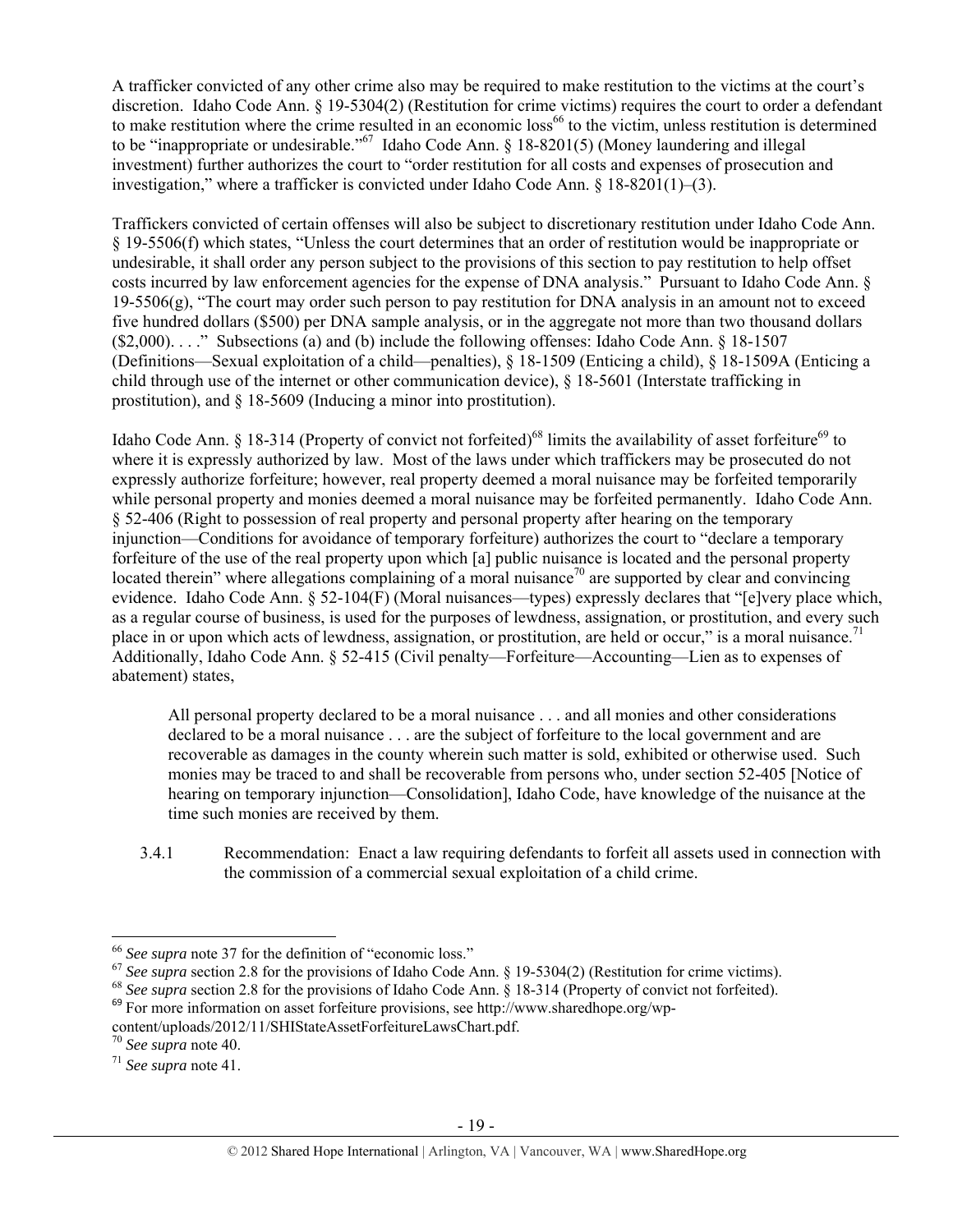# *3.5 Convicted traffickers are required to register as sex offenders.*

Idaho Code Ann. § 18-8306(2), (3) (Notice of duty to register and initial registration) requires those convicted of offenses listed in Idaho Code Ann.  $\S$  18-8304 (Applicability of chapter) to register as sex offenders.<sup>72</sup> Included among the offenses listed in Idaho Code Ann. § 18-8304(1)(a) are Idaho Code Ann. § 18-8602(1) (Human trafficking defined), § 18-5609 (Inducing person under eighteen years of age into prostitution), § 18- 1507 (Definitions—sexual exploitation of a child—penalties), § 18-1509A(1) (Enticing a child through use of the internet or other communication device), and § 18-5605 (Detention for prostitution).

*3.6 Laws relating to termination of parental rights for certain offenses include sex trafficking or commercial sexual exploitation of children (CSEC) offenses in order to remove the children of traffickers from their control and potential exploitation.* 

Convictions under Idaho Code Ann. § 18-8602(1) (Human trafficking defined) or Idaho's CSEC laws are not listed as grounds for terminating parental rights in Idaho. The only relevant provisions in Idaho Code Ann. § 16-2005(1)–(3) (Conditions under which termination may be granted) that may be used to terminate the relationship between a trafficker and a child include when it is in the child's best interest and "[t]he parent has neglected or abused the child" or "has been incarcerated and is likely to remain incarcerated for a substantial period of time during the child's minority." Idaho Code Ann. § 16-2005(1)(b), (e). The court may presume it is in the best interests of the child to terminate the relationship if the parent has "subjected the child to sexual abuse." Idaho Code Ann. § 16-2005(2)(b). Finally, pursuant to Idaho Code Ann. § 16-2005(3), "The court may grant an order terminating the relationship if termination is found to be in the best interest of the parent and child."

3.6.1 Recommendation: Amend Idaho Code Ann. § 16-2005 (Conditions under which termination may be granted) to include a parent's conviction for subjecting any child to trafficking under Idaho Code Ann. § 18-8602(1) (Human trafficking defined) or Idaho's CSEC laws as grounds authorizing the termination of parental rights.

 <sup>72</sup> *See supra* Section 2.10 for the provisions of Idaho Code Ann. § 18-8306.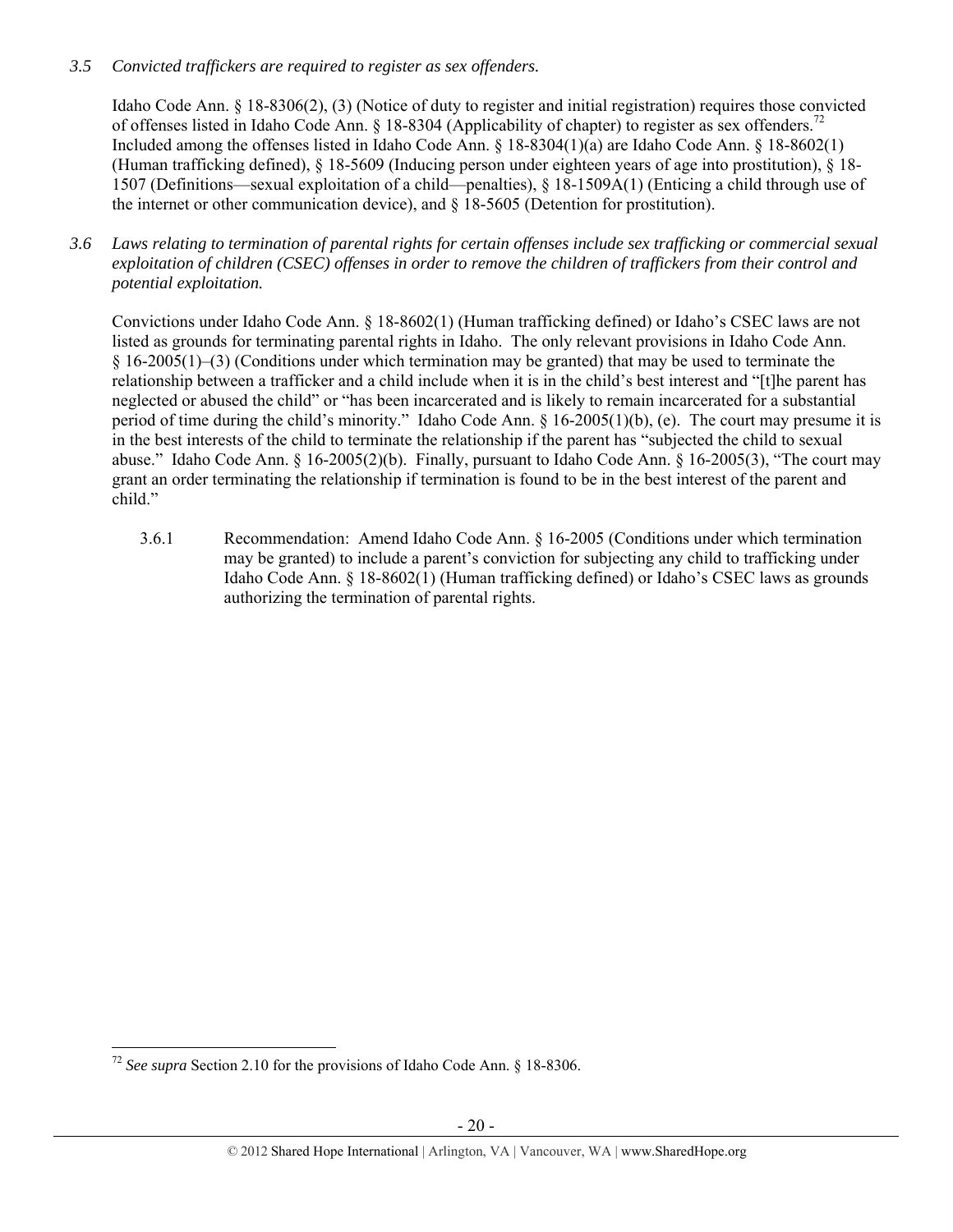#### *Legal Components:*

- *4.1 The acts of assisting, enabling, or financially benefitting from child sex trafficking are included as criminal offenses in the state sex trafficking statute.*
- *4.2 Financial penalties, including asset forfeiture laws, are in place for those who benefit financially from or aid and assist in committing domestic minor sex trafficking.*

*\_\_\_\_\_\_\_\_\_\_\_\_\_\_\_\_\_\_\_\_\_\_\_\_\_\_\_\_\_\_\_\_\_\_\_\_\_\_\_\_\_\_\_\_\_\_\_\_\_\_\_\_\_\_\_\_\_\_\_\_\_\_\_\_\_\_\_\_\_\_\_\_\_\_\_\_\_\_\_\_\_\_\_\_\_\_\_\_\_\_\_\_\_\_* 

- *4.3 Promoting and selling child sex tourism is illegal.*
- *4.4 Promoting and selling child pornography is illegal.*

#### *Legal Analysis:*

*4.1 The acts of assisting, enabling, or financially benefitting from child sex trafficking are included as criminal offenses in the state sex trafficking statute*.

Idaho Code Ann. § 18-8602(1) (Human trafficking defined) does not expressly criminalize assisting, enabling, or financially benefitting from domestic minor sex trafficking, stating instead that "'human trafficking' means: (1) Sex trafficking . . . in which the person induced to perform such act has not attained eighteen (18) years of age." Additionally, no CSEC laws include the acts of facilitators. However, other laws related to prostitution may be used to prosecute facilitators.

A facilitator may be convicted under several Idaho prostitution laws, all of which are punishable as felonies by imprisonment for 2–20 years, a \$1,000–\$50,000 fine, or both. Idaho Code Ann. §§ 18-5603, 18-5604, 18-5606, 18-5608. Idaho Code Ann. § 18-5603 (Receiving pay for procurement) applies to a facilitator "who knowingly receives money or any object of value to procure a prostitute." Idaho Code Ann. § 18-5604 (Paying for procurement) applies to a facilitator "who pays another money or any object of value to procure a third person to engage in prostitution." Idaho Code Ann. § 18-5606(1) (Accepting earnings of prostitute) applies to a facilitator "who shall knowingly accept or appropriate any money or item of value from the proceeds or earnings of any person engaged in prostitution as part of a joint venture<sup>73</sup> with such person.<sup>"</sup> Lastly, Idaho Code Ann. § 18-5608 (Harboring prostitutes) applies to a facilitator "maintaining, controlling or supporting a house of prostitution." $\frac{1}{74}$ 

Additionally, Idaho Code Ann. § 18-8201 (Money laundering and illegal investment) separately makes it illegal for a facilitator to knowingly engage in certain financial transactions that further racketeering.<sup>75</sup> A conviction under this statute is punishable as a felony by imprisonment up to 10 years, a fine of the greater of up to \$250,000 or "twice the value of the property involved in the transaction," or both fine and imprisonment. Idaho Code Ann. § 18-8201(4).

4.1.1 Recommendation: Amend Idaho Code Ann. § 18-8602(1) (Human trafficking defined) to include anyone who knowingly assists, enables, or financially benefits from human trafficking.

<sup>&</sup>lt;sup>73</sup> Idaho Code Ann. § 18-5606(2) defines "joint venture" as "an undertaking by two (2) or more persons jointly to carry out a single business enterprise involving one or more transactions for profit. Such joint venture can be created by oral agreement or may be inferred from acts or conduct."<br><sup>74</sup> See supra note 21 for the definition of "house of prostitution."

<sup>&</sup>lt;sup>75</sup> See supra Section 3.1 for the provisions of Idaho Code Ann. § 18-8201.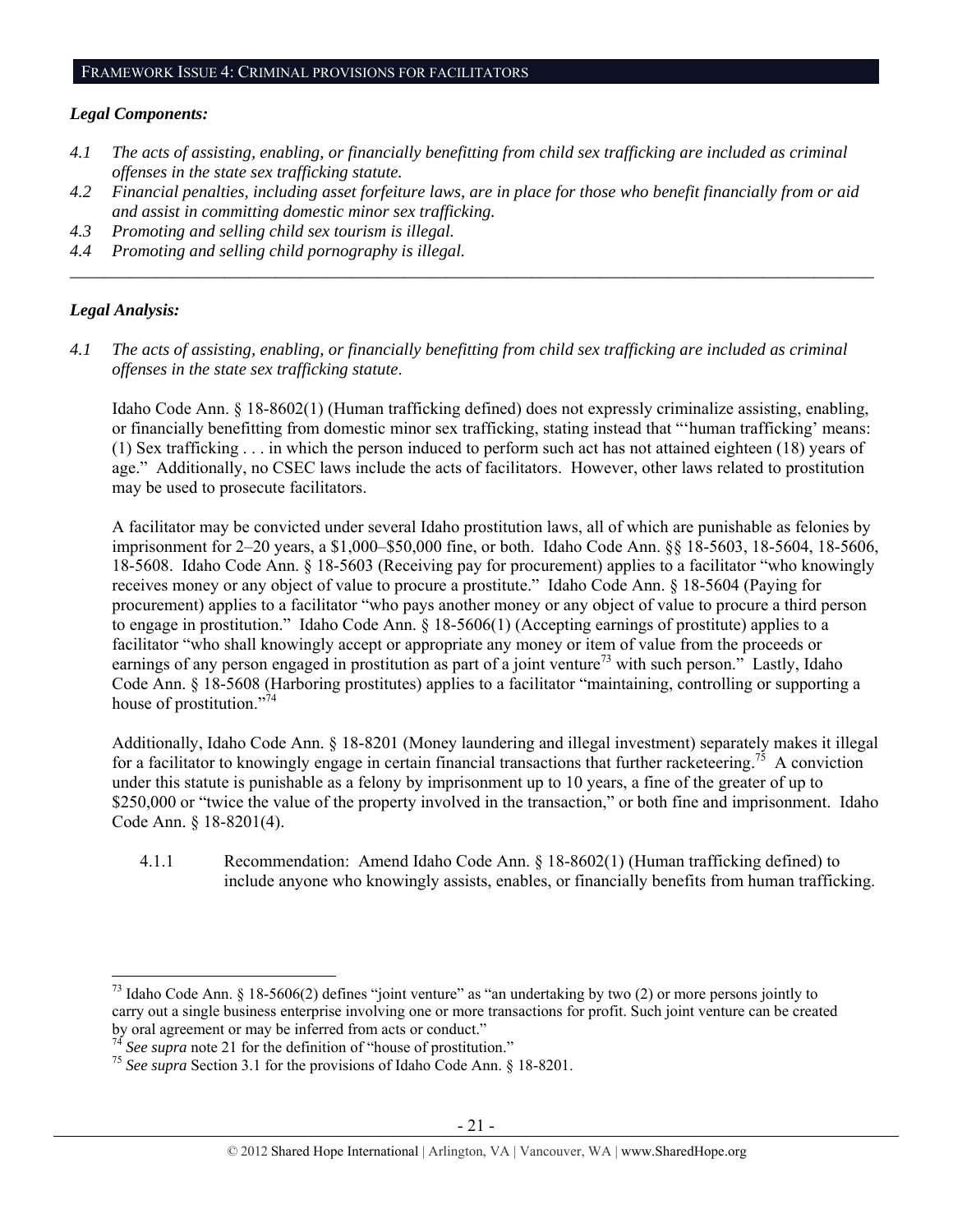*4.2 Financial penalties, including asset forfeiture laws, are in place for those who benefit financially from or aid and assist in committing domestic minor sex trafficking.* 

Facilitators may be subject to fines, restitution, forfeiture, and civil damages. A facilitator convicted under Idaho Code Ann. § 18-5603 (Receiving pay for procurement), §18-5604 (Paying for procurement), § 18- 5606(1) (Accepting earnings of prostitute), or § 18-5608 (Harboring prostitutes) may be required to pay a fine of \$1,000–\$50,000. Idaho Code Ann. §§ 18-5604, 18-5603, 18-5606, 18-5608.

A facilitator convicted under Idaho Code Ann. § 18-8201(4) (Money laundering and illegal investment) may be ordered to pay a fine of the greater of up to \$250,000 or "twice the value of the property involved in the transaction." Idaho Code Ann. §§ 18-7804(e), 18-8201(4). Additionally, Idaho Code Ann. § 72-1025(1) (Fines) provides that a facilitator convicted of any crime also may have to pay an additional fine or reimbursement of \$37.00 per misdemeanor count, at least \$75.00 per felony count, and at least \$300.00 per sex offense account.<sup>76</sup>

Facilitators convicted of any crime may be required to make restitution to their victims, at the discretion of the court. Idaho Code Ann. § 19-5304(2) (Restitution for crime victims) requires the court to order a defendant to make restitution when the crime resulted in an economic  $loss<sup>77</sup>$  to the victim, unless the court determines that restitution is "inappropriate or undesirable."78 Idaho Code Ann. § 18-8201(5) (Money laundering and illegal investment) further authorizes the court to "order restitution for all costs and expenses of prosecution and investigation," if a facilitator is convicted under Idaho Code Ann.  $\S$  18-8201(1)–(3).

Restitution may also be ordered under Idaho Code Ann. § 19-5506(f) which states, "Unless the court determines that an order of restitution would be inappropriate or undesirable, it shall order any person subject to the provisions of this section to pay restitution to help offset costs incurred by law enforcement agencies for the expense of DNA analysis." Pursuant to Idaho Code Ann. § 19-5506(g), "The court may order such person to pay restitution for DNA analysis in an amount not to exceed five hundred dollars (\$500) per DNA sample analysis, or in the aggregate not more than two thousand dollars (\$2,000). . . ." Subsections (a) and (b) include the following offenses: Idaho Code Ann. § 18-1507 (Definitions—Sexual exploitation of a child—penalties), § 18-1509 (Enticing a child), § 18-1509A (Enticing a child through use of the internet or other communication device), § 18-5601 (Interstate trafficking in prostitution), and § 18-5609 (Inducing a minor into prostitution).

Idaho Code Ann. § 18-314 (Property of convict not forfeited)<sup>79</sup> limits the availability of asset forfeiture to when it is expressly authorized by law. Most of the laws under which facilitators may be prosecuted do not expressly authorize asset forfeiture; however, Idaho Code Ann. § 52-406 (Right to possession of real property and personal property after hearing on the temporary injunction) authorizes the court to "declare a temporary forfeiture of the use of the real property upon which [a] public nuisance is located and the personal property located therein" if allegations complaining of a moral nuisance<sup>80</sup> are supported by "clear and convincing evidence." Idaho Code Ann. § 52-104(F) (Moral nuisances—types) expressly declares that "[e]very place which, as a regular course of business, is used for the purposes of lewdness, assignation, or prostitution, and every such place in or upon which acts of lewdness, assignation, or prostitution, are held or occur" is a moral nuisance. Additionally, Idaho Code Ann. § 52-415 (Civil penalty) states in part,

All personal property declared to be a moral nuisance . . . and all monies and other considerations declared to be a moral nuisance . . . are the subject of forfeiture to the local government and are

<sup>&</sup>lt;sup>76</sup> See supra note 35 for the applicable sex offenses.<br><sup>77</sup> See supra note 37 for the definition of "economic loss."<br><sup>78</sup> See supra Section 2.8 for the provisions of Idaho Code Ann. §19-5304(2) (Restitution for crime vic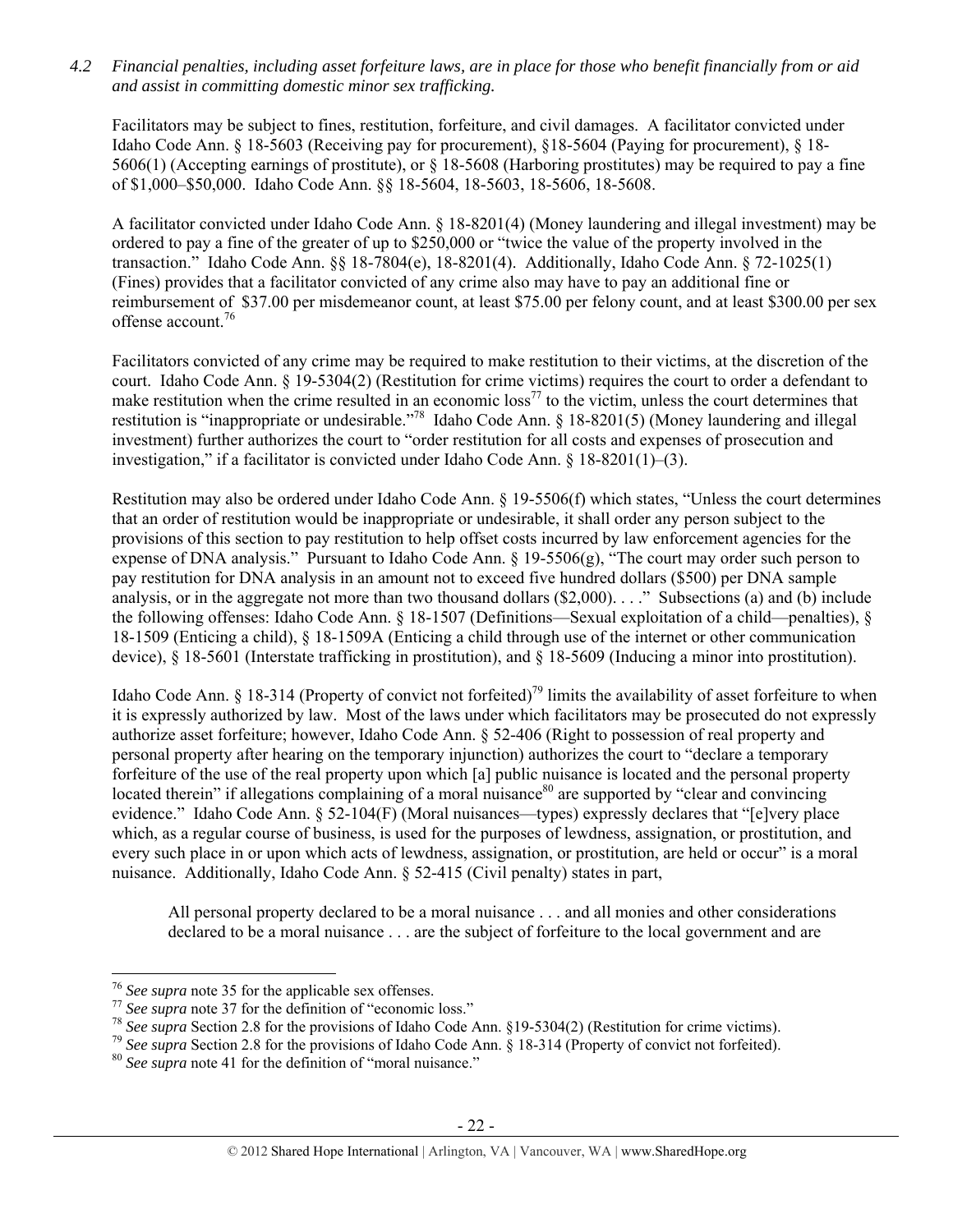recoverable as damages in the county wherein such matter is sold, exhibited or otherwise used. Such monies may be traced to and shall be recoverable from persons who, under section 52-405 [Notice of hearing on temporary injunction—consolidation], Idaho Code, have knowledge of the nuisance at the time such monies are received by them.

#### *4.3 Promoting and selling child sex tourism is illegal*.

Idaho does not specifically prohibit sex tourism.

4.3.1 Recommendation: Enact a law that specifically prohibits selling or offering to sell travel services that include or facilitate travel for the purpose of engaging in commercial sexual exploitation of a minor or prostitution of a minor, if the offering, selling, or travel occurs in Idaho.

## *4.4 Promoting and selling child pornography is illegal*.

Promoting and selling child pornography is illegal under Idaho Code Ann.  $\S$  18-1507(2)(c) and (d)<sup>81</sup> (Definitions—sexual exploitation of a child—penalties), which states,

(2) A person commits sexual exploitation of a child<sup>82</sup> if he knowingly and willfully:

 . . . . (c) Promotes, prepares, publishes, produces, makes, finances, offers, exhibits, or advertises any sexually exploitative material; or

(d) Distributes through any means including, but not limited to, mail, physical delivery or exchange, use of a computer or any other electronic or digital method, any sexually exploitative material. Distribution of sexually exploitative material does not require a pecuniary transaction or exchange of interests in order to complete the offense.

. . . .

(4) The sexual exploitation of a child pursuant to subsections (2)(b), (c) and (d) of this section is a felony and shall be punishable by imprisonment in the state prison for a term not to exceed thirty (30) years or by a fine not to exceed fifty thousand dollars (\$50,000) or by both such fine and imprisonment. . . . .

<sup>&</sup>lt;sup>81</sup> *See supra* note 2.<br><sup>82</sup> See supra note 3.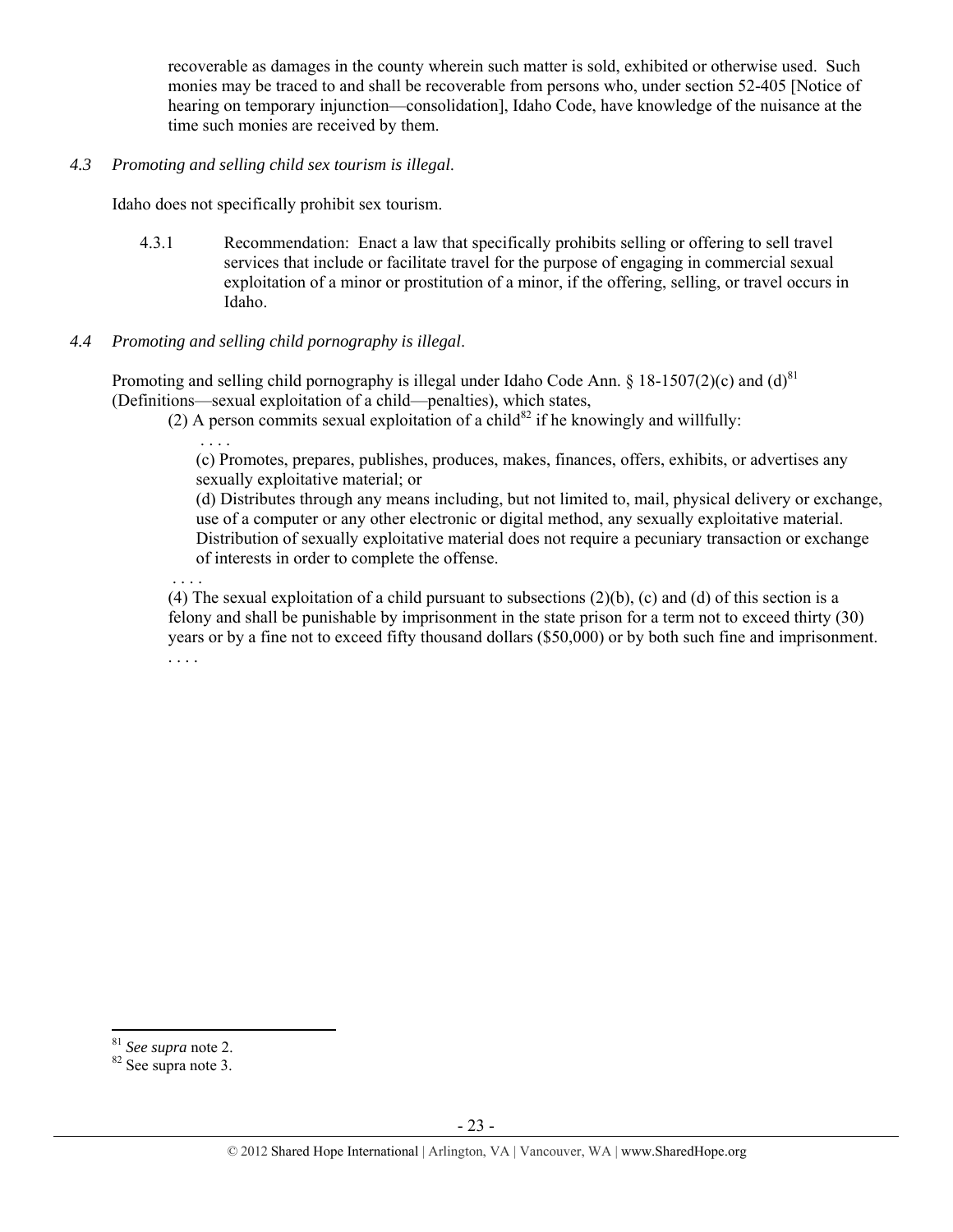#### FRAMEWORK ISSUE 5: PROTECTIVE PROVISIONS FOR THE CHILD VICTIMS

## *Legal Components:*

- *5.1 Statutorily-mandated victim services define "victim" to specifically include victims of domestic minor sex trafficking or commercial sexual exploitation of children (CSEC) to ensure prompt identification and access to victims' rights and services.*
- *5.2 The state sex trafficking statute expressly prohibits a defendant from raising consent of the minor to the commercial sex acts as a defense.*
- *5.3 Prostitution laws apply only to adults, making minors under 18 specifically immune from this offense.*
- *5.4 Child victims of sex trafficking or commercial sexual exploitation are provided with a child protection response, including specialized shelter and services, and are not detained in juvenile detention facilities.*
- *5.5 Commercial sexual exploitation is identified as a type of abuse and neglect within child protection statutes.*
- *5.6 The definition of "caregiver" (or similar term) in the child welfare statutes is broad enough to include a trafficker who has custody or control of a child in order to bring a trafficked child into protection of child protective services.*
- *5.7 Crime victims' compensation is specifically available to a child victim of sex trafficking or commercial sexual exploitation of children (CSEC) without regard to ineligibility factors.*
- *5.8 Victim-friendly procedures and protections are provided in the trial process for minors under 18.*
- *5.9 Expungement or sealing of juvenile delinquency records resulting from arrests or adjudications for prostitution-related offenses committed as a result of, or in the course of, the commercial sexual exploitation of a minor is available within a reasonable time after turning 18.*
- *5.10 Victim restitution and civil remedies for victims of domestic minor sex trafficking or commercial sexual exploitation of children (CSEC) are authorized by law.*
- *5.11 Statutes of limitations for civil and criminal actions for child sex trafficking or commercial sexual exploitation of children (CSEC) offenses are eliminated or lengthened sufficiently to allow prosecutors and victims a realistic opportunity to pursue criminal action and legal remedies.*

*\_\_\_\_\_\_\_\_\_\_\_\_\_\_\_\_\_\_\_\_\_\_\_\_\_\_\_\_\_\_\_\_\_\_\_\_\_\_\_\_\_\_\_\_\_\_\_\_\_\_\_\_\_\_\_\_\_\_\_\_\_\_\_\_\_\_\_\_\_\_\_\_\_\_\_\_\_\_\_\_\_\_\_\_\_\_\_\_\_\_\_\_\_* 

# *Legal Analysis:*

*5.1 Statutorily-mandated victim services define "victim" to specifically include victims of domestic minor sex trafficking or commercial sexual exploitation of children (CSEC) to ensure prompt identification and access to victims' rights and services.* 

Commercially sexually exploited children are not specifically defined as victims in the Idaho Code. However, they may still satisfy other requirements that would qualify them as victims under the existing definitions in the Idaho Code. For example, in the context of crime victims compensation, Idaho Code Ann. § 72- 1003(8) (Definitions) defines a "victim" as "a person who suffers injury<sup>83</sup> or death as a result of: (a) Criminally injurious conduct; (b) His good faith effort to prevent criminally injurious conduct;<sup>84</sup> or (c) His good faith effort to apprehend a person reasonably suspected of engaging in criminally injurious conduct."

intentional, knowing, or reckless conduct that:

 $83$  "Injury" is defined in Idaho Code Ann. § 72-1003(7) as

actual bodily harm or disfigurement and, with respect to a victim, includes pregnancy, venereal disease, mental or nervous shock, or extreme mental distress. For the purposes of this chapter, 'extreme mental distress' means a substantial personal disorder of emotional processes, thought or cognition which impairs

judgment, behavior or ability to cope with the ordinary demands of life. 84 "Criminally injurious conduct" is defined in Idaho Code Ann. § 72-1003(4) as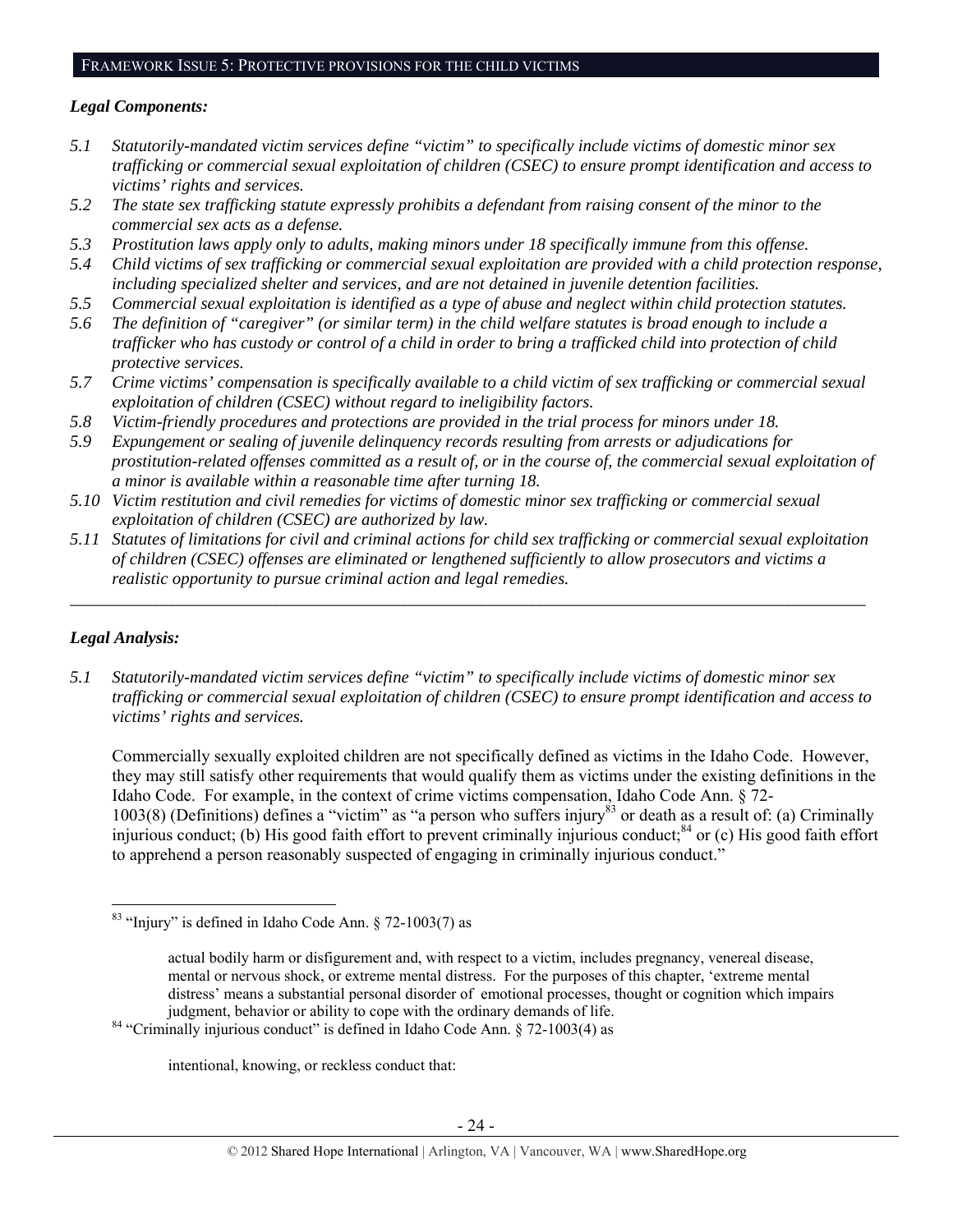Additionally, for the purposes of restitution under Idaho Code Ann. § 19-5304(e)(i) (Restitution for crime victims), a "victim" includes "[t]he directly injured victim which means a person or entity, who suffers economic loss<sup>85</sup> or injury as the result of the defendant's criminal conduct and shall also include the immediate family of a minor and the immediate family of the actual victim in homicide cases."

With respect to rights afforded to victims during the investigation and prosecution of a case, Idaho Code Ann. § 19-5306(5)(a) (Rights of victim during investigation, prosecution, and disposition of the crime) defines a "victim" as "an individual who suffers direct or threatened physical, financial or emotional harm as the result of the commission of a crime $^{86}$  or juvenile offense."

5.1.1 Recommendation: Amend the Idaho Code to expressly define commercially sexually exploited children as victims.

## *5.2 The state sex trafficking statute expressly prohibits a defendant from raising consent of the minor to the commercial sex acts as a defense.*

Idaho Code Ann. § 18-8602(1) (Human trafficking defined), § 18-5609 (Inducing person under eighteen years of age into prostitution), and § 18-1509A(1) (Enticing a child through the use of the internet or other communication device—penalties—jurisdiction) $^{87}$  do not expressly prohibit a perpetrator from using the consent of a minor to a commercial sex act as a defense to the crime, although it appears from these statutes' language that a consent defense would be inconsistent with these statutes.<sup>88</sup>

5.2.1 Recommendation: Amend Idaho Code Ann. § 18-8602(1) (Human trafficking defined), § 18- 1507(1) (Definitions—Sexual exploitation of a child—penalties), § 18-5609 (Inducing person under eighteen years of age into prostitution), and  $\S$  18-1509A(1) (Enticing a child through the use of the internet or other communication device—penalties—jurisdiction) to expressly eliminate a consent defense.

<u> Andrewski politika (za obrazu pod predsjednika u predsjednika u predsjednika u predsjednika (za obrazu pod p</u>

- (c) Results in injury or death; and
- (d) Is punishable by fine, imprisonment, or death or would be so punishable but for the fact that the

person engaging in the conduct lacked capacity to commit the crime under the laws of this state. . . . . 85 "Economic loss" is defined in Idaho Code Ann. § 19-5304(1)(a) as including, not exclusively, "the value of property taken, destroyed, broken, or otherwise harmed, lost wages, and direct out-of-pocket losses or expenses, such as medical expenses resulting from the criminal conduct, but does not include less tangible damage such as pain and suffering, wrongful death or emotional distress."

<sup>86</sup> "Criminal offense" is defined in Idaho Code Ann. § 19-5306(5)(b) as "any charged felony or a misdemeanor involving physical injury, or the threat of physical injury, or a sexual offense."<br><sup>87</sup> See supra note 4.

<sup>88</sup> Senate Bill 1337, passed during the second regular session of the sixty-first legislature of the State of Idaho, 2012 Ida. Ch. 269, deleted the legislative findings contained in Idaho Code Ann. § 18-1507(1), which stated: "[t]he legislature hereby finds and declares that the commercial sexual exploitation of children constitute a wrongful invasion of the child's right of privacy and results in social, developmental, and emotional injury to the child; that a child below the age of eighteen (18) years is incapable of giving informed consent to the use of his or her body for a commercial purpose; and that to protect children from commercial sexual exploitation it is necessary to prohibit the production for trade or commerce of material which involves or is derived from such exploitation and to exclude all such material from the channels of trade and commerce."

<sup>(</sup>a) Occurs or is attempted in this state or occurs outside the state of Idaho against a resident of the state of Idaho and which occurred in a state which does not have a crime victims compensation program for which the victim is eligible as eligibility is set forth in this statute;

<sup>(</sup>b) Constitutes an act of terrorism as defined by 18 U.S.C. 2331, committed outside the United States against a resident of this state;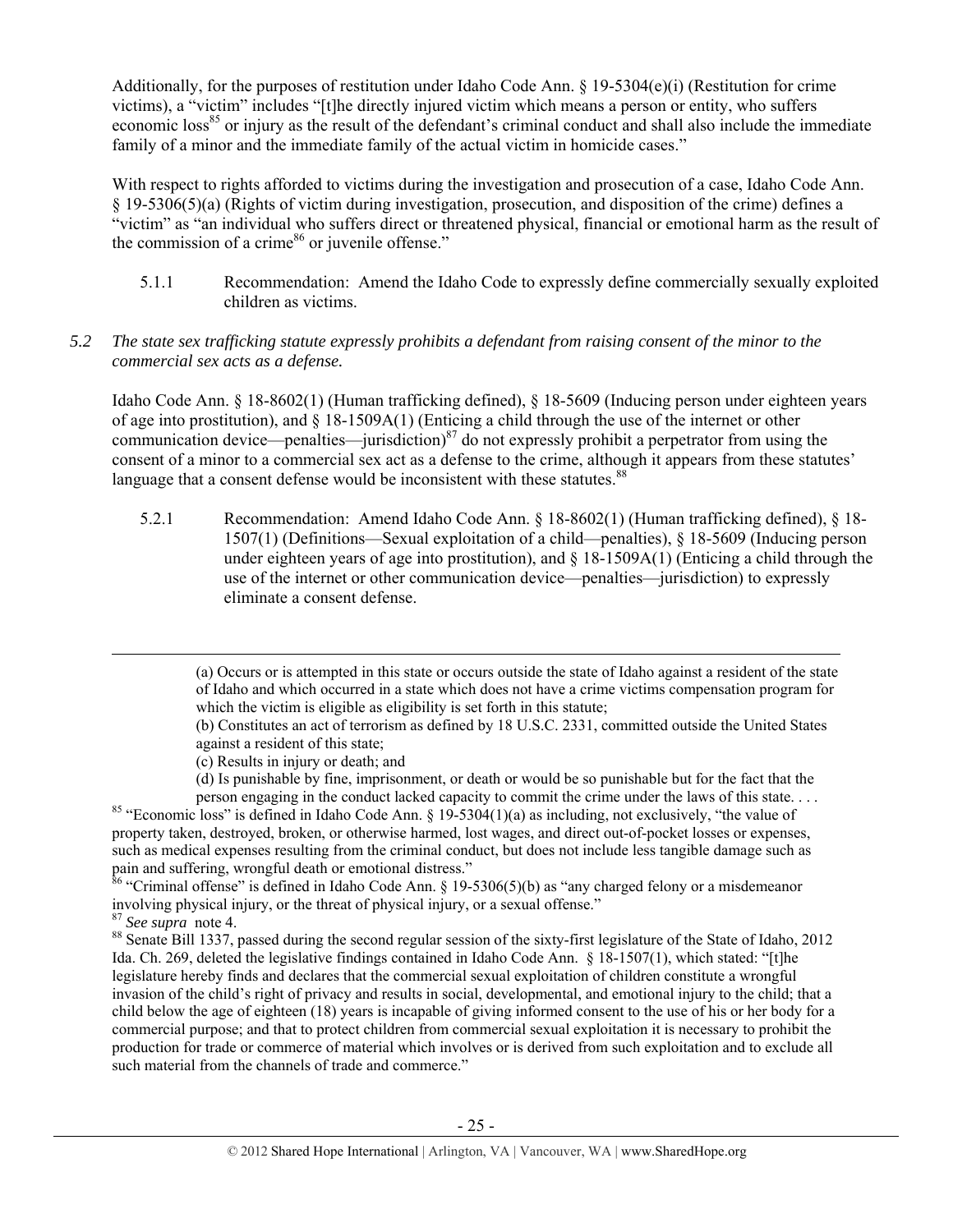## *5.3 Prostitution laws apply only to adults, making minors under 18 specifically immune from this offense.*

Idaho Code Ann. § 18-5613 (Prostitution) is not limited in applicability to adults and therefore does not make minors immune from prosecution. Idaho Code Ann. § 18-5613(1) states instead,

A person is guilty of prostitution when he or she: (a) engages in or offers or agrees to engage in sexual conduct, $89$  or sexual contact $90$  with another person in return for a fee; or (b) is an inmate of a house of prostitution; $91$  or (c) loiters in or within view of any public place for the purpose of being hired to engage in sexual conduct or sexual contact.

A first or second conviction under this statute is a misdemeanor punishable by imprisonment up to 6 months in county jail, a fine up to \$1,000, or both. Idaho Code Ann. §§ 18-5613(2), 18-113(1). A third or subsequent conviction is punishable as a felony by imprisonment up to 5 years in the state prison, a fine up to \$50,000, or both. Idaho Code Ann. §§ 18-5613(2), 18-112.

- 5.3.1 Recommendation: Amend Idaho Code Ann. § 18-5613 (Prostitution) to apply only to adults, making minors immune from prosecution. Refer any case of a minor involved in prostitution to Idaho Code Ann. § 18-8602(1) (Human trafficking defined).
- *5.4 Child victims of sex trafficking or commercial sexual exploitation are provided with a child protection response, including specialized shelter and services, and are not detained in juvenile detention facilities.*

Idaho Code Ann. § 16-1605 (Reporting of abuse, abandonment or neglect) requires medical professionals, school employees, social workers, and any other persons "having reason to believe that a child under the age of eighteen  $(18)$  years has been abused,<sup>92</sup> abandoned or neglected or who observes" such conduct to report the incident to law enforcement or the department of health and welfare. According to Idaho Code Ann. § 16- 1608(1)(a) (Emergency removal),

A child may be taken into shelter care<sup>93</sup> by a peace officer without [a court] order . . . only where the child is endangered in his surroundings and prompt removal is necessary to prevent serious physical or mental injury<sup>94</sup> to the child or where the child is an abandoned child pursuant to the provisions of chapter 82 [Idaho safe haven act], title 39 [Health and safety], Idaho Code.

Idaho Code Ann. § 16-1609(1) requires the law enforcement officer taking custody of the child to notify the court and the child's parents and to place the child in a "place of shelter" for no more than 48 hours, during which a "shelter care hearing" must take place. At the shelter care hearing, the court will determine whether the child will continue to be held in custody. Idaho Code Ann. § 16-1615(1). Idaho Code Ann. § 16-1615(5) states,

<sup>&</sup>lt;sup>89</sup> See supra note 19 for the definition of "sexual conduct."<br><sup>90</sup> See supra note 20 for the definition of "sexual contact."<br><sup>91</sup> See supra note 21 for the definition of "house of prostitution."<br><sup>92</sup> Idaho Code Ann. § 16 subjected to "[s]exual conduct, including rape, molestation, incest, prostitution, obscene or pornographic photographing, filming or depiction for commercial purposes, or other similar forms of sexual exploitation harming or threatening the child's health or welfare or mental injury to the child."

 $93$  Idaho Code Ann. § 16-1602(32) defines "shelter care" as "places designated by the department for temporary care of children pending court disposition or placement."

<sup>&</sup>lt;sup>94</sup> Idaho Code Ann. § 16-1602(24) defines "mental injury" as "a substantial impairment in the intellectual or psychological ability of a child to function within a normal range of performance and/or behavior, for short or long terms."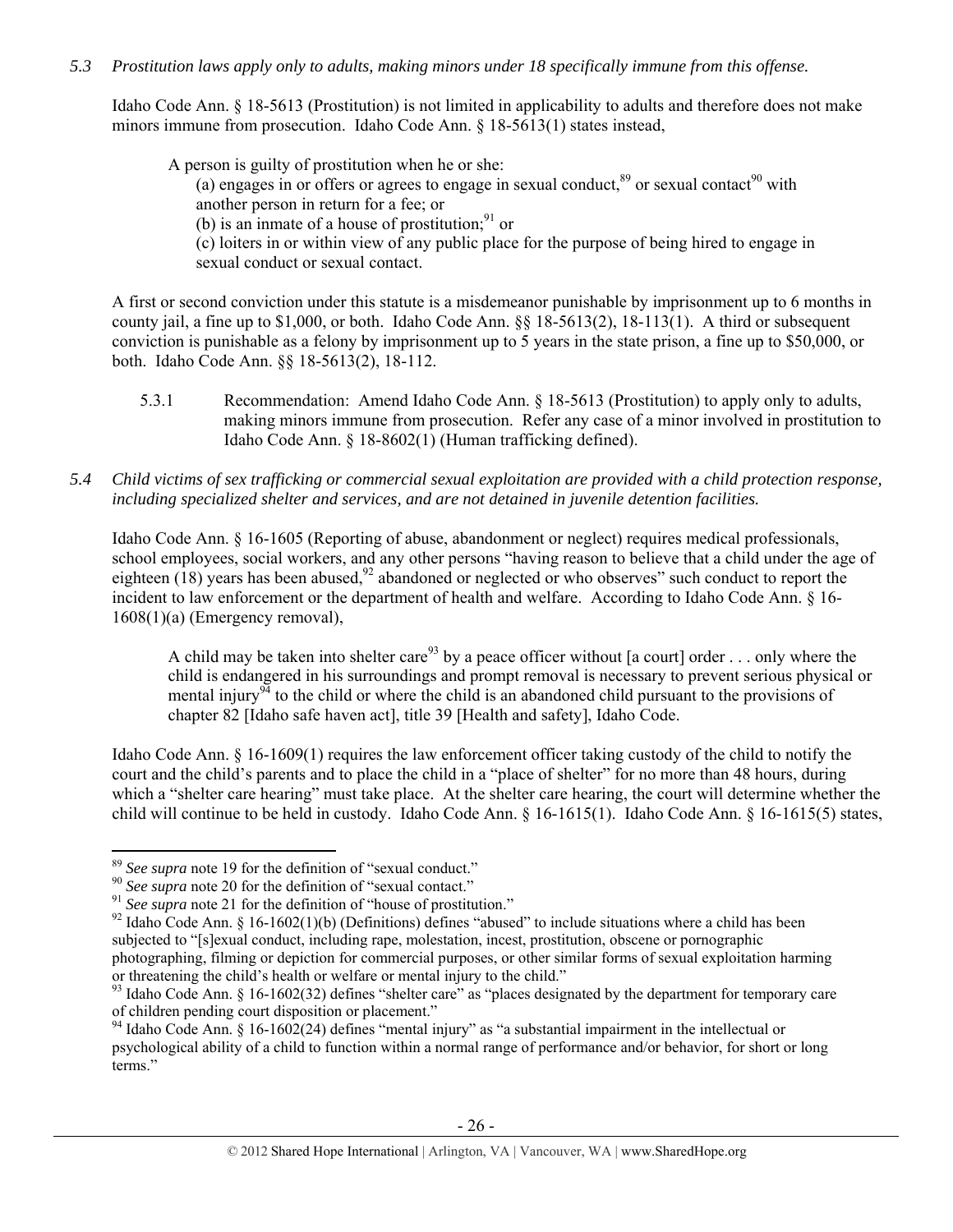If, upon the completion of the shelter care hearing, it is shown that:

(a) A petition has been filed; and

(b) There is reasonable cause to believe the child comes within the jurisdiction of the court under this chapter<sup>95</sup> and either:

(i) The department made reasonable efforts to eliminate the need for shelter care but the efforts were unsuccessful; or

(ii) The department made reasonable efforts to eliminate the need for shelter care but was not able to safely provide preventive services; and

(c) The child could not be placed in the temporary sole custody of a parent having joint legal or physical custody; and

(d) It is contrary to the welfare of the child to remain in the home; and

(e) It is in the best interests of the child to remain in temporary shelter care pending the conclusion of the adjudicatory hearing; or

(f) There is reasonable cause to believe that the child comes within the jurisdiction of the court under this chapter, but a reasonable effort to prevent placement of the child outside the home could be affected by a protective order safeguarding the child's welfare and maintaining the child in his present surroundings;

the court shall issue, within twenty-four (24) hours of such hearing, an order of temporary legal custody and/or a protective order. . . .

If the court retains custody over the child, an adjudicatory hearing will be held within 30 days of the date the petition was filed. Idaho Code Ann. § 16-1615(6). As long as the child is adjudicated to come within the court's jurisdiction,<sup>96</sup> pursuant to Idaho Code Ann. § 16-1619(5) (Adjudicatory hearing), the court at the adjudicatory hearing may

(a) Place the child under protective supervision in his own home for an indeterminate period not to exceed the child's eighteenth birthday; or

(b) Vest legal custody in the department or other authorized agency subject to residual parental rights and subject to full judicial review by the court of all matters relating to the custody of the child by the department or other authorized agency.

If the court decides to grant custody to the department, pursuant to Idaho Code Ann. § 16-1619(6), it must

make detailed written findings based on facts in the record, that . . . continuation of residence in the home would be contrary to the welfare of the child and that vesting legal custody with the department or other authorized agency would be in the best interests of the child. . . . [and that] the department made reasonable efforts to prevent the placement of the child in foster care . . . .

Despite these protections, domestic minor sex trafficking victims also may be dealt with under the provisions of Idaho Code Ann. title 20 (State prison and county jails), chapter 5 (Juvenile corrections act).

Idaho Code Ann. § 20-516(1) (Apprehension and release of juveniles—Detention) authorizes a peace officer to take a juvenile into custody without a court order

(a) When he has reasonable cause to believe that the juvenile has committed an act which would be a misdemeanor or felony if committed by an adult; or

<sup>&</sup>lt;sup>95</sup> Pursuant to Idaho Code Ann. § 16-1603(1) (Jurisdiction of the courts), a child comes within the court's jurisdiction if the child is "neglected, abused or abandoned," homeless, or if the child's "parents or other legal custodian fails to provide a stable home environment."

<sup>96</sup> *See supra* note 95 for cases in which the court has jurisdiction.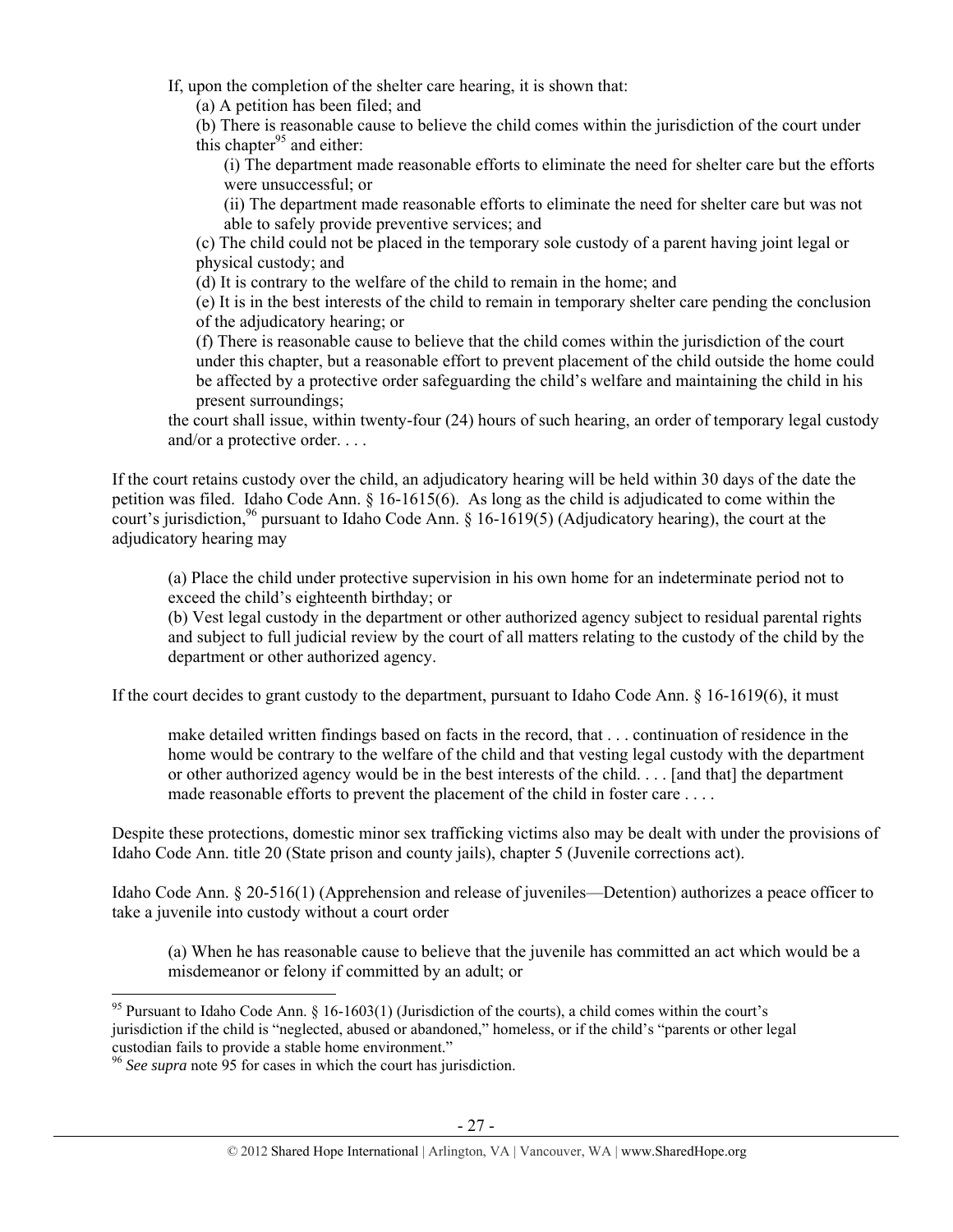(b) When in the presence of a peace officer or private citizen the juvenile has violated any local, state or federal law or municipal ordinance; or

(c) When there are reasonable grounds to believe the juvenile has committed a status offense. Status offenses are truancy, running away from or being beyond the control of parents, guardian, or legal custodian and curfew violations. Status offenders shall not be placed in any jail facility but instead may be placed in juvenile shelter care facilities,  $\frac{97}{2}$  except in the case of runaways, when there is a specific detention request from a foreign jurisdiction to hold the juvenile pending transportation arrangements.

Depending on whether the child has any prior convictions under Idaho Code Ann. § 18-5613 (Prostitution), a commercially sexually exploited child could be considered to have committed either a misdemeanor or felony prostitution offense and may be taken into custody under Idaho Code Ann. § 20-516(1).<sup>98</sup> Idaho Code Ann. § 20-516(2) also authorizes a peace officer to take a juvenile into custody pursuant to a court order or warrant. An officer must release a juvenile taken into custody "to his parent or other responsible adult upon written promise . . . to bring the juvenile to court at a stated time," unless the court orders otherwise or it appears to the officer that releasing the juvenile would not be in the juvenile's or society's best interests. Idaho Code Ann. § 20-516(2).

If the child is not released, the court must hold a "detention hearing to determine where the juvenile will be placed until the next hearing" within 24 hours. Idaho Code Ann. § 20-516(4). Placement options include parents, relatives, a foster or group home, a juvenile detention center, or a "community-based diversion program." Idaho Code Ann.  $\S 20-516(4)(a)$ –(f).<sup>99</sup>

Idaho Code Ann. § 20-510 (Information—Investigation—Petition) provides that the prosecuting attorney or a peace officer may file a petition with the court alleging the facts that bring the juvenile within the court's jurisdiction. Before any petition is filed, however, the prosecuting attorney may refer the case directly "to the county probation officer or a community-based diversion program for informal probation and counseling" if the prosecutor decides court action is not required. Idaho Code Ann. § 20-511(1) (Diversion or informal disposition of the petition). Even if a petition is filed, if the juvenile offender admits the petition's allegations, "the court may decide to make an informal adjustment of the petition." Idaho Code Ann.  $\S 20-511(2)$ .<sup>100</sup> Pursuant to Idaho Code Ann. § 20-511(2),

Informal adjustment can include, but is not limited to:

- (a) Reprimand of the juvenile offender;
- (b) Informal supervision with the probation department;
- (c) Community service work;
- (d) Restitution to the victim;
- (e) Participation in a community-based diversion program.

If the juvenile denies the petition's allegations, the court will hold an evidentiary hearing pursuant to Idaho Code Ann. § 20-519 (Evidentiary hearing), and if the court determines that the juvenile offender falls within the

 $97$  See supra note 93 for the definition of "shelter care."

<sup>&</sup>lt;sup>98</sup> See supra section 5.3 for the provisions of Idaho Code Ann. § 18-5613.<br><sup>99</sup> The text of Idaho Code Ann. § 20-516 included here and elsewhere in this report includes amendments made by the passage of Senate Bill 1219 during the  $2^{nd}$  regular session of the 61<sup>st</sup> Idaho legislature. 2012 Ida. Ch. 19. (ID 2012) (effective July 1, 2012).

 $100$  The text of Idaho Code Ann. § 20-511 included here and elsewhere in this report includes amendments made by the passage of Senate Bill 1219 during the 2<sup>nd</sup> regular session of the 61<sup>st</sup> Idaho legislature. 2012 Ida. Ch. 19. (ID 2012) (effective July 1, 2012).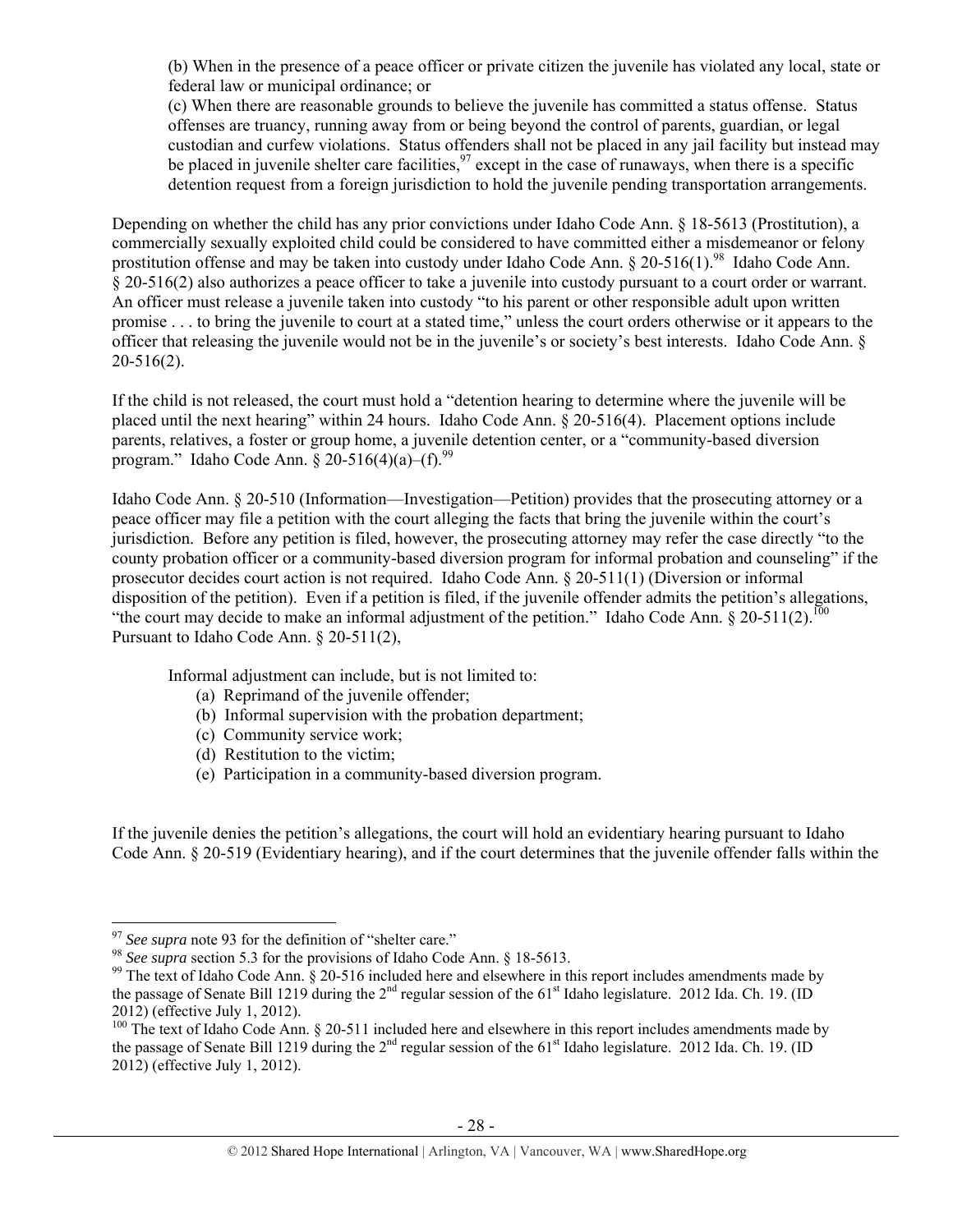court's jurisdiction,<sup>101</sup> Idaho Code Ann. § 20-520(1) (Sentencing)<sup>102</sup> authorizes the court to hold a sentencing hearing where it may

(a) Place the juvenile offender on formal probation for a period not to exceed three (3) years from the date of the order, except the court may place a juvenile offender on formal probation for a period not to exceed the juvenile offender's twenty-first birthday if the court finds that the juvenile offender has committed a crime of a sexual nature;

. . . . (c) Commit the juvenile offender to a period of detention, pursuant to this act, for a period of time not to exceed ninety (90) days for each unlawful or criminal act the juvenile offender is found to have committed, if the unlawful or criminal act would be a misdemeanor if committed by an adult, or where the juvenile offender has been adjudicated as an habitual status offender;

(d) If the juvenile offender has committed an unlawful or criminal act which would be a felony if committed by an adult, the court may commit the juvenile offender to detention for a period not to exceed one hundred eighty (180) days for each unlawful or criminal act;

. . . . (f) Commit the juvenile offender to detention and suspend the sentence on specific probationary conditions;

. . . .

(h) The court may order that the juvenile offender be examined or treated by a physician, surgeon, psychiatrist or psychologist, or that he receive other special care, or that he submit to an alcohol or drug evaluation, if needed, and for such purposes may place the juvenile offender in a hospital or other suitable facility.

(r) Commit the juvenile offender to the legal custody of the department of juvenile corrections for an indeterminate period of time not to exceed the juvenile offender's nineteenth birthday, unless the custody review board determines that extended time in custody is necessary to address competency development, accountability, and community protection; provided however, that no juvenile offender shall remain in the custody of the department beyond the juvenile offender's twenty-first birthday.... (s) Notwithstanding any other provision of this section, a court may not commit a juvenile offender under the age of ten (10) years to a period of detention or to the custody of the department of juvenile corrections for placement in secure confinement.

- 5.4.1 Recommendation: Establish a mandatory response law directing any minor involved in prostitution or pornography and who is a victim of human trafficking under Idaho Code Ann. § 18-8602(1) (Human trafficking defined) away from the criminal justice system and into a child protective services system.
- *5.5 Commercial sexual exploitation is identified as a type of abuse and neglect within child protection statutes.*

Idaho Code Ann. § 16-1602(1)(b) (Definitions) identifies commercial sexual exploitation as child abuse. Idaho Code Ann. § 16-1602(1)(b) specifies that "[s]exual conduct, including . . . prostitution, obscene or pornographic photographing, filming or depiction for commercial purposes, or other similar forms of sexual exploitation harming or threatening the child's health or welfare or mental injury to the child" is considered abuse.

 <sup>101</sup> See supra note 95 for the provisions of Idaho Code Ann. § 20-505, which describes the types of juveniles over which the court has jurisdiction.

 $102$  The text of Idaho Code Ann. § 20-520 included here and elsewhere in this report includes amendments made by the passage of Senate Bill 1219 during the  $2^{nd}$  regular session of the 61<sup>st</sup> Idaho legislature. 2012 Ida. Ch. 19. (ID 2012) (effective July 1, 2012).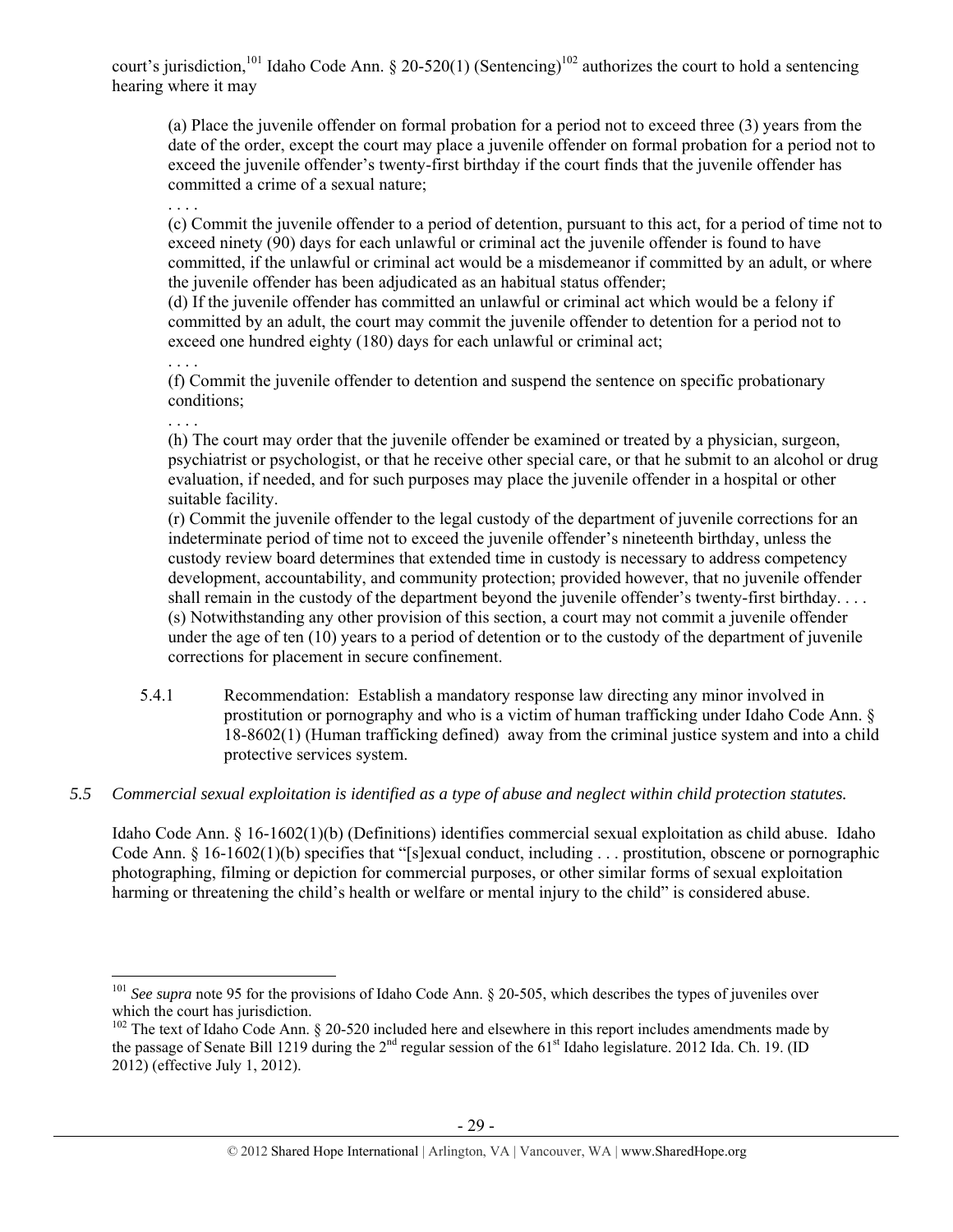*5.6 The definition of "caregiver" (or similar term) in the child welfare statutes is broad enough to include a trafficker who has custody or control of a child in order to bring a trafficked child into protection of child protective services.* 

Under Idaho Code Ann. title 16, chapter 16 (Child protective act), Idaho's definition of "custodian" is too narrow to include a trafficker or pimp who has custody or control of a child. Idaho Code Ann. § 16-1602(12) (Definitions) defines a "custodian" as "a person, other than a parent or legal guardian, to whom legal or joint legal custody of the child has been given by court order."

- 5.6.1 Recommendation: Define "custodian" to include a person who has control over a child, allowing a trafficked child to fall within the purview of Child Protective Services.
- *5.7 Crime victims' compensation is specifically available to a child victim of sex trafficking or commercial sexual exploitation of children (CSEC) without regard to ineligibility factors.*

Crime victims compensation is not specifically available to victims of domestic minor sex trafficking, but under the Crime Victims Compensation Act, such victims still may receive compensation.

Idaho Code Ann. § 72-1002 (Legislative purpose and intent) explains that, in enacting the Crime Victims Compensation Act, it was the legislature's intent to assist and compensate "those persons within the state who are innocent victims of criminal acts and who suffer injury or death. To this end, it is the legislature's intention to provide compensation for injuries suffered as a direct result of the criminal acts of other persons." As defined in Idaho Code Ann. § 72-1003(8)(a) (Definitions), a "victim" is "a person who suffers injury or death as a result of . . . [c]riminally injurious conduct." Idaho Code Ann. § 72-1003(4) defines "criminally injurious conduct" as

intentional, knowing, or reckless conduct that:

(a) Occurs or is attempted in this state or occurs outside the state of Idaho against a resident of the state of Idaho and which occurred in a state which does not have a crime victims compensation program for which the victim is eligible as eligibility is set forth in this statute;

(b) Constitutes an act of terrorism as defined by 18 U.S.C. 2331, committed outside the United States against a resident of this state;

(c) Results in injury or death; and

(d) Is punishable by fine, imprisonment, or death or would be so punishable but for the fact that the person engaging in the conduct lacked capacity to commit the crime under the laws of this state. . . .

The Crime Victims Compensation Act contains ineligibility criteria that could bar a domestic minor sex trafficking victim's claim for compensation. Idaho Code Ann. § 72-1018 (Award of compensation) provides,

(1) The commission shall award compensation benefits under this chapter, if satisfied by a preponderance of the evidence that the requirements for compensation have been met.

(2) An award may be made whether or not any person is prosecuted or convicted. . . .

(3) The commission may suspend the proceedings pending disposition of a criminal prosecution that has been commenced or is imminent and may make a tentative award under section 72-1017 [Tentative award of compensation], Idaho Code.

However, a victim will not receive compensation unless the crime was reported to law enforcement within 72 hours and an application for compensation was filed within 1 year of the crime's occurrence, unless in either case good cause is shown. Idaho Code Ann. § 72-1016(1), (3). Nothing in Idaho Code Ann. § 72-1016 clarifies what is sufficient to constitute good cause.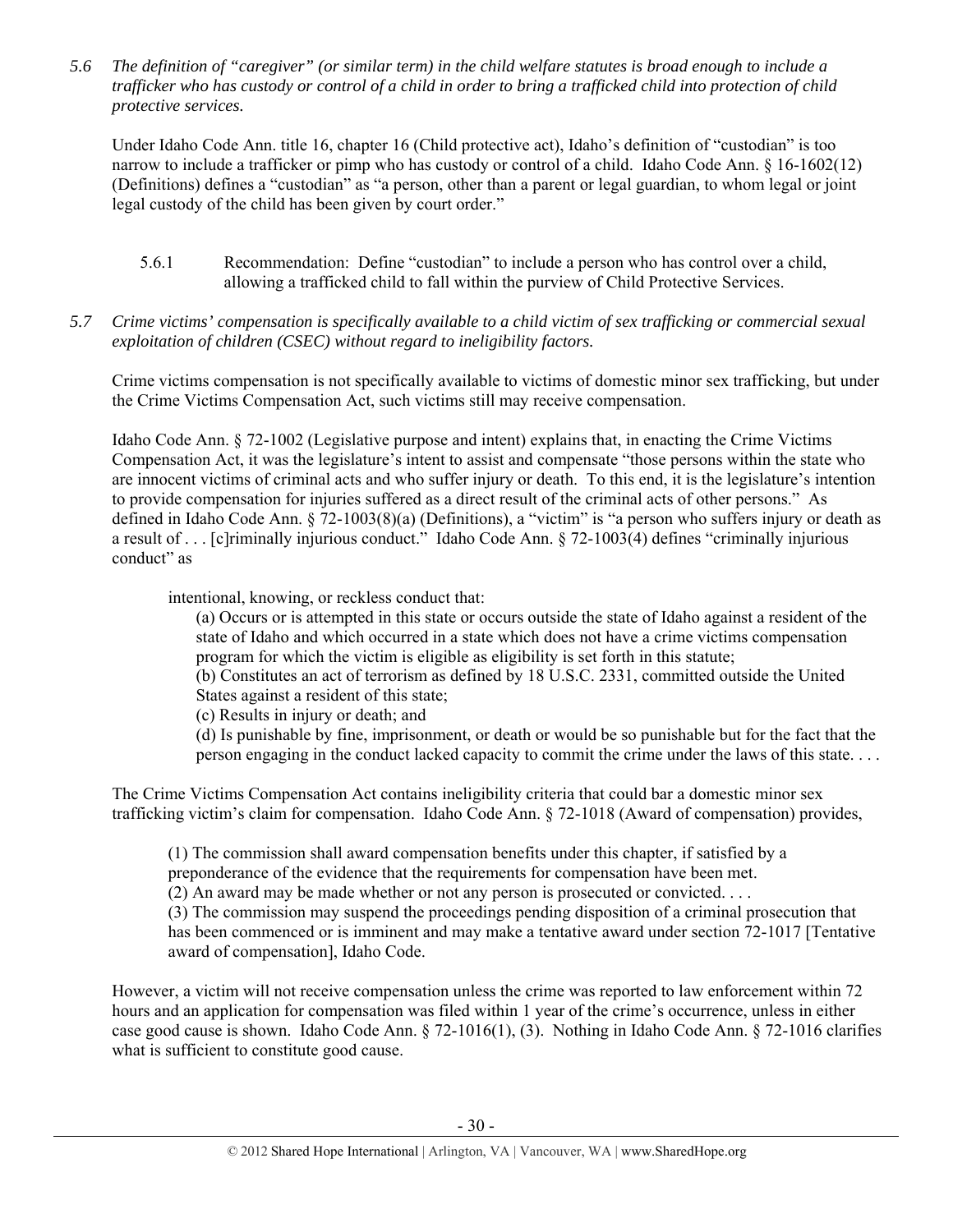Idaho Code Ann. § 72-1016(4) (Limitations on awards) further requires victims to fully cooperate with law enforcement "in the apprehension and prosecution of the offender." Additionally, if a domestic minor sex trafficking victim is convicted under Idaho Code Ann. § 18-5613 (Prostitution) and sentenced to imprisonment, the minor will be unable to receive compensation, as Idaho Code Ann. § 72-1016(6) prohibits incarcerated persons from receiving compensation. Additionally, victims who are deemed to have "contributed to the infliction of death or injury with respect to which the claim is made" may have the amount of compensation they are eligible to receive reduced "in proportion to what the commission finds to be the victim's contribution." Idaho Code Ann. § 72-1016(7)(a). Finally, a child convicted for a third or subsequent violation of Idaho Code Ann. § 18-5613 may face a 50% reduction in the award for having "engaged in a felony." Idaho Code Ann. § 72-1016(7)(b).

5.7.1 Recommendation: Amend Idaho Code Ann. § 72-1016 (Limitations on awards) to create exceptions for domestic minor sex trafficking victims to the listed criteria.

## *5.8 Victim-friendly procedures and protections are provided in the trial process for minors under 18.*

Idaho does not specifically afford extra protections to domestic minor sex trafficking victims in its criminal justice procedures; however, domestic minor sex trafficking victims may avail themselves of protections available to crime victims generally.

Idaho Code Ann. § 18-8601 (Legislative intent) declares that the legislature intended to "assist and direct victims of such trafficking to available community resources." Idaho Code Ann. § 18-8605 (Human trafficking victim protection) provides,

(1) The attorney general, in consultation with the department of health and welfare and the United States attorney's office, shall, no later than July 1, 2007, issue a report outlining how existing victim and witness laws respond to the needs of human trafficking victims, and suggesting areas of improvement and modification.

(2) The department of health and welfare, in consultation with the attorney general, shall, no later than July 1, 2007, issue a report outlining how existing social service programs respond or fail to respond to the needs of human trafficking victims, and the interplay of such existing programs with federallyfunded victim service programs, and suggesting areas of improvement or modification. Such inquiry shall include, but not be limited to, the ability of state programs and licensing bodies to recognize federal T nonimmigrant status for the purposes of benefits, programs and licenses.

Children who are crime victims or witnesses receive some special protections under Idaho's laws. The Uniform Child Witness Testimony by Alternative Methods Act protects a child witness "under the age of thirteen (13) years who has been or will be called to testify in" any criminal or noncriminal case. Idaho Code Ann. §§ 9- 1802(2), 9-1803. Idaho Code Ann. § 9-1805(1) (Standards for determining whether child witness' testimony may be presented by alternative method) explains that in a criminal proceeding, a child witness may give testimony via an "alternative method"<sup>103</sup> only in certain circumstances. Idaho Code Ann. § 9-1805(1) states,

- (a) Having the child present in person in an open forum;
- (b) Having the child testify in the presence and full view of the finder of fact and presiding officer; and
- (c) Allowing all of the parties to be present, to participate and to view and be viewed by the child.

 $103$  Idaho Code Ann. § 9-1802(1) (Definitions) defines "alternative method" as

a method by which a child witness testifies which does not include all of the following: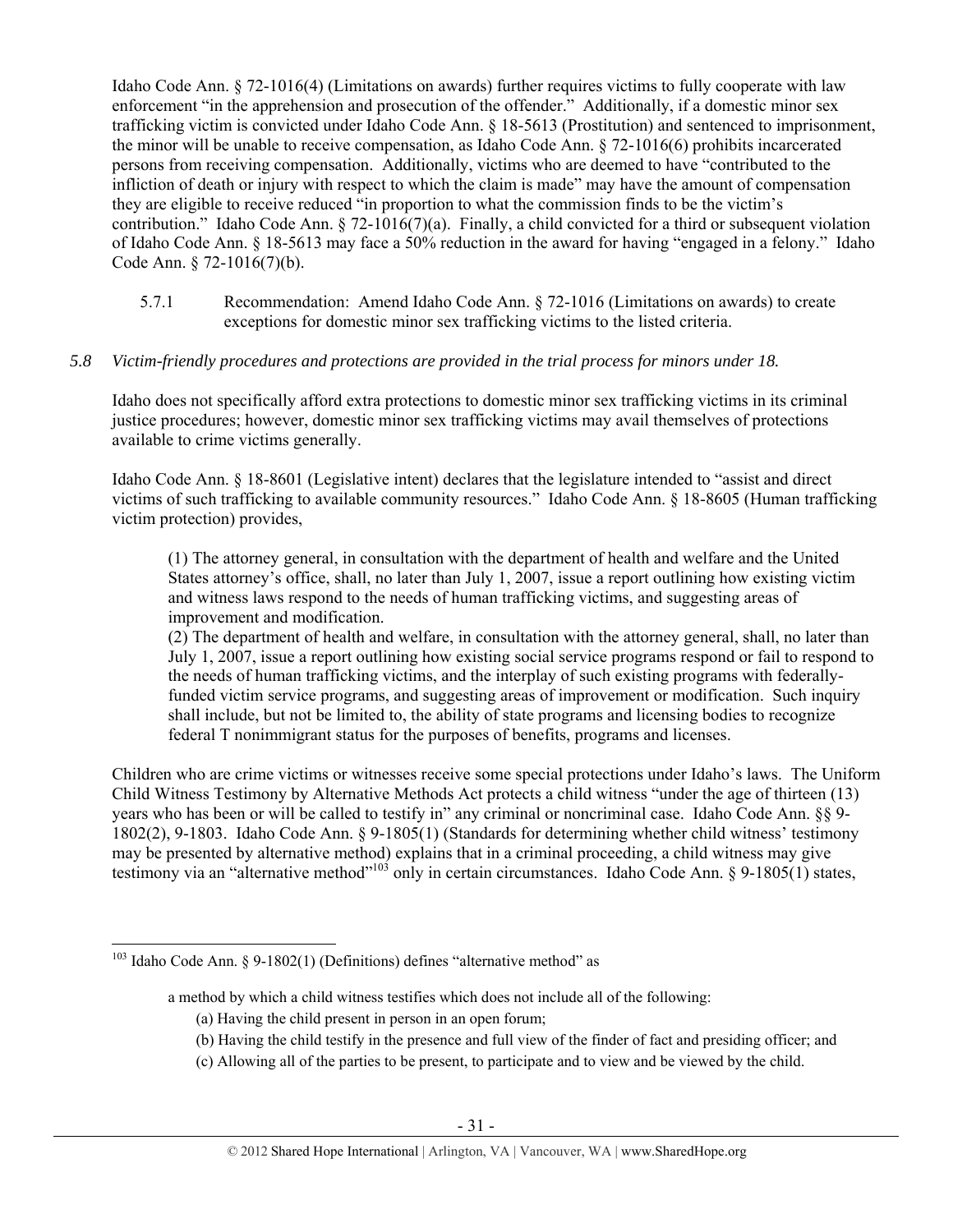(a) A child witness' testimony may be taken otherwise than in an open forum in the presence and full view of the finder of fact if the presiding officer finds by clear and convincing evidence that the child would suffer serious emotional trauma that would substantially impair the child's ability to communicate with the finder of fact if required to testify in the open forum.

(b) A child witness' testimony may be taken other than in a face-to-face confrontation between the child and a defendant if the presiding officer finds by clear and convincing evidence that the child would suffer serious emotional trauma that would substantially impair the child's ability to communicate with the finder of fact if required to be confronted face-to-face by the defendant.

In noncriminal proceedings, the child may give testimony via an alternative method where the "presiding officer finds by a preponderance of the evidence that presenting the testimony of the child by an alternative method is necessary to serve the best interests of the child or enable the child to communicate with the finder of fact." Idaho Code Ann. § 9-1805(2).

Idaho Code Ann. § 19-3023 (Child summoned as witness) further provides that where

a child is summoned as a witness in . . . any criminal matter, . . . parents, a counselor, friend or other person having a supportive relationship with the child shall be allowed to remain in the courtroom at the witness stand with the child during the child's testimony unless . . . the court finds that the defendant's constitutional right to a fair trial will be unduly prejudiced.

Other protections that are generally afforded to crime victims may be available to domestic minor sex trafficking victims. Idaho Code Ann. § 19-5306(1) (Rights of victim during investigation, prosecution, and disposition of the crime) enumerates the rights of crime victims.<sup>104</sup> Idaho Code Ann. § 19-5306(1) provides crime victims the rights to be

(a) Treated with fairness, respect, dignity and privacy throughout the criminal justice process; (b) Permitted to be present at all criminal justice proceedings or juvenile proceedings including probation proceedings;

(c) Entitled to a timely disposition of the case;

(d) Given prior notification of trial court, appellate, probation and parole proceedings and, upon request, to information about the sentence, incarceration, placing on probation or release of the defendant; (e) Heard, upon request, at all criminal justice proceedings considering a plea of guilty, sentencing, incarceration, placing on probation or release of the defendant unless manifest injustice would result; (f) Afforded the opportunity to communicate with the prosecution in criminal or juvenile offenses, and be advised of any proposed plea agreement by the prosecuting attorney prior to entering into a plea agreement in criminal or juvenile offenses involving crimes of violence, sex crimes or crimes against children;

(g) Allowed to refuse an interview, ex parte contact or other request by the defendant or any other person acting on behalf of the defendant, unless such request is authorized by law;

(h) Consulted by the presentence investigator during the preparation of the presentence report and have included in that report a statement of the impact which the defendant's criminal conduct had upon the victim and shall be allowed to read, prior to the sentencing hearing, the presentence report relating to the crime. The victim shall maintain the confidentiality of the presentence report, and shall not disclose its contents to any person except statements made by the victim to the prosecuting attorney or the court;

 <sup>104</sup> Idaho Code Ann. § 19-5306(5)(a) (Rights of victim during investigation, prosecution, and disposition of the crime) defines "victim" as "an individual who suffers direct or threatened physical, financial or emotional harm as the result of the commission of a crime or juvenile offense."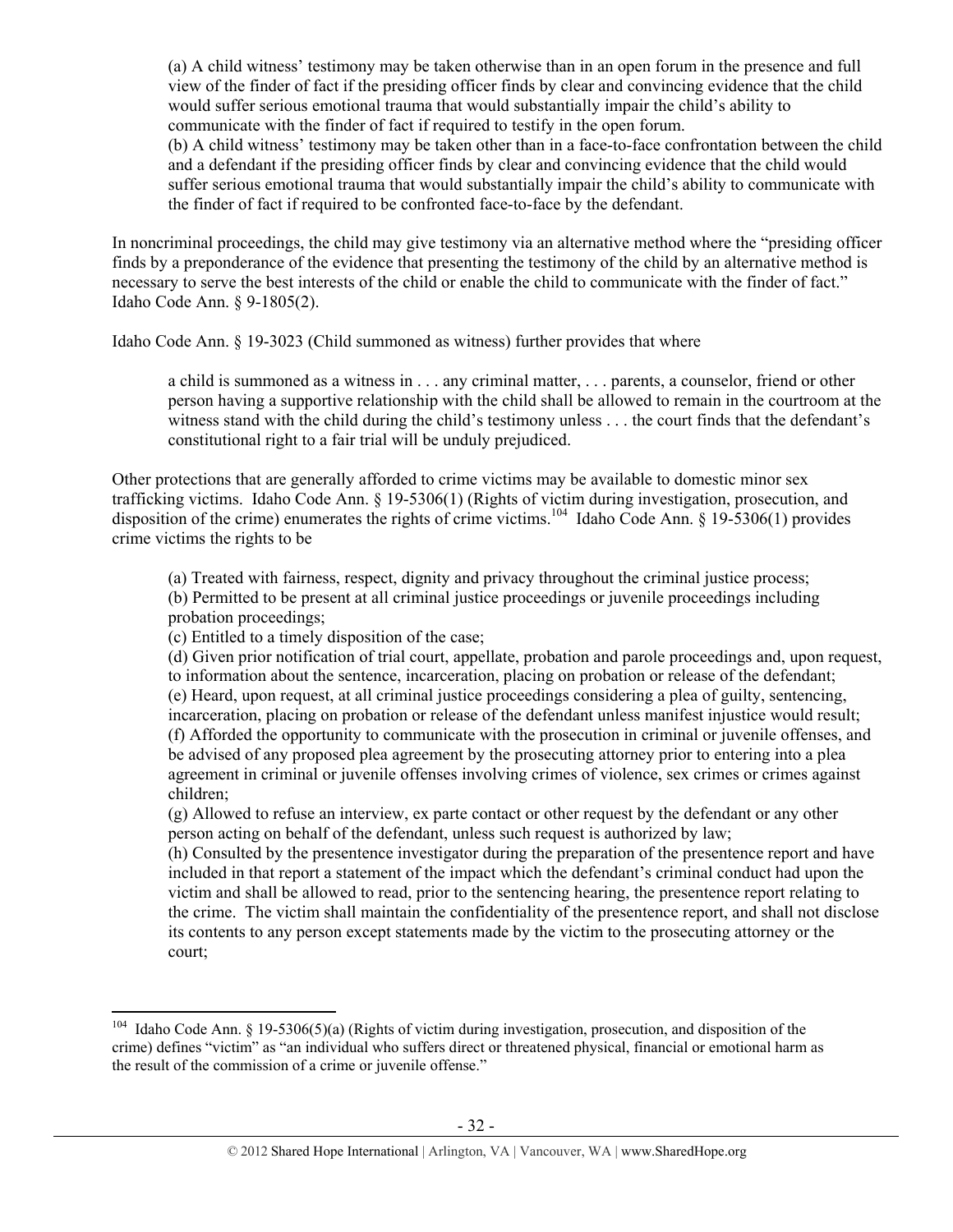(i) Assured the expeditious return of any stolen or other personal property by law enforcement agencies when no longer needed as evidence;

(j) Notified whenever the defendant or suspect is released or escapes from custody. . . .

- 5.8.1. Recommendation: Amend the Uniform Child Witness Testimony by Alternative Methods Act to protect all children under the age of 18.
- *5.9 Expungement or sealing of juvenile delinquency records resulting from arrests or adjudications for prostitutionrelated offenses committed as a result of, or in the course of, the commercial sexual exploitation of a minor is available within a reasonable time after turning 18.*

Idaho Code Ann. § 20-525A(1)–(3) (Expungement of record)<sup>105</sup> provides,

(1) Any person who has been adjudicated in a case under this act and found to be within the purview of the act for having committed a felony offense or having been committed to the department of juvenile corrections may, after the expiration of five (5) years from the date of termination of the continuing jurisdiction of the court, or, in case the juvenile offender was committed to the juvenile correctional center, five (5) years from the date of his release from the juvenile correctional center, or after reaching age eighteen (18) years, whichever occurs last, petition the court for the expungement of his record. . . . (2) Any person who has been adjudicated in a case under this act and found to be within the purview of the act for having committed misdemeanor or status offenses only and not having been committed to the department of juvenile corrections may, after the expiration of one (1) year from the date of termination of the continuing jurisdiction of the court or after reaching age eighteen (18) years, whichever occurs later, petition the court for the expungement of his record. . . .

(3) In any case where the prosecuting attorney has elected to utilize the diversion process or the court orders an informal adjustment pursuant to section 20-511, Idaho Code, the person may, after the expiration of one (1) year from the date of termination of the continuing jurisdiction of the court or after reaching age eighteen (18) years, whichever occurs later, petition the court for the expungement of his record. . . .

. . . .

Under Idaho Code Ann. § 20-525A(5),

If the court finds after hearing that the petitioner . . . has not been convicted of a felony, or of a misdemeanor wherein violence toward another person was attempted or committed since the termination of the court's jurisdiction or his release from the juvenile correctional center, and that no proceeding involving such felony or misdemeanor is pending or being instituted against him, and if the court further finds to its satisfaction that the petitioner has been held accountable, is developing life skills necessary to become a contributing member of the community and that the expungement of the petitioner's record will not compromise public safety, it shall order all records in the petitioner's case . . . sealed; and shall further order all references to said adjudication, diversion or informal adjustment removed from all indices and from all other records available to the public. However, a special index of the expungement proceedings and records shall be kept by the court ordering expungement, which index shall not be available to the public and shall be revealed only upon order of a court of competent jurisdiction. . . . Upon the entry of the order the proceedings in the petitioner's case shall be deemed never to have occurred and the petitioner may properly reply accordingly upon any inquiry in the matter. Inspection of the records may thereafter be permitted only by the court upon

 $105$  The text of Idaho Code Ann. § 20-525A included here and elsewhere in this report includes amendments made by the passage of Senate Bill 1219 during the  $2<sup>nd</sup>$  regular session of the 61<sup>st</sup> Idaho legislature. 2012 Ida. Ch. 19. (ID 2012) (effective July 1, 2012).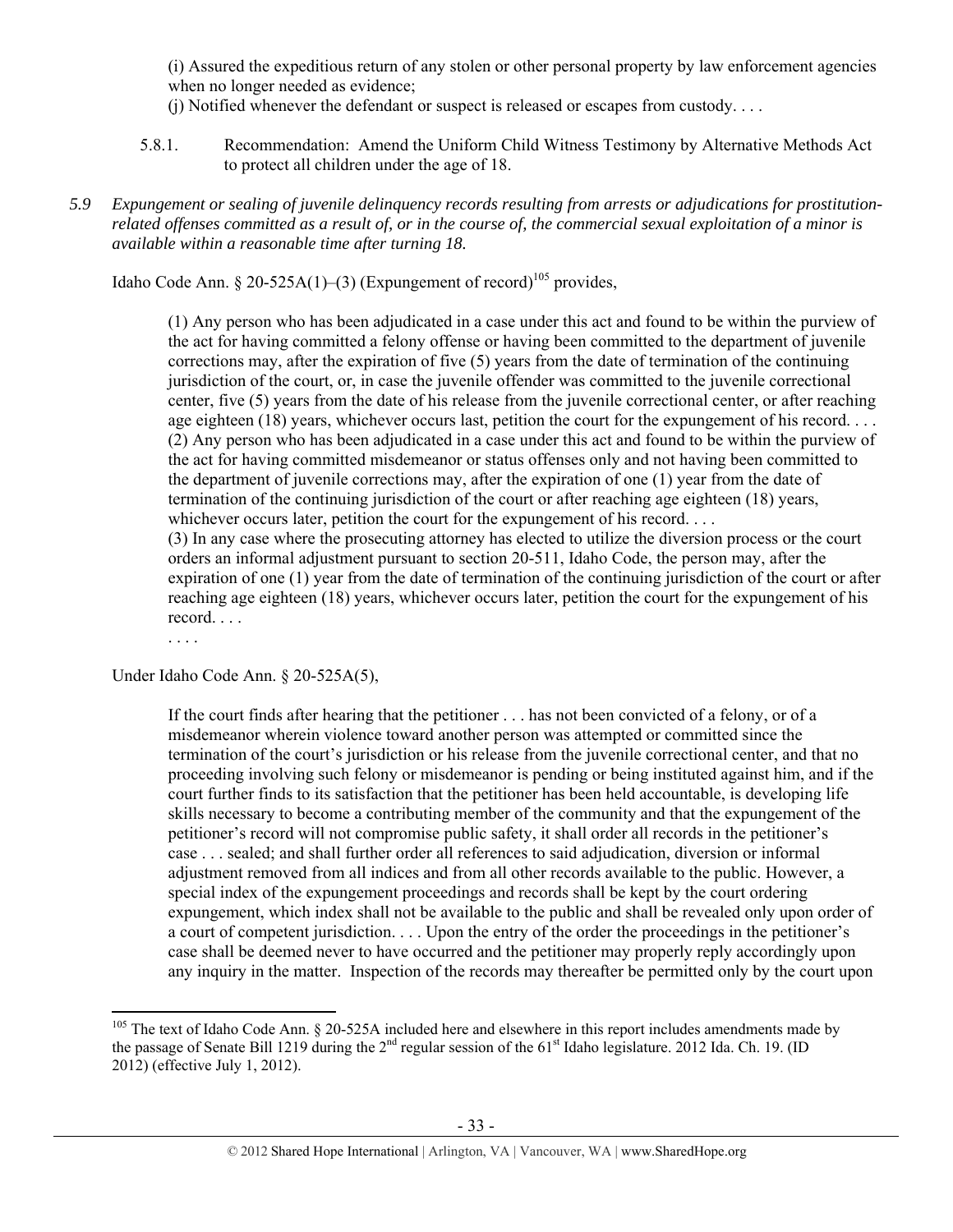petition by the person who is the subject of the records or by any other court of competent jurisdiction, and only to persons named in the petition.

In regards to court records involving a child taken into custody under the Child Protective Act or adjudicated as an abused, neglected, or abandoned child,<sup>106</sup> Idaho Code Ann. § 16-1626 (Court records) provides,

The court shall keep a record of all court proceedings under this chapter. The records shall be available only to parties to the proceeding, persons having full or partial custody of the subject child and authorized agencies providing protective supervision or having legal custody of the child. Any other person may have access to the records only upon permission by the court and then only if it is shown that such access is in the best interests of the child; or for the purpose of legitimate research. If the records are released for research purposes, the person receiving them must agree not to disclose any information which could lead to the identification of the child.

#### *5.10 Victim restitution and civil remedies for victims of domestic minor sex trafficking or commercial sexual exploitation of children (CSEC) are authorized by law.*

Idaho Code Ann. § 18-8604 (Restitution—Rehabilitation) specifically requires the court to order an offender convicted of a human trafficking violation to make restitution. Idaho Code Ann. § 18-8604 states,

(1) In addition to any other amount of loss resulting from a human trafficking violation, the court shall order restitution, as applicable, including the greater of:

(a) The gross income or value to the defendant of the victim's labor or services; or

(b) The value of the victim's labor as guaranteed under the minimum wage and overtime provisions of the federal fair labor standards act.

(2) In addition to any order for restitution as provided in this section, the court shall order the defendant to pay an amount determined by the court to be necessary for the mental and physical rehabilitation of the victim or victims.

More generally, offenders convicted of other crimes also may be required to make restitution to their victims. Idaho Code Ann. § 19-5304(2) (Restitution for crime victims) states,

Unless the court determines that an order of restitution would be inappropriate or undesirable, it shall order a defendant found guilty of any crime<sup>107</sup> which results in an economic loss<sup>108</sup> to the victim<sup>109</sup> to make restitution to the victim. An order of restitution shall be a separate written order in addition to any other sentence the court may impose, including incarceration, and may be complete, partial, or nominal. The court may also include restitution as a term and condition of judgment of conviction; however, if a court orders restitution in the judgment of conviction and in a separate written order, a defendant shall not be required to make restitution in an amount beyond that authorized by this chapter. Restitution shall be ordered for any economic loss which the victim actually suffers. The existence of a policy of insurance covering the victim's loss shall not absolve the defendant of the obligation to pay restitution.

Commercially sexually exploited minors may also be able to pursue civil remedies for "any liability to damages, penalty, forfeiture, or other remedy imposed by law and allowed to be recovered or enforced in any civil action or proceeding," even if they are not specifically articulated in the code. Idaho Code Ann. § 18-103.

<sup>&</sup>lt;sup>106</sup> See supra note 95 for the provisions of Idaho Code Ann. § 16-1603 describing the jurisdiction of courts.<br><sup>107</sup> See supra note 36 for the definition of "found guilty of a crime."<br><sup>108</sup> See supra note 37 for the defin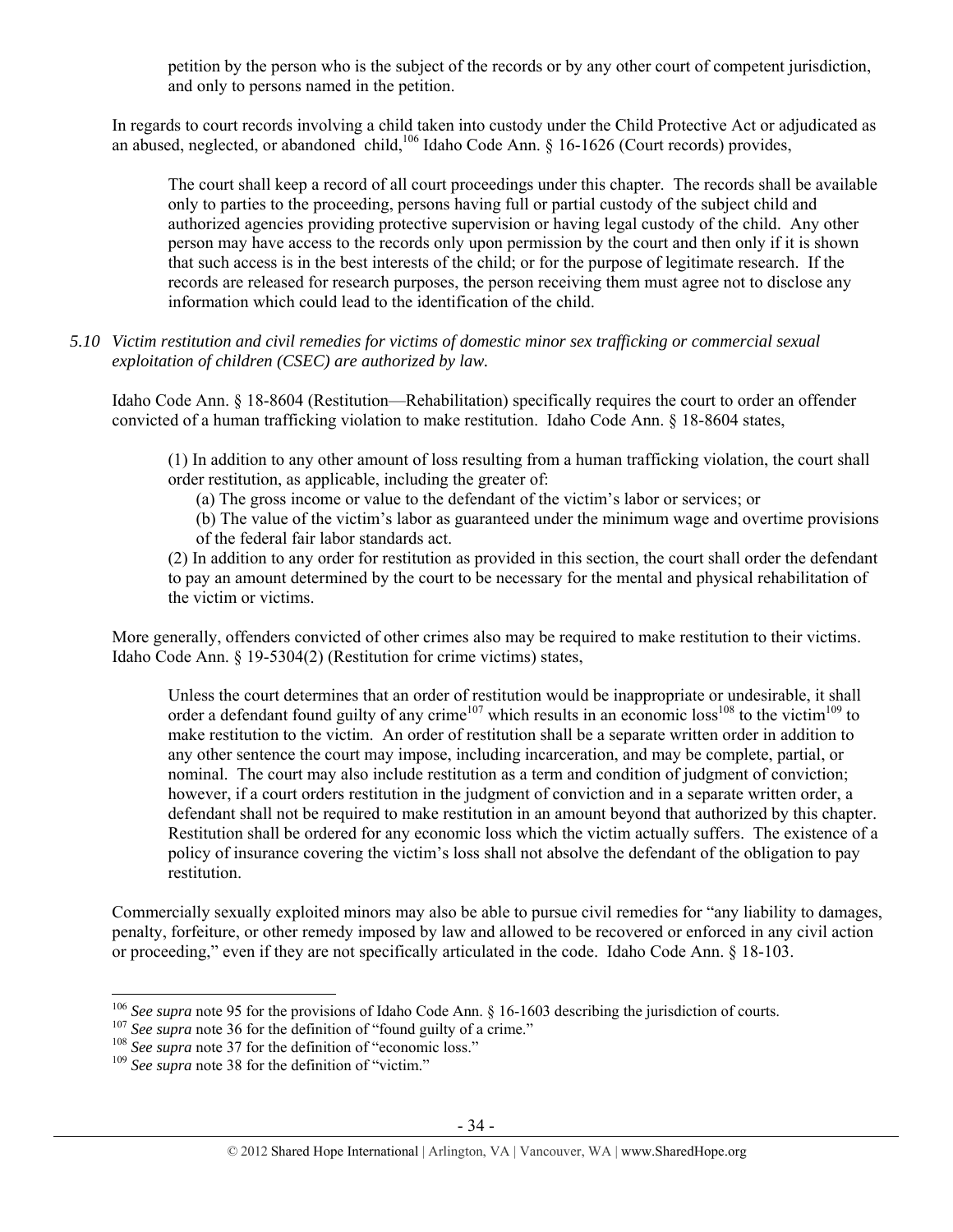Additionally, children may pursue a tort claim where they have been victims of Idaho Code Ann. § 18-1507 (Definitions—sexual exploitation of a child—penalties) and other non-CSEC sexual offenses. Idaho Code Ann. § 6-1701. Specifically, Idaho Code Ann. § 6-1703 (Damages—Attorneys' fees) explains that child victims of Idaho Code Ann. § 18-1507 may be able to receive damages that

consist of compensation for past and future damages and may consist of emotional and physical pain and suffering, mental anguish, disability, loss of society and companionship, expenses for past and future therapy, and punitive damages where the claimant proves malicious or outrageous conduct by the party against whom the claim for punitive damages is asserted.

Also, "The prevailing party in a child abuse tort action shall be entitled to costs and reasonable attorneys' fees." Idaho Code Ann. § 6-1703.

Lastly, commercially sexually exploited children whose offenders engage in a pattern of racketeering activity<sup>110</sup> in violation of Idaho Code Ann. § 18-7804 (Prohibited activities) may be liable for civil damages up to 3 "times the actual damages proved and the cost of the suit, including reasonable attorney's fees." Idaho Code Ann.  $$18-7805(a).$ 

*5.11 Statutes of limitations for civil and criminal actions for child sex trafficking or commercial sexual exploitation of children (CSEC) offenses are eliminated or lengthened sufficiently to allow prosecutors and victims a realistic opportunity to pursue criminal action and legal remedies.* 

Idaho Code Ann. § 19-401 (No statute of limitations for certain felonies) provides that no statute of limitations apply to prosecutions for violations of Idaho Code Ann. § 18-1506 (Sexual abuse of a child under the age of sixteen years) and § 18-1508 (Lewd conduct with minor child under sixteen). Most other felonies, including violations of Idaho Code Ann. § 18-8602(1) (Human trafficking defined) and Idaho's CSEC laws, are subject to 5-year statutes of limitations. Idaho Code Ann. § 19-402. Finally, there is a 1-year statute of limitations for prosecutions of misdemeanors, except where the misdemeanor is failure to report child abuse, in which case a 4 year statute of limitations applies. Idaho Code Ann. § 19-403(1), (2).

Idaho Code Ann. § 6-1704(1) (Statute of limitations) provides that child abuse tort actions, such as those related to Idaho Code Ann. § 18-1507 (Definitions—sexual exploitation of a child--penalties) have a 5-year statute of limitations from the date the child reaches the age of 18 "or, after the child reaches the age of eighteen (18) years, within five (5) years of the time the child discovers or reasonably should have discovered the act, abuse or exploitation and its causal relationship to an injury or condition suffered by the child, whichever occurs later." Idaho Code Ann. § 5-218(1) (Statutory liabilities, trespass, trover, replevin, and fraud) establishes a 3 year statute of limitations for causes of action "created by statute, other than a penalty or forfeiture," such as an action brought pursuant to Idaho Code Ann. § 18-7805(a) (Racketeering—civil remedies). However, Idaho Code Ann. § 5-230 (Persons under disabilities—Other than for real property) provides for tolling of the statute of limitations until the child reaches the age of majority, "provided however, that the time limited for the commencement of an action shall not be tolled for a period of more than six (6) years on account of minority."

5.11.1 Recommendation: Amend Idaho Code Ann. § 19-401 (No statute of limitations for certain felonies) to eliminate statutes of limitations for prosecutions involving violations of Idaho's CSEC laws and for prosecutions of those crimes listed in Idaho Code Ann. § 18-8603 (Penalties) where in the commission of such crimes the offender also commits human trafficking as defined in Idaho Code Ann. § 18-8602(1) (Human trafficking defined).

 <sup>110</sup> See supra Section 1.4 for the definition of a "pattern of racketeering activity."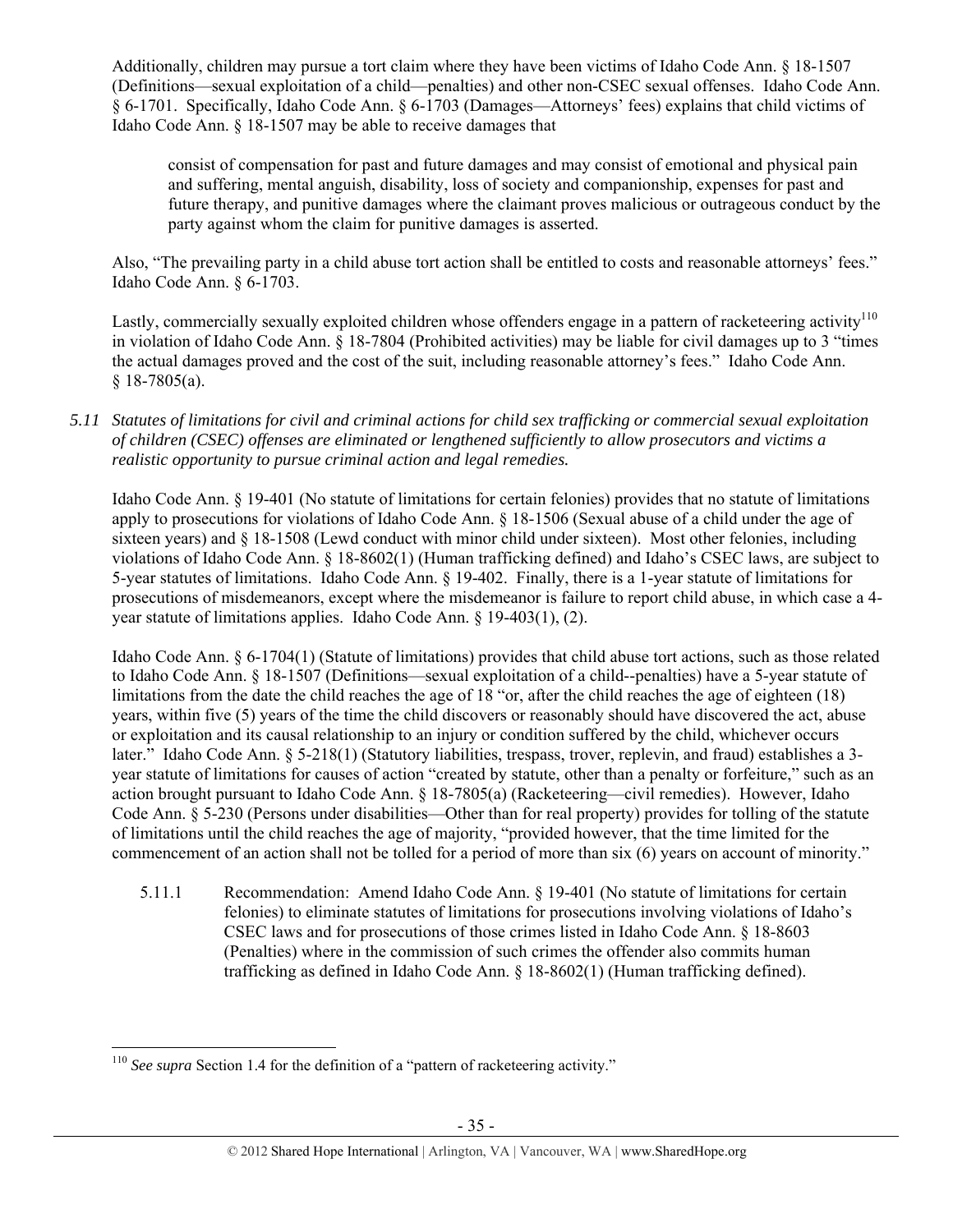#### FRAMEWORK ISSUE 6: CRIMINAL JUSTICE TOOLS FOR INVESTIGATION AND PROSECUTIONS

## *Legal Components:*

- *6.1 Training on human trafficking and domestic minor sex trafficking for law enforcement is statutorily mandated.*
- *6.2 Single party consent to audio-taping is permitted in law enforcement investigations.*
- *6.3 Wiretapping is an available tool to investigate domestic minor sex trafficking.*
- *6.4 Using a law enforcement posing as a minor to investigate buying or selling of commercial sex acts is not a defense to soliciting, purchasing, or selling sex with a minor.*
- *6.5 Using the Internet to investigate buyers and traffickers is a permissible investigative technique.*
- *6.6 Law enforcement and child welfare agencies are mandated to promptly report missing and recovered children. \_\_\_\_\_\_\_\_\_\_\_\_\_\_\_\_\_\_\_\_\_\_\_\_\_\_\_\_\_\_\_\_\_\_\_\_\_\_\_\_\_\_\_\_\_\_\_\_\_\_\_\_\_\_\_\_\_\_\_\_\_\_\_\_\_\_\_\_\_\_\_\_\_\_\_\_\_\_\_\_\_\_\_\_\_\_\_\_\_\_\_\_\_\_*

# *Legal Analysis:*

*6.1 Training on human trafficking and domestic minor sex trafficking for law enforcement is statutorily mandated.*

Idaho encourages law enforcement to receive training on human trafficking and domestic minor sex trafficking but does not specifically mandate such training. Idaho Code Ann. § 18-8601 (Legislative intent) states in part,

In addition to the other provisions enumerated in this chapter, the legislature finds that it may also be appropriate for members of the law enforcement community to receive training from the respective training entities in order to increase awareness of possible human trafficking cases occurring in Idaho and to assist and direct victims of such trafficking to available community resources.

Despite the legislative intent to have law enforcement trained in human trafficking, such training is not mandated under Idaho Code Ann. § 19-5109 (Powers of the council—Standards of training, education and employment of peace officers). However, Idaho Code Ann. § 19-5109(1)(a) requires the Peace Officers Standards and Training Council (Council) to establish basic training requirements for peace officers, which must include "a course in the investigation of and collection of evidence in cases involving an allegation of sexual assault or battery." Additionally, Idaho Code Ann. § 19-5109(6) separately allows the Council to establish basic training requirements "for juvenile detention officers, juvenile probation officers, and employees of the Idaho department of juvenile corrections who are engaged in the direct care and management of iuveniles."

- 6.1.1 Recommendation: Amend Idaho Code Ann. § 19-5109 (Powers of the council—standards of training, education and employment of peace officers) to require that law enforcement receive training on human trafficking and domestic minor sex trafficking.
- *6.2 Single party consent to audiotaping is permitted in law enforcement investigations.*

Idaho permits single party consent to audiotaping. Under Idaho Code Ann. § 18-6702(2)(c), (d) (Interception and disclosure of wire, electronic or oral communications prohibited),

(c) It is lawful under this chapter for a law enforcement officer or a person acting under the direction of a law enforcement officer to intercept a wire, electronic or oral communication when such person is a party to the communication or one (1) of the parties to the communication has given prior consent to such interception.

(d) It is lawful under this chapter for a person to intercept a wire, electronic or oral communication when one (1) of the parties to the communication has given prior consent to such interception.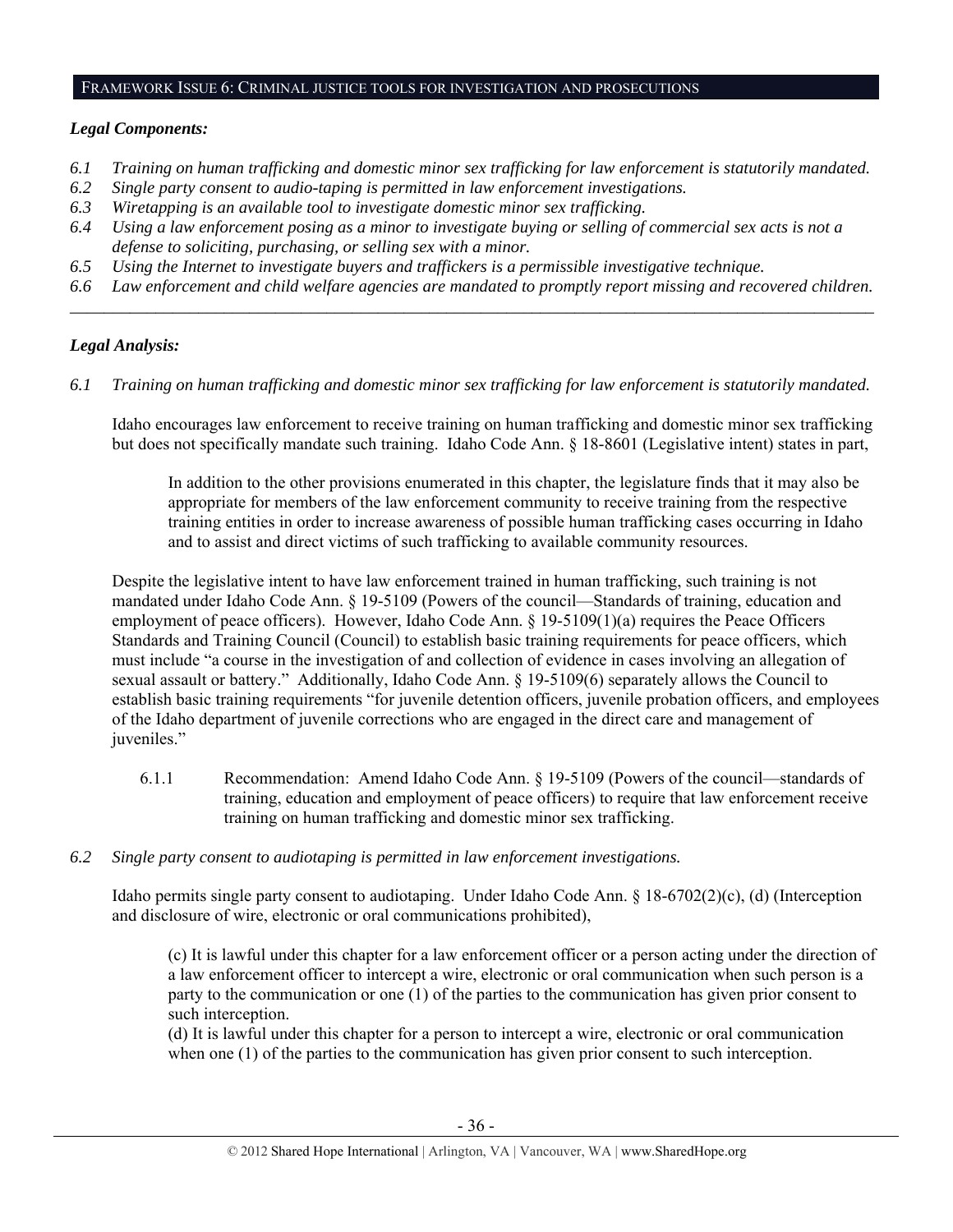# *6.3 Wiretapping is an available tool to investigate domestic minor sex trafficking.*

Although wiretapping in sex trafficking investigations is not expressly authorized, law enforcement is probably able to use wiretapping, pursuant to Idaho Code Ann. § 18-6706 (Authorization for interception of wire, electronic or oral communications), when investigating violations of Idaho Code Ann. § 18-8602(1) (Human trafficking defined) and Idaho's CSEC laws. Idaho Code Ann. § 18-6706 authorizes the issuance of an order authorizing wiretapping where

such interception may provide or has provided evidence of the commission of the offense of murder, kidnapping, gambling, robbery, bribery, extortion, or dealing in narcotic drugs, marijuana or other dangerous drugs, or other crime dangerous to life, limb, or property, and punishable by imprisonment for more than one (1) year, or any conspiracy to commit any of the foregoing offenses.

Idaho Code Ann. § 18-8602 (Human trafficking defined) and Idaho's CSEC laws are each punishable by imprisonment for more than 1 year and could be considered crimes that are "dangerous to life, limb, or property."

- 6.3.1 Recommendation: Amend Idaho Code Ann. § 18-6706 (Authorization for interception of wire, electronic or oral communications) to expressly authorize the use of wiretapping in investigating violations of Idaho Code Ann. § 18-8602(1) (Human trafficking defined) and Idaho's CSEC laws.
- *6.4 Using a law enforcement posing as a minor to investigate buying or selling of commercial sex acts is not a defense to soliciting, purchasing, or selling sex with a minor.*

Neither Idaho's CSEC laws, nor Idaho Code Ann. § 18-8602(1) (Human trafficking defined) expressly authorizes the use of a decoy by law enforcement in investigating prostitution or domestic minor sex trafficking. However, the non-commercial offense under Idaho Code Ann.  $\S$  18-1509A(3)<sup>111</sup> (Enticing a child through the use of the internet or other communication device—penalties—jurisdiction), expressly provides that "[i]t shall not constitute a defense against any charge or violation of this section that a law enforcement officer, peace officer, or other person working at the direction of law enforcement was involved in the detection or investigation of a violation of this section." Idaho Code Ann. § 18-1509A(4) further provides "In a prosecution under this section, it is not necessary for the prosecution to show that an act described in chapter 15, 61 or 66, title 18, Idaho Code, actually occurred."

- 6.4.1 Recommendation: Enact a law explicitly permitting the use of a decoy in investigating violations of Idaho Code Ann. § 18-8602(1) (Human trafficking defined) and CSEC offenses.
- *6.5 Using the Internet to investigate buyers and traffickers is a permissible investigative technique.*

Idaho Code Ann. § 18-1509A(3)<sup>112</sup> (Enticing a child through the use of the internet or other communication device—penalties—jurisdiction) authorizes law enforcement to use the Internet when investigating buyers and traffickers. This statute applies to a person who "knowingly uses the internet or any device that provides transmission of messages, signals, facsimiles, video images or other communication to solicit, seduce, lure, persuade or entice by words or actions, or both, a person under the age of sixteen (16) years or a person the defendant believes to be a minor child under the age of sixteen (16) years to engage in" certain sexual acts. Idaho Code Ann. §18-1509A(1). Furthermore, Idaho Code Ann. § 18-1509A(3) states that "[i]t shall not constitute a defense against any charge or violation of this section that a law enforcement officer, peace officer,

 $111$  See supra note 4.

<sup>111</sup> *See supra* note 4. 112 *See supra* note 4.